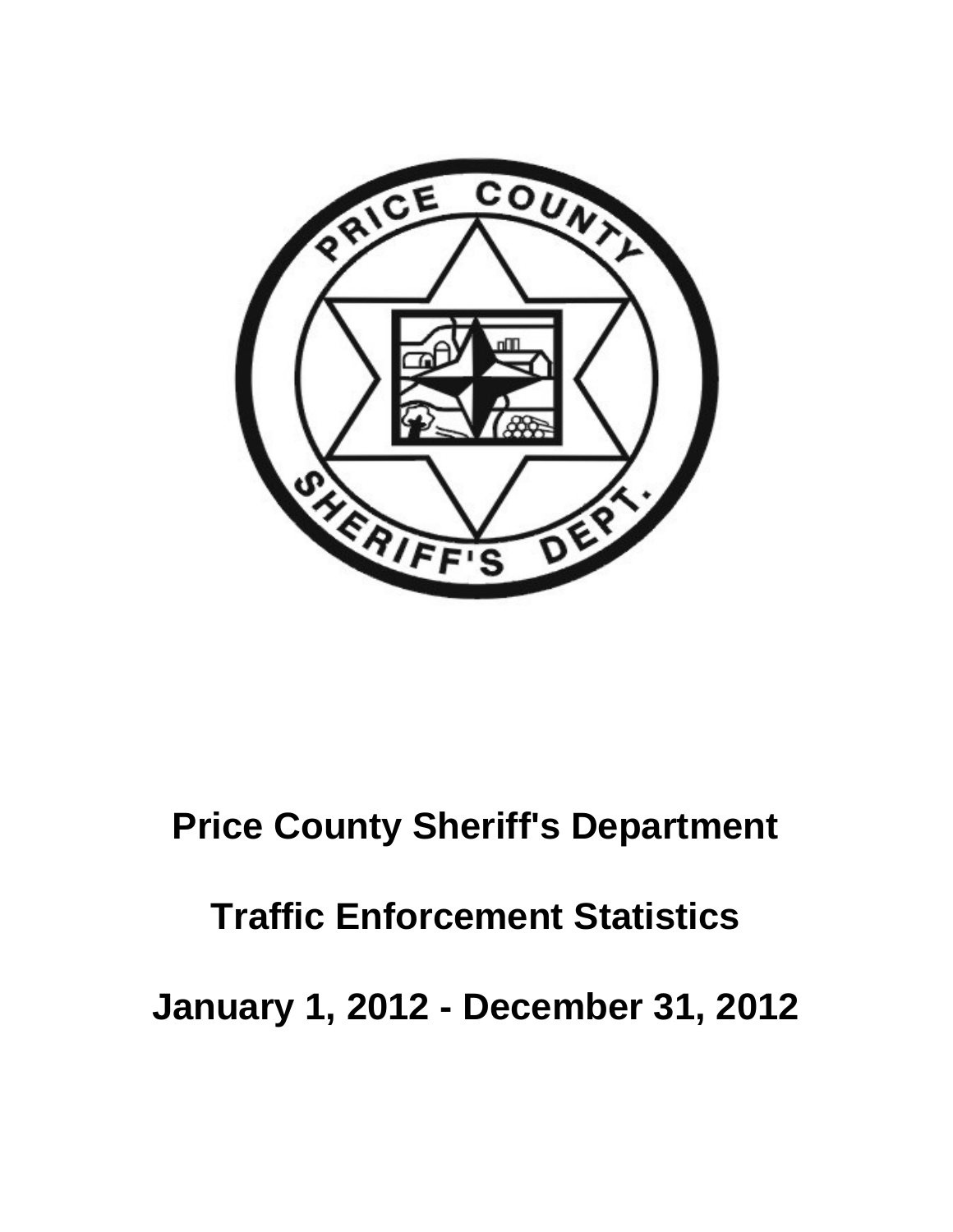| <b>Date</b> | <b>Citation # Type</b> |             | <b>Offense</b>                           | Location                          |
|-------------|------------------------|-------------|------------------------------------------|-----------------------------------|
| 01/01/12    | G844209-2              | Τ           | Operate W/O Valid License                | US Highway 8 & W Knox Rd          |
| 01/01/12    | G844210-3              | Т           | Rent Vehicle to Unlicensed Opr           | US Highway 8 & W Knox Rd          |
| 01/01/12    | V237720-0              | Τ           | Operate Over 4 Hdlmps Lighted            | State Highway 70 & Turner Lake Rd |
| 01/03/12    | V237560-1              | T           | Speeding in 55 MPH Zone                  | State Highway 13 & Aspen Rd       |
| 01/04/12    | V237721-1              | Т           | Speeding in 55 MPH Zone                  | US Highway 8 & Wayman Rd          |
| 01/05/12    | 8215                   | W           | Pass in No-Passing Zone                  | State Highway 13 & Aspen Rd       |
| 01/06/12    | V237722-2              | Т           | Operate W/O Valid Safety Certi           | Agenda Rd & Hoot Owl Rd           |
| 01/09/12    | V237813-2              | T           | Operate MV Without Insurance             | Lafayette St & Lyman St           |
| 01/09/12    | V237814-3              | Τ           | <b>Non-Registration Vehicle</b>          | State Highway 13 & Tower Rd       |
| 01/11/12    | V237904-2              | T           | Operating While Intoxicated - 2nd        | US Highway 8 & Beaumont Rd        |
| 01/11/12    | V237907-5              | Т           | Operate with Prohibited BAC              | US Highway 8 & Beaumont Rd        |
| 01/13/12    | G844211-4              | Τ           | <b>Inattentive Driving</b>               | US Highway 8 & County Road D      |
| 01/13/12    | G844212-5              | Τ           | Operate WV Without Insurance             | US Highway 8 & County Road D      |
| 01/14/12    | V237815-4              | Τ           | Operate MV Without Insurance             | Flambeau Ave & Pine St            |
| 01/17/12    | 6732                   | $\mathsf C$ | <b>Fail/Apply Address Change</b>         | N Lake Ave & Cherry St            |
| 01/17/12    | 6783                   | $\mathsf C$ | Operate MV Without Insurance             | State Highway 13 & Aspen Rd       |
| 01/17/12    | V237905-3              | T           | <b>Seatbelt Violation</b>                | N Lake Ave & Cherry St            |
| 01/17/12    | V237951-0              | Τ           | Fail/Stop at Stop Sign                   | Balsam St & W Central Ave         |
| 01/22/12    | 8131                   | W           | Headlamps                                | S Lake Ave & Maple St             |
| 01/22/12    | V237590-3              | Т           | <b>Operating While Intoxicated - 3rd</b> | County Road G & State Highway 13  |
| 01/22/12    | V237594-0              | T           | Operate with Prohibited BAC              | County Road G & State Highway 13  |
| 01/22/12    | V237906-4              | Τ           | <b>Operating While Intoxicated</b>       | State Highway 70 & Chizek Rd      |
| 01/22/12    | V237908-6              | Τ           | Operate with Prohibited BAC              | State Highway 70 & Chizek Rd      |
| 01/24/12    | 8216                   | W           | <b>Failure to Display Lic Plates</b>     | Lake Shore Dr & State Highway 13  |
| 01/24/12    | 8216                   | W           | <b>Registration Plate Lamp</b>           | Lake Shore Dr & State Highway 13  |
| 01/24/12    | 8216                   | W           | Windshields                              | Lake Shore Dr & State Highway 13  |
| 01/24/12    | V237816-5              | Τ           | <b>Operating After Suspension</b>        | Lake Shore Dr & State Highway 13  |
| 01/24/12    | V237817-6              | T           | Oper MV W/Out Proof-Insurance            | Lake Shore Dr & State Highway 13  |
| 01/25/12    | V237818-0              | T           | Operate MV Without Insurance             | State Highway 111 & Lake Ten Rd   |
| 01/26/12    | 8226                   | W           | Animal                                   | State Highway 111 & Shortcut Rd   |
| 01/26/12    | 6538                   | $\mathsf C$ | <b>Non-Registration Vehicle</b>          | State Highway 13 & US Highway 8   |
| 01/27/12    | 6761                   | $\mathsf C$ | Headlamps                                | Railroad St & Wisconsin St        |
| 01/28/12    | V237819-1              | Т           | <b>Operating After Suspension</b>        | State Highway 13 & Raskie Rd      |
| 01/28/12    | V237820-2              | Τ           | Oper MV W/Out Proof-Insurance            | State Highway 13 & Raskie Rd      |
| 01/29/12    | 1104                   | W           | Operate W/O Valid Registration           | County Road G & State Highway 86  |
| 01/30/12    | V237561-2              | Τ           | Operate W/O Valid License                | Agenda Rd & N River Rd            |
| 01/30/12    | V237593-6              | T           | Deviation from Designated Lane           | County Road S & Elk River Rd      |
| 02/01/12    | 6733                   | $\mathsf C$ | Tail Lamps                               | S Lake Ave & Oak St               |
| 02/03/12    | 7773                   | W           | <b>Improper Registration Auto</b>        | US Highway 8 & Lound Rd           |
| 02/03/12    | 7773                   | W           | Operate Left of Center                   | US Highway 8 & Lound Rd           |
| 02/03/12    | 8034                   | W           | Headlamps                                | State Highway 13 & Sunrise Ln     |
| 02/03/12    | 8218                   | W           | Oper MV W/Out Proof-Insurance            | State Highway 13 & Morner Rd      |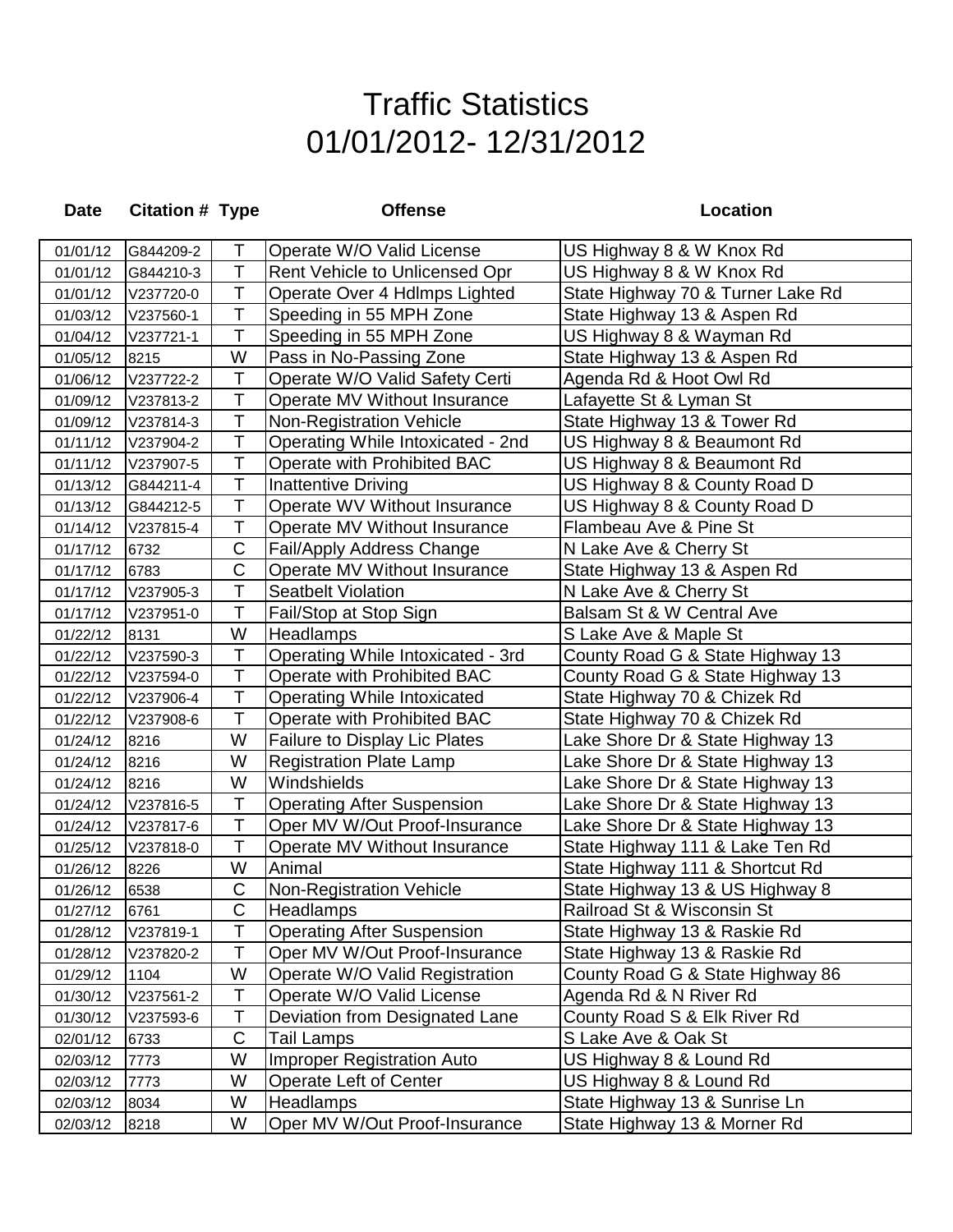| <b>Date</b> | <b>Citation # Type</b> |             | <b>Offense</b>                          | Location                           |
|-------------|------------------------|-------------|-----------------------------------------|------------------------------------|
| 02/03/12    | 8218                   | W           | Speeding in 55 MPH Zone                 | State Highway 13 & Morner Rd       |
| 02/04/12    | 8219                   | W           | <b>Failure to Display Lic Plates</b>    | State Highway 13 & Aspen Rd        |
| 02/04/12    | 8219                   | W           | Operate W/O Carrying License            | State Highway 13 & Aspen Rd        |
| 02/04/12    | V237821-3              | T           | <b>Seatbelt Violation</b>               | State Highway 13 & Raskie Rd       |
| 02/07/12    | V237909-0              | Τ           | Operate MV Without Insurance            | State Highway 13 & Bennett Rd      |
| 02/08/12    | 6539                   | $\mathsf C$ | Headlamps                               | S Lake Ave & Oak St                |
| 02/11/12    | 8132                   | W           | <b>Exhaust System</b>                   | US Highway 8 & Pass Rd             |
| 02/11/12    | G844213-6              | Τ           | <b>Operating After Suspension</b>       | US Highway 8 & Pass Rd             |
| 02/11/12    | V237657-0              | Τ           | Operating While Intoxicated - 2nd       | S 9th St & S 3rd Ave               |
| 02/11/12    | V237658-1              | T           | Operate W/O Valid License               | S 9th St & S 3rd Ave               |
| 02/11/12    | V237660-3              | Τ           | Operate with Prohibited BAC             | S 9th St & S 3rd Ave               |
| 02/13/12    | 8220                   | W           | Speeding in 55 MPH Zone                 | State Highway 70 & Cedar Rapids Rd |
| 02/16/12    | 1106                   | W           | <b>ATV - No Safety Certificate</b>      | County Road E & Partridge Rd       |
| 02/16/12    | 8221                   | W           | Speeding in 55 MPH Zone                 | State Highway 70 & Prettie Rd      |
| 02/16/12    | 8222                   | W           | Speeding on City Highway                | Flambeau Ave & Oak St              |
| 02/16/12    | V237822-4              | T           | Non Registration of ATV                 | County Road E & Partridge Rd       |
| 02/17/12    | 6802                   | $\mathsf C$ | Headlamps                               | State Highway 70 & Shady Knoll Rd  |
| 02/18/12    | 8223                   | W           | Speeding in 55 MPH Zone                 | State Highway 70 & Clover Creek Rd |
| 02/18/12    | 8224                   | W           | <b>Littering Violations</b>             | State Highway 70 & Riley Lake Rd   |
| 02/18/12    | 8224                   | W           | Oper MV W/Out Proof-Insurance           | State Highway 70 & Riley Lake Rd   |
| 02/18/12    | 7093                   | $\mathsf C$ | <b>Tail Lamps</b>                       | State Highway 13 & Hilly Haven Ln  |
| 02/18/12    | V237659-2              | Т           | <b>Absolute Sobriety Under 21</b>       | S Lake Ave & Chestnut St           |
| 02/18/12    | V237823-5              | T           | Speeding in 55 MPH Zone                 | State Highway 13 & Old 13 Rd       |
| 02/19/12    | V237824-6              | T           | Speeding in 55 MPH Zone                 | State Highway 13 & Pine Ln         |
| 02/19/12    | V237855-2              | T           | Operate MV Without Insurance            | US Highway 8 & Lound Rd            |
| 02/24/12    | V237857-4              | Τ           | Speeding in 55 MPH Zone                 | State Highway 111 & Pioneer Rd     |
| 02/25/12    | 8225                   | W           | Oper MV W/Out Proof-Insurance           | State Highway 70 & Sailor Lake Rd  |
| 02/25/12    | 6540                   | C           | <b>Tail Lamps</b>                       | Granberg Rd & US Highway 8         |
| 02/25/12    | 6541                   | $\mathsf C$ | <b>Tail Lamps</b>                       | US Highway 8 & Granberg Rd         |
| 02/25/12    | 7095                   | $\mathsf C$ | Oper MV W/Out Proof-Insurance           | County Road D & S Worcester Rd     |
| 02/25/12    | V237825-0              | Τ           | Speeding in 55 MPH Zone                 | State Highway 70 & Sailor Lake Rd  |
| 02/25/12    | V237954-3              | Т           | <b>Operating After Suspension - 4th</b> | W727 US Highway 8                  |
| 02/25/12    | V237976-4              | T           | Speeding in 55 MPH Zone                 | State Highway 13 & Spring Rd       |
| 02/26/12    | V237977-5              | T           | Speeding in 55 MPH Zone                 | US Highway 8 & County Road J       |
| 02/28/12    | V237952-1              | Т           | <b>Operating While Intoxicated</b>      | W727 US Highway 8                  |
| 02/28/12    | V237953-2              | Т           | Operate with Prohibited BAC             | W727 US Highway 8                  |
| 02/28/12    | V237956-3              | Т           | Fail/Stop at Stop Sign                  | W727 US Highway 8                  |
| 03/02/12    | 6784                   | C           | Operate MV Without Insurance            | State Highway 13 & US Highway 8    |
| 03/02/12    | V237595-1              | Τ           | Oper MV W/Out Proof-Insurance           | State Highway 13 & Bennett Rd      |
| 03/02/12    | V237723-3              | T           | Fail/Stop at Stop Sign                  | State Highway 13 & US Highway 8    |
| 03/03/12    | V237910-1              | T           | Operate MV Without Insurance            | State Highway 13 & Tower Rd        |
| 03/03/12    | V237911-2              | Τ           | Possess Open Intoxicants in MV          | Division St & N 2nd Ave            |
| 03/03/12    | V237912-3              | T           | Possess Open Intoxicants in MV          | Division St & N 2nd Ave            |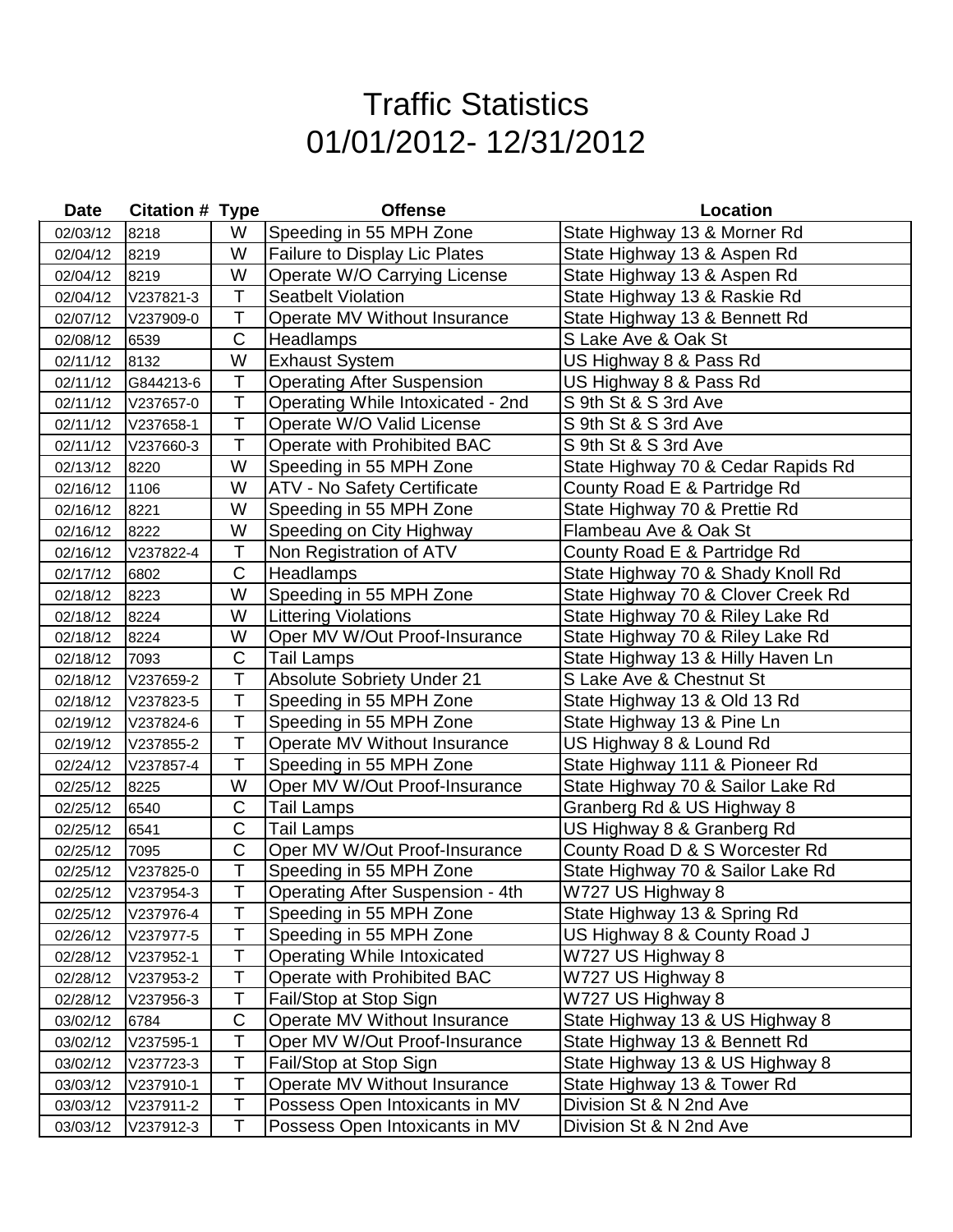| <b>Date</b> | <b>Citation # Type</b> |                              | <b>Offense</b>                          | Location                             |
|-------------|------------------------|------------------------------|-----------------------------------------|--------------------------------------|
| 03/04/12    | V237913-4              | T                            | Operate MV Without Insurance            | N 1st Ave & N 9th St                 |
| 03/05/12    | 8252                   | W                            | Speeding in 55 MPH Zone                 | State Highway 13 & Little Chicago Rd |
| 03/05/12    | 6421                   | $\mathsf C$                  | <b>Non-Registration Vehicle</b>         | State Highway 13 & W Lane Rd         |
| 03/08/12    | V237914-5              | Τ                            | Speeding on City Highway                | S Lake Ave & Maple St                |
| 03/10/12    | V237859-6              | T                            | Operate MV Without Insurance            | US Highway 8 & Stibs Rd              |
| 03/13/12    | 6785                   | $\mathsf C$                  | <b>Exhaust, Air Polution Control</b>    | S Lake Ave & S Avon Ave              |
| 03/14/12    | J292225-3              | T                            | <b>Seatbelt Violation</b>               | US Highway 8 & Hay Creek Rd          |
| 03/14/12    | V237826-1              | Т                            | <b>Seatbelt Violation</b>               | US Highway 8 & Hay Creek Rd          |
| 03/14/12    | V237827-2              | Т                            | <b>Operate Left of Center</b>           | US Highway 8 & Hay Creek Rd          |
| 03/14/12    | V237828-3              | T                            | Operate W/O Valid License               | US Highway 8 & Hay Creek Rd          |
| 03/14/12    | V237829-4              | T                            | Permit Unauth Person Opr MV             | US Highway 8 & Hay Creek Rd          |
| 03/15/12    | 6734                   | $\mathsf C$                  | <b>Exhaust, Air Polution Control</b>    | State Highway 86 & W School House Rd |
| 03/15/12    | 6786                   | C                            | Windshields                             | Flambeau Ave & Oak St                |
| 03/15/12    | 6788                   | $\mathsf C$                  | <b>Registration Plate Lamp</b>          | State Highway 70 & Shady Knoll Rd    |
| 03/15/12    | V237915-6              | Т                            | <b>Reckless Driving</b>                 | State Highway 13 & E Lane Rd         |
| 03/15/12    | V237916-0              | T                            | Speeding in 55 MPH Zone                 | State Highway 13 & E Lane Rd         |
| 03/15/12    | V237920-4              | T                            | Veh Fail to Stop for Officer            | State Highway 13 & E Lane Rd         |
| 03/15/12    | V237968-3              | T                            | <b>Operating While Intoxicated</b>      | N 4th Ave & N 9th St                 |
| 03/15/12    | V238001-1              | T                            | <b>Inattentive Driving</b>              | County Road E & Tower Rd             |
| 03/16/12    | V237957-6              | T                            | <b>Operating After Suspension - 3rd</b> | State Highway 13 & Bennett Rd        |
| 03/17/12    | 8036                   | W                            | Oper MV W/Out Proof-Insurance           | US Highway 8 & Worsech Rd            |
| 03/17/12    | 8036                   | W                            | Headlamps                               | US Highway 8 & Worsech Rd            |
| 03/17/12    | V237790-0              | T                            | <b>Non-Registration Vehicle</b>         | US Highway 8 & Worsech Rd            |
| 03/18/12    | V237791-1              | Τ                            | <b>Non-Registration Vehicle</b>         | S Lake Ave & Oak St                  |
| 03/18/12    | V237792-2              | T                            | Fail/Stop at Stop Sign                  | S Lake Ave & Oak St                  |
| 03/19/12    | 6542                   | $\mathsf C$                  | <b>Tail Lamps</b>                       | State Highway 13 & Kundinger Rd      |
| 03/21/12    | V237858-5              | T                            | <b>Operate Left of Center</b>           | State Highway 13 & County Road J     |
| 03/22/12    | V237978-6              | T                            | Knowingly Flee an Officer               | Pass Rd & US Highway 8               |
| 03/22/12    | V237979-0              | T                            | Operate M/C W/O Valid D/L               | Pass Rd & US Highway 8               |
| 03/22/12    | V237980-1              | $\mathbf{r}$<br>$\mathbf{I}$ | Non-Registration Vehicle                | Pass Rd & US Highway 8               |
| 03/23/12    | V237794-4              | Τ                            | Operating While Intoxicated - 4th       | State Highway 182 & Cedar Rapids Rd  |
| 03/24/12    | V237147-1              | Τ                            | Unsafe Turn at Intersection             | County Road I & State Highway 13     |
| 03/24/12    | V237917-1              | Т                            | Operating While Intoxicated - 3rd       | Agenda Rd & Bilz Rd                  |
| 03/24/12    | V237918-2              | Τ                            | <b>Exceed Zoned &amp; Posted Limits</b> | Agenda Rd & Bilz Rd                  |
| 03/25/12    | V237919-3              | Τ                            | Speeding in 55 MPH Zone                 | US Highway 8 & Woodlawn Rd           |
| 03/28/12    | V237955-4              | Т                            | Hit & Run                               | W727 US Highway 8                    |
| 03/29/12    | V238026-5              | Т                            | Follow or Park Near Emerg Veh           | State Highway 13 & Peters Rd         |
| 03/31/12    | V237796-6              | Т                            | Operating While Intoxicated - 3rd       | State Highway 13 & Bennett Rd        |
| 03/31/12    | V237797-0              | Т                            | Possess Open Intoxicants in MV          | State Highway 13 & Bennett Rd        |
| 04/01/12    | V237596-2              | Т                            | Operating While Intoxicated - 2nd       | S Argyle Ave & Walnut St             |
| 04/01/12    | V237597-3              | Т                            | <b>Operating After Suspension</b>       | S Argyle Ave & Walnut St             |
| 04/06/12    | 7096                   | C                            | <b>Tail Lamps</b>                       | N Lake Ave & Victoria St             |
| 04/06/12    | V237830-5              | Τ                            | Fail Notify Police of Accident          | Liberty Ln & County Road J           |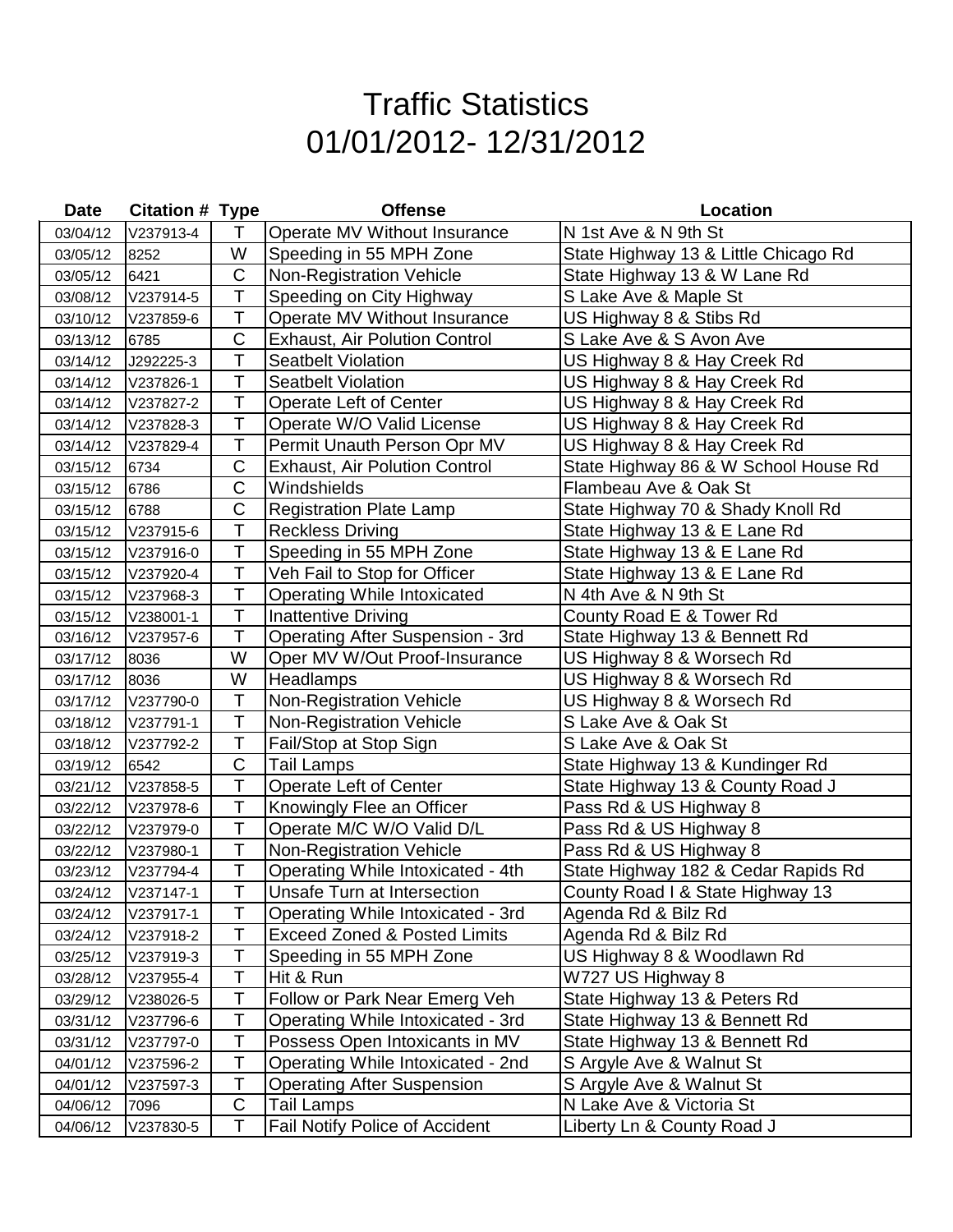| <b>Date</b> | <b>Citation # Type</b> |                | <b>Offense</b>                        | Location                            |
|-------------|------------------------|----------------|---------------------------------------|-------------------------------------|
| 04/07/12    | 8037                   | W              | <b>Registration Plate Lamp</b>        | State Highway 13 & County Road X    |
| 04/07/12    | 7097                   | C              | Oper MV W/Out Proof-Insurance         | State Highway 70 & County Road B    |
| 04/07/12    | 7097                   | $\overline{C}$ | <b>Obstructed Drivers Vision/Load</b> | State Highway 70 & County Road B    |
| 04/07/12    | V237661-4              | T              | Operate While Intoxicated             | State Highway 70 & County Road B    |
| 04/08/12    | 6543                   | $\mathsf C$    | <b>Headlamps</b>                      | State Highway 13 & Simon Rd         |
| 04/08/12    | V237981-2              | Т              | Speeding in 55 MPH Zone               | State Highway 70 & Perch Lake Rd    |
| 04/10/12    | 8351                   | W              | Operate W/O Valid License             | State Highway 70 & Dynamite Rd      |
| 04/10/12    | J292574-2              | Τ              | Unsafe Passing on the Right           | US Highway 8 & Pass Rd              |
| 04/10/12    | V237982-3              | Τ              | Speeding in 55 MPH Zone               | State Highway 70 & Dynamite Rd      |
| 04/11/12    | 8352                   | W              | Speeding in 55 MPH Zone               | State Highway 111 & Hurban Rd       |
| 04/11/12    | 8353                   | W              | Speeding in 55 MPH Zone               | US Highway 8 & Miller Rd            |
| 04/11/12    | V237921-5              | T              | Operating While Intoxicated - 7th     | Tower Rd & Division St              |
| 04/11/12    | V237922-6              | T              | Operate with Prohibited BAC           | Tower Rd & Division St              |
| 04/11/12    | V237923-0              | T              | <b>Operate Left of Center</b>         | Tower Rd & Division St              |
| 04/11/12    | V237924-1              | Т              | Operate MV Without Insurance          | Tower Rd & Division St              |
| 04/11/12    | V237983-4              | T              | Operate MV Without Insurance          | Town St & Cherry St                 |
| 04/13/12    | 8253                   | W              | Speeding in 55 MPH Zone               | State Highway 13 & Spring Rd        |
| 04/13/12    | 8254                   | W              | Speeding in 55 MPH Zone               | State Highway 13 & Spring Rd        |
| 04/13/12    | V237860-0              | $\mathsf T$    | <b>Operate ATV in Careless Manner</b> | N 5th St & N 4th Ave                |
| 04/14/12    | V237148-2              | Τ              | Operate W/O Carrying License          | County Road W & Flemings Rapids Rd  |
| 04/14/12    | V237148-2              | T              | Operate W/O Carrying License          | County Road W & Flemings Rapids Rd  |
| 04/15/12    | 6804                   | C              | Headlamps                             | State Highway 13                    |
| 04/15/12    | G844214-0              | T              | Operating While Intoxicated - 2nd     | State Highway 70 & Smith Rapids Rd  |
| 04/16/12    | V237925-2              | T              | Operate with Prohibited BAC           | Agenda Rd & Bilz Rd                 |
| 04/17/12    | 8354                   | W              | Speeding in 55 MPH Zone               | State Highway 70 & Miller Rd        |
| 04/17/12    | 8355                   | W              | Operate W/O Carrying License          | W Central Ave & Ash St              |
| 04/17/12    | 8355                   | W              | Oper MV W/Out Proof-Insurance         | W Central Ave & Ash St              |
| 04/17/12    | 8355                   | W              | Speeding in 55 MPH Zone               | W Central Ave & Ash St              |
| 04/17/12    | 6827                   | $\mathsf C$    | Windshields                           | W Central Ave & Ash St              |
| 04/17/12    | V237598-4              | $\top$         | Operate with Prohibited BAC           | S Argyle Ave & Walnut St            |
| 04/17/12    | V237799-2              | Τ              | Operate with Prohibited BAC           | State Highway 13 & Bennett Rd       |
| 04/17/12    | V237800-3              | T              | Operating While Intoxicated - 4th     | State Highway 182 & Cedar Rapids Rd |
| 04/17/12    | V238002-2              | T              | Operate MV Without Insurance          | US Highway 8 & Granberg Rd          |
| 04/20/12    | V238027-6              | T              | Fail/Stop at Stop Sign                | County Road A & Old 8 Rd W          |
| 04/20/12    | V238028-0              | Τ              | Speeding in 55 MPH Zone               | State Highway 13 & Whitby Rd        |
| 04/22/12    | 8255                   | W              | <b>FYR Making Left Turn</b>           | State Highway 13 & US Highway 8     |
| 04/22/12    | V237984-5              | Т              | Speeding in 55 MPH Zone               | State Highway 70 & Sailor Lake Rd   |
| 04/22/12    | V237985-6              | Τ              | Speeding in 55 MPH Zone               | State Highway 70 & Cedar Rapids Rd  |
| 04/22/12    | V237986-0              | Τ              | Speeding in 55 MPH Zone               | State Highway 70 & Sailor Lake Rd   |
| 04/23/12    | V237987-1              | Τ              | <b>Seatbelt Violation</b>             | State Highway 86 & Holmes St        |
| 04/26/12    | 6828                   | C              | Windshields                           | State Highway 13 & Whiby Rd         |
| 04/27/12    | 8256                   | W              | Fail/Stop at Stop Sign                | County Road A & US Highway 8        |
| 04/27/12    | 6422                   | C              | Oper MV W/Out Proof-Insurance         | US Highway 8 & Miller Rd            |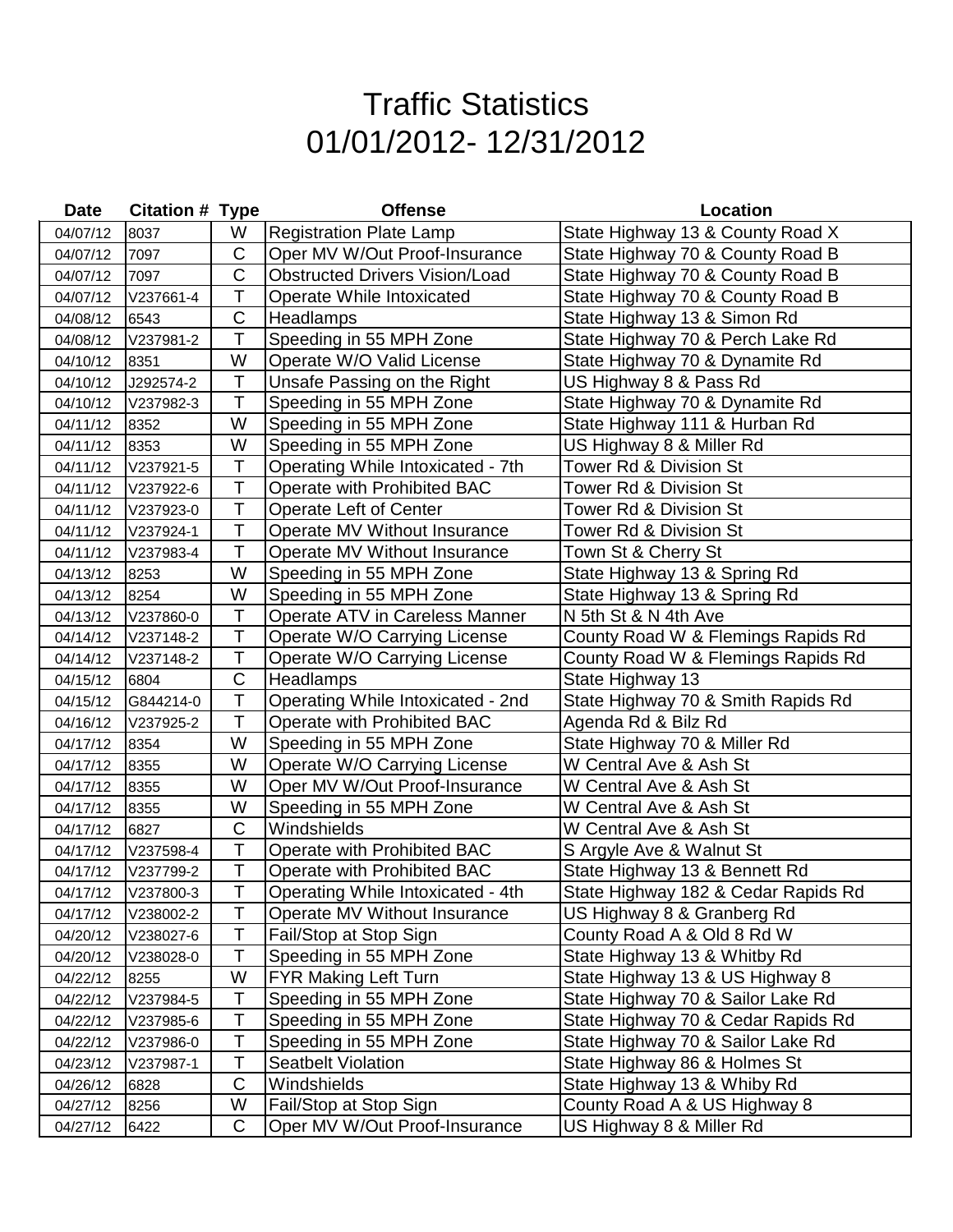| <b>Date</b> | <b>Citation # Type</b> |              | <b>Offense</b>                        | <b>Location</b>                        |
|-------------|------------------------|--------------|---------------------------------------|----------------------------------------|
| 04/27/12    | 6422                   | C            | <b>Tail Lamps</b>                     | US Highway 8 & Miller Rd               |
| 04/27/12    | V237831-6              | Т            | Operate Left of Center                | State Highway 70 & Smith Rapids Rd     |
| 04/28/12    | 6544                   | C            | Headlamps                             | US Highway 8 & State Highway 13        |
| 04/28/12    | V237861-1              | T            | Speeding in 55 MPH Zone               | State Highway 70 & County Road F       |
| 04/28/12    | V237988-2              | Τ            | Speeding in 55 MPH Zone               | State Highway 111 & Hurban Rd          |
| 04/29/12    | 8038                   | W            | <b>Registration Plate Lamp</b>        | Flambeau Ave & Linden Ave              |
| 04/29/12    | V237862-2              | T            | <b>Operating After Suspension</b>     | East Rd & US Highway 8                 |
| 05/01/12    | G844215-1              | T            | Operate with Prohibited BAC           | State Highway 70 & Smith Rapids Rd     |
| 05/02/12    | V237662-5              | Τ            | Possess Open Intoxicants in MV        | S 4th Ave & S 9th St                   |
| 05/02/12    | V237663-6              | T            | Keep Open Intoxicants in MV           | S 4th Ave & S 9th St                   |
| 05/02/12    | V238003-3              | Т            | Oper MV W/Out Proof-Insurance         | US Highway 8 & Little Creek Rd         |
| 05/02/12    | V238004-4              | T            | Speeding on Semiurban Highway         | US Highway 8 & County Road A           |
| 05/03/12    | V901826-2              | Т            | Speeding in Outlying District         | Shady Knoll Rd & Brahmstadt Rd         |
| 05/03/12    | V901976-5              | Т            | <b>Operating After Revocation</b>     | State Highway 111 & Pioneer Rd         |
| 05/03/12    | V901977-6              | Τ            | Operate MV Without Insurance          | State Highway 111 & Pioneer Rd         |
| 05/04/12    | 6545                   | C            | <b>Headlamps</b>                      | N Lake Ave & Beebe St                  |
| 05/04/12    | 7100                   | $\mathsf C$  | Oper MV W/Out Proof-Insurance         | S Argyle Ave & Maple St                |
| 05/04/12    | 7100                   | $\mathsf C$  | <b>Tail Lamps</b>                     | S Argyle Ave & Maple St                |
| 05/05/12    | 7101                   | $\mathsf C$  | <b>Tail Lamps</b>                     | State Highway 13 & Raskie Rd           |
| 05/05/12    | V238029-1              | Τ            | <b>Operating While Intoxicated</b>    | Granberg Rd & US Highway 8             |
| 05/05/12    | V238030-2              | $\mathsf{T}$ | Operate with Prohibited BAC           | Granberg Rd & US Highway 8             |
| 05/05/12    | V238031-3              | Т            | Hit & Run Unattended Vehicle          | Granberg Rd & US Highway 8             |
| 05/06/12    | 8279                   | W            | Speeding in 55 MPH Zone               | State Highway 13 & Lugerville Grade Rd |
| 05/06/12    | 6805                   | C            | Tail Lamps                            | US Highway 8 & Aspen Rd                |
| 05/07/12    | 8200                   | W            | <b>Operate Left of Center</b>         | Soumi Rd & Linden Rd                   |
| 05/07/12    | 8200                   | W            | <b>Obstructed Drivers Vision/Load</b> | Soumi Rd & Linden Rd                   |
| 05/07/12    | 8257                   | W            | Pass Into Oncoming Traffic            | State Highway 13 & White Rock Rd       |
| 05/07/12    | 8280                   | W            | <b>Non-Registration Vehicle</b>       | State Highway 70 & Hilgart Rd          |
| 05/07/12    | V237599-5              | Τ            | Operating While Intoxicated - 3rd     | Soumi Rd & Linden Rd                   |
| 05/07/12    | V901802-6              | T.           | Operate with Prohibited BAC           | Soumi Rd & Linden Rd                   |
| 05/09/12    | 8258                   | W            | Speeding in 55 MPH Zone               | State Highway 13 & Spring Inn Rd       |
| 05/09/12    | V237863-3              | T            | Operate MV Without Insurance          | State Highway 13 & White Rock Rd       |
| 05/10/12    | V237864-4              | Т            | FYR When Emerging from Alley          | State Highway 13 & Dama Rd             |
| 05/11/12    | V237724-4              | Т            | <b>Operating While Intoxicated</b>    | S Lake Ave & Walnut St                 |
| 05/11/12    | V237725-5              | T            | Operate with Prohibited BAC           | S Lake Ave & Walnut St                 |
| 05/11/12    | V237926-3              | T            | <b>Operate Left of Center</b>         | S Lake Ave & Walnut St                 |
| 05/11/12    | V237958-0              | Т            | <b>Operating After Suspension</b>     | US Highway 8 & Lound Rd                |
| 05/13/12    | 8259                   | W            | Speeding in 55 MPH Zone               | County Road W & Cemetery Rd            |
| 05/13/12    | 6423                   | C            | <b>Tinted Windows</b>                 | US Highway 8 & Cemetery Rd             |
| 05/14/12    | 6546                   | $\mathsf C$  | <b>Tail Lamps</b>                     | State Highway 13 & Rock Creek Rd       |
| 05/14/12    | 6547                   | $\mathsf C$  | <b>Tail Lamps</b>                     | State Highway 13 & County Road G       |
| 05/18/12    | 8039                   | W            | Speeding in 55 MPH Zone               | US Highway 8 & County Road A           |
| 05/18/12    | 8040                   | W            | Speeding in 55 MPH Zone               | US Highway 8 & Pennington Rd           |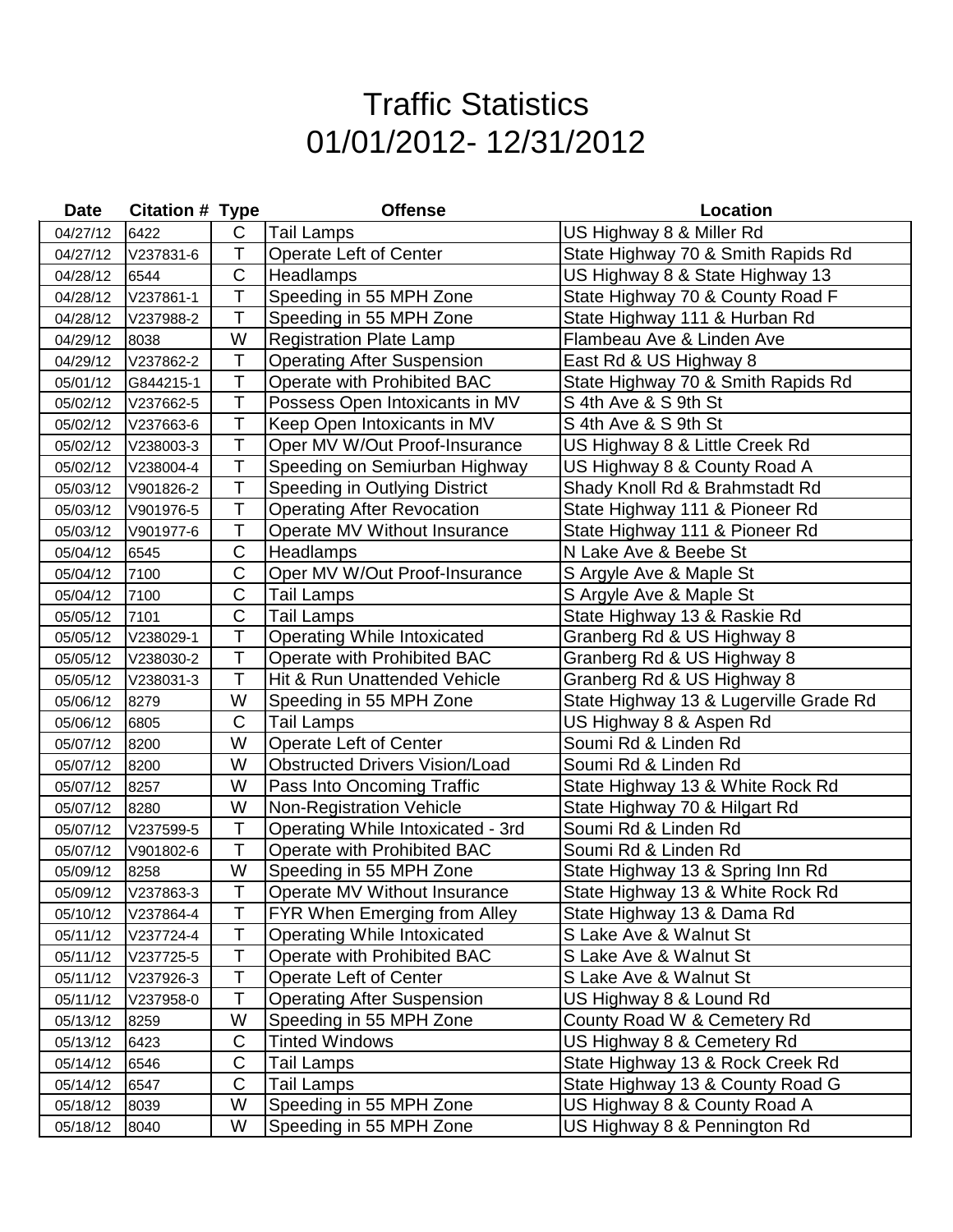| <b>Date</b> | <b>Citation # Type</b> |             | <b>Offense</b>                         | <b>Location</b>                   |
|-------------|------------------------|-------------|----------------------------------------|-----------------------------------|
| 05/18/12    | 6877                   | C           | Oper MV W/Out Proof-Insurance          | US Highway 8 & Aspen Rd           |
| 05/18/12    | 6877                   | $\mathsf C$ | Headlamps                              | US Highway 8 & Aspen Rd           |
| 05/19/12    | 6791                   | W           | Windshields                            | Town Hall Rd & State Highway 182  |
| 05/19/12    | V237600-6              | Τ           | <b>Operating While Intoxicated</b>     | US Highway 8 & Lound Rd           |
| 05/19/12    | V237664-0              | Т           | <b>Operating While Intoxicated</b>     | Progress St & Green Tree Dr       |
| 05/19/12    | V237665-1              | Т           | Operate with Prohibited BAC            | Progress St & Green Tree Dr       |
| 05/19/12    | V237865-5              | T           | Speeding in 55 MPH Zone                | State Highway 13 & Lilac Ln       |
| 05/19/12    | V901801-5              | Т           | Operate with Prohibited BAC            | US Highway 8 & Lound Rd           |
| 05/20/12    | V238005-5              | Т           | Operate W/O Valid License              | Oak St & S Argyle Ave             |
| 05/20/12    | V238006-6              | Τ           | Safety Belt Vio-Child Under 4          | Oak St & S Argyle Ave             |
| 05/22/12    | 8356                   | W           | Speeding in 55 MPH Zone                | State Highway 13 & Whitby Rd      |
| 05/22/12    | 6551                   | $\mathsf C$ | Headlamps                              | State Highway 13 & Bennett Rd     |
| 05/23/12    | V237832-0              | Τ           | <b>Seatbelt Violation</b>              | South St & Railroad Ave           |
| 05/23/12    | V237833-1              | Τ           | <b>Seatbelt Violation</b>              | South St & Town St                |
| 05/23/12    | V237834-2              | Τ           | <b>Seatbelt Violation</b>              | Beebe St & Center Ave             |
| 05/24/12    | 8314                   | W           | <b>Fail to Signal Turn</b>             | Wyoming St & Flambeau Ave         |
| 05/24/12    | V237149-3              | Т           | FYR From Stop Sign                     | US Highway 8 & Main St            |
| 05/24/12    | V237150-4              | T           | <b>Driving Too Fast for Conditions</b> | Omaha Rd & County Road E          |
| 05/24/12    | V237149-3              | Τ           | FYR From Stop Sign                     | US Highway 8 & Main St            |
| 05/24/12    | V237150-4              | Τ           | Driving Too Fast for Conditions        | Omaha Rd & County Road E          |
| 05/24/12    | V237666-2              | Τ           | Operating While Intoxicated - 3rd      | Division St & Ash St              |
| 05/24/12    | V237667-3              | Τ           | <b>Operating After Revocation</b>      | Division St & Ash St              |
| 05/24/12    | V901803-0              | T           | Operating While Intoxicated - 3rd      | Wyoming St & Flambeau Ave         |
| 05/25/12    | 6793                   | W           | Headlamps                              | State Highway 13 & Whitby Rd      |
| 05/25/12    | 6793                   | W           | <b>Tail Lamps</b>                      | State Highway 13 & Whitby Rd      |
| 05/25/12    | 6794                   | W           | <b>Registration Plate Lamp</b>         | State Highway 13 & Whitby Rd      |
| 05/25/12    | 6794                   | W           | <b>Exhaust System</b>                  | State Highway 13 & Whitby Rd      |
| 05/25/12    | 8041                   | W           | Speeding in 55 MPH Zone                | US Highway 8 & Cemetery Rd        |
| 05/25/12    | 8042                   | W           | Operate Left of Center                 | State Highway 13 & Sunrise Ln     |
| 05/25/12    | 8042                   | W           | Speeding in 55 MPH Zone                | State Highway 13 & Sunrise Ln     |
| 05/25/12    | 8043                   | W           | Speeding in 55 MPH Zone                | State Highway 13 & Maple Grove Rd |
| 05/25/12    | 6548                   | C           | Tail Lamps                             | State Highway 13 & Dama Rd        |
| 05/25/12    | 6549                   | C           | <b>Tail Lamps</b>                      | State Highway 13 & Whitby Rd      |
| 05/25/12    | 6550                   | C           | Tail Lamps                             | N Lake Ave & Shaw St              |
| 05/25/12    | 6793                   | C           | Inadequate Stop Lamp                   | State Highway 13 & Whitby Rd      |
| 05/25/12    | 6794                   | $\mathsf C$ | Equip Veh W/Illegal Muffler            | State Highway 13 & Whitby Rd      |
| 05/25/12    | 6878                   | C           | Oper MV W/Out Proof-Insurance          | US Highway 8 & Cemetery Rd        |
| 05/25/12    | 6879                   | $\mathsf C$ | Improper Display (No Plates)           | County Road A & US Highway 8      |
| 05/25/12    | 6880                   | $\mathsf C$ | Oper Veh W/Reg Rev/Susp/Canc           | US Highway 8 & County Road A      |
| 05/25/12    | 6880                   | C           | <b>Tinted Windows</b>                  | US Highway 8 & County Road A      |
| 05/25/12    | V237668-4              | Т           | Operate MV Without Insurance           | County Road A & State Highway 13  |
| 05/25/12    | V237866-6              | Τ           | Speeding in 55 MPH Zone                | US Highway 8 & W Knox Rd          |
| 05/25/12    | V237927-4              | Τ           | <b>Fail/Yield When Entering Alley</b>  | County Road D & Crosscut Rd       |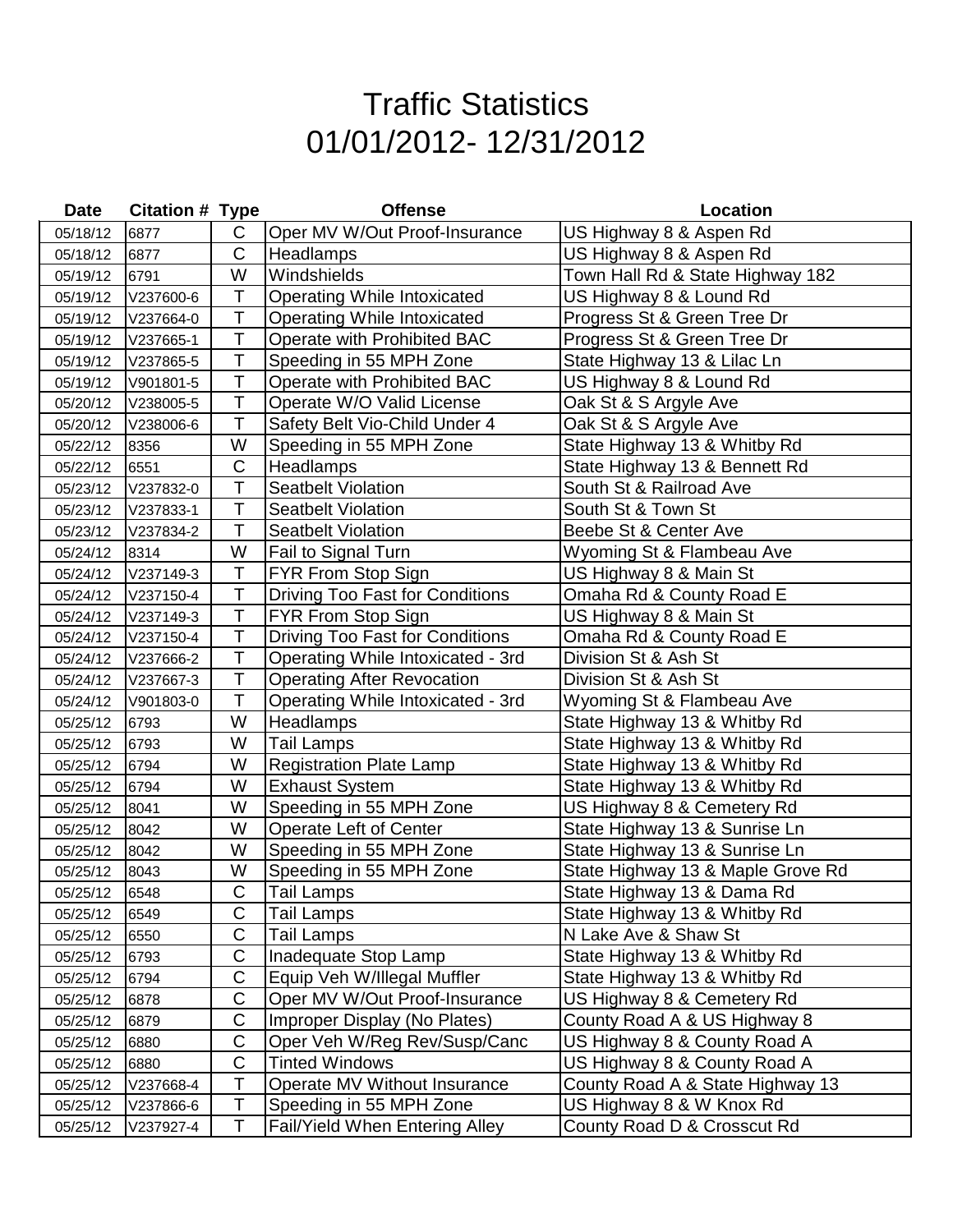| <b>Date</b> | <b>Citation # Type</b> |    | <b>Offense</b>                        | Location                             |
|-------------|------------------------|----|---------------------------------------|--------------------------------------|
| 05/25/12    | V237928-5              | Τ  | Safety Belt Vio-Child Under 4         | County Road D & Crosscut Rd          |
| 05/26/12    | 6486                   | C  | Equip Veh W/Illegal Muffler           | State Highway 13 & Bennett Rd        |
| 05/26/12    | J292575-3              | T  | <b>FYR When Emerging from Alley</b>   | Town Hall Rd & State Highway 182     |
| 05/26/12    | J295575-3              | Τ  | FYR When Emerging from Alley          | Town Hall Rd & State Highway 182     |
| 05/26/12    | V237218-2              | T  | Oper MV W/Out Proof-Insurance         | State Highway 13 & Spring Rd         |
| 05/27/12    | V901978-0              | Т  | Operating While Intoxicated - 2nd     | County Road D & Crosscut Rd          |
| 05/28/12    | 8357                   | W  | Speeding in 55 MPH Zone               | US Highway 8 & Lound Rd              |
| 05/28/12    | V237989-3              | Τ  | <b>Seatbelt Violation</b>             | US Highway 8 & County Road A         |
| 05/28/12    | V237990-4              | Τ  | <b>Seatbelt Violation</b>             | County Road J & US Highway 8         |
| 05/28/12    | V237991-5              | Τ  | Operate MV Without Insurance          | County Road J & US Highway 8         |
| 05/28/12    | V901806-3              | Τ  | Operate W/O Valid License             | County Road H & Shady Ln             |
| 05/28/12    | V901807-4              | T  | Hit & Run Property Adj Highway        | County Road H & Shady Ln             |
| 05/28/12    | V901808-5              | Т  | Cause Injury by OWI                   | County Road H & Shady Ln             |
| 05/28/12    | V901809-6              | T  | Cause Injury/Opr W/PAC                | County Road H & Shady Ln             |
| 05/30/12    | V237992-6              | T  | <b>Seatbelt Violation</b>             | US Highway 8 & County Road A         |
| 05/30/12    | V237993-0              | Τ  | <b>Non-Registration Vehicle</b>       | US Highway 8 & Worsech Rd            |
| 05/30/12    | V237994-1              | Τ  | <b>Seatbelt Violation</b>             | South Ave & County Road I            |
| 05/30/12    | V237995-2              | Τ  | Operate MV Without Insurance          | South Ave & County Road I            |
| 05/30/12    | V237996-3              | Τ  | <b>Seatbelt Violation</b>             | US Highway 8 & School St             |
| 05/31/12    | 7904                   | W  | Speeding in 55 MPH Zone               | Oak St & Old 70 Rd                   |
| 05/31/12    | 8121                   | W  | Speeding in 55 MPH Zone               | State Highway 13 & Aspen Rd          |
| 05/31/12    | 8358                   | W  | Speeding in 55 MPH Zone               | US Highway 8 & Aspen Rd              |
| 05/31/12    | 8359                   | W  | Speeding in 55 MPH Zone               | US Highway 8 & Pennington Rd         |
| 05/31/12    | 6902                   | C  | Tail Lamps                            | S Lake Ave & County Road D           |
| 05/31/12    | V237669-5              | T  | Operate ATV on Highway                | State Highway 86 & E School House Rd |
| 05/31/12    | V237997-4              | Т  | <b>Seatbelt Violation</b>             | State Highway 86 & 2nd St            |
| 05/31/12    | V237998-5              | T  | Oper MV W/Out Proof-Insurance         | State Highway 86 & Dahl Rd           |
| 06/02/12    | 8122                   | W  | <b>Operate Left of Center</b>         | State Highway 13 & White Rock Rd     |
| 06/02/12    | V237670-6              | Τ  | <b>Operating While Intoxicated</b>    | State Highway 13 & Kundinger Rd      |
| 06/02/12    | V237671-0              | T. | Operate with Prohibited BAC           | State Highway 13 & Kundinger Rd      |
| 06/02/12    | V237999-6              | Τ  | <b>Seatbelt Violation</b>             | County Road A & US Highway 8         |
| 06/02/12    | V238000-0              | Т  | <b>Seatbelt Violation</b>             | County Road A & US Highway 8         |
| 06/03/12    | 8260                   | W  | Speeding in 55 MPH Zone               | US Highway 8 & Hay Creek Rd          |
| 06/03/12    | 8261                   | W  | Speeding in 55 MPH Zone               | US Highway 8 & Granberg Rd           |
| 06/03/12    | 8262                   | W  | <b>Seatbelt Violation</b>             | US Highway 8 & County Road A         |
| 06/03/12    | 8263                   | W  | Speeding in 55 MPH Zone               | US Highway 8 & Cemetery Rd           |
| 06/03/12    | V237835-3              | Τ  | <b>Seatbelt Violation</b>             | S Lake Ave & S Avon Ave              |
| 06/03/12    | V237867-0              | Τ  | <b>Non-Registration Vehicle</b>       | N Lake Ave & Fifield St              |
| 06/03/12    | V238032-4              | Τ  | <b>Fail Notify Police of Accident</b> | State Highway 70 & Cedar Rapids Rd   |
| 06/03/12    | V238033-5              | Τ  | <b>Inattentive Driving</b>            | State Highway 70 & Cedar Rapids Rd   |
| 06/03/12    | V901851-6              | Т  | <b>Seatbelt Violation</b>             | US Highway 8 & State Highway 111     |
| 06/03/12    | V901852-0              | Т  | Speeding in 55 MPH Zone               | State Highway 13 & Bennett Rd        |
| 06/03/12    | V901853-1              | Τ  | <b>Operating After Revocation</b>     | Pass Rd & US Highway 8               |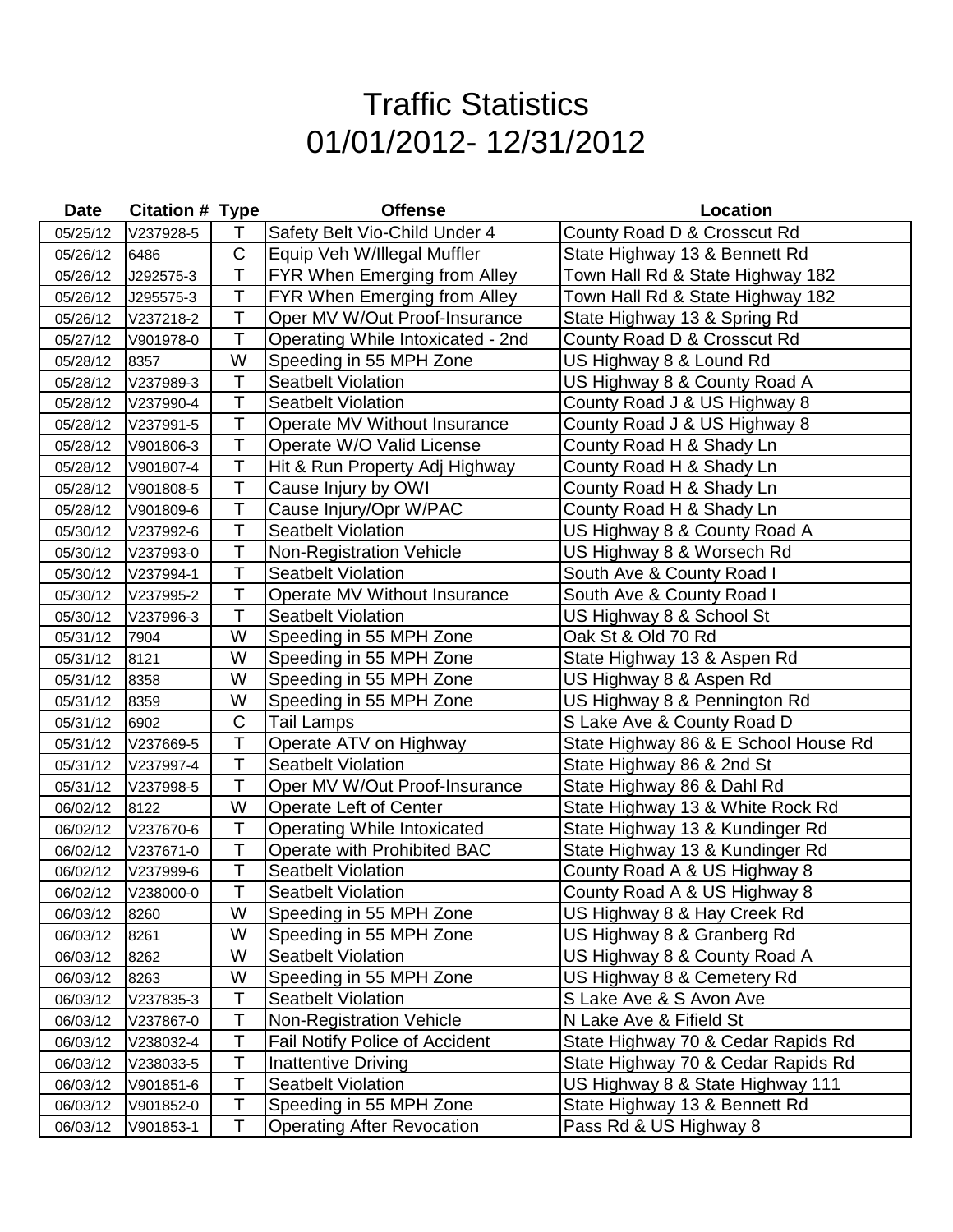| <b>Date</b> | <b>Citation # Type</b> |             | <b>Offense</b>                          | Location                               |
|-------------|------------------------|-------------|-----------------------------------------|----------------------------------------|
| 06/03/12    | V901854-2              | Τ           | <b>Seatbelt Violation</b>               | Pass Rd & US Highway 8                 |
| 06/03/12    | V901855-3              | Т           | Operate MV Without Insurance            | Pass Rd & US Highway 8                 |
| 06/04/12    | V237672-1              | T           | Operate with Prohibited BAC             | Division St & Ash St                   |
| 06/05/12    | 7905                   | W           | <b>Exceed Zoned &amp; Posted Limits</b> | State Highway 13 & Lugerville Grade Rd |
| 06/05/12    | 7906                   | W           | <b>Fail/Notify Address Change</b>       | Agenda Rd & N River Rd                 |
| 06/05/12    | 6903                   | C           | Tail Lamps                              | W Central Ave & Pine St                |
| 06/05/12    | V901979-1              | Τ           | <b>Operating While Intoxicated</b>      | State Highway 111 & Lilac Ln           |
| 06/06/12    | V237219-3              | Τ           | Operating While Intoxicated - 2nd       | Hicks Landing Rd & Dam Rd              |
| 06/06/12    | V237220-4              | Τ           | <b>Non-Registration Vehicle</b>         | Hicks Landing Rd & Dam Rd              |
| 06/06/12    | V237221-5              | Τ           | <b>Fail Notify Police of Accident</b>   | Hicks Landing Rd & Dam Rd              |
| 06/07/12    | V901526-3              | Τ           | Hit & Run Unattended Vehicle            | W9149 US Highway 8                     |
| 06/08/12    | 7127                   | W           | <b>Seatbelt Violation</b>               | State Highway 86 & Hilmar Olson Rd     |
| 06/08/12    | V901810-0              | Τ           | Operate with Prohibited BAC             | Wyoming St & Flambeau Ave              |
| 06/09/12    | 8361                   | W           | <b>Exceed Zoned &amp; Posted Limits</b> | State Highway 70 & Perch Lake Rd       |
| 06/09/12    | V901856-4              | Т           | <b>Seatbelt Violation</b>               | Shortcut Rd & State Highway 13         |
| 06/09/12    | V901857-5              | Т           | <b>Seatbelt Violation</b>               | Tower Rd & County Road E               |
| 06/09/12    | V901858-6              | Т           | <b>Seatbelt Violation</b>               | Omaha Rd & County Road E               |
| 06/09/12    | V901859-0              | Τ           | <b>Seatbelt Violation</b>               | County Road E & Basswood Rd            |
| 06/09/12    | V901860-1              | Τ           | <b>Non-Registration Vehicle</b>         | County Road E & Basswood Rd            |
| 06/11/12    | 8281                   | W           | <b>Exceed Zoned &amp; Posted Limits</b> | State Highway 13 & Holy Cross Rd       |
| 06/13/12    | 8282                   | W           | <b>Exceed Zoned &amp; Posted Limits</b> | State Highway 13 & White Rock Rd       |
| 06/13/12    | 8360                   | W           | Operate Left of Center                  | State Highway 13 & Tower Ln            |
| 06/13/12    | 8362                   | W           | <b>Obstructed Drivers Vision/Load</b>   | State Highway 13 & State Highway 111   |
| 06/15/12    | 8044                   | W           | Operate W/O Required Lamps              | Flambeau Ave & Beebe St                |
| 06/18/12    | V901980-2              | T           | Operate with Prohibited BAC             | County Road D & Crosscut Rd            |
| 06/19/12    | V237929-6              | Т           | Oper Veh W/Reg Rev/Susp/Canc            | Shady Knoll Rd & Brahmstadt Rd         |
| 06/21/12    | V237868-1              | T           | Operate W/O Valid License               | US Highway 8 & Chicago Ave             |
| 06/22/12    | 8045                   | W           | Speeding in 55 MPH Zone                 | State Highway 111 & State Highway 13   |
| 06/22/12    | 8046                   | W           | Improper Right Turn                     | State Highway 13 & Bennett Rd          |
| 06/22/12    | 8047                   | W           | <b>Exceed Zoned &amp; Posted Limits</b> | State Highway 13 & US Highway 8        |
| 06/22/12    | 6427                   | W           | <b>Exceed Zoned &amp; Posted Limits</b> | State Highway 13 & Forsberg Ln         |
| 06/22/12    | 6428                   | W           | <b>Exceed Zoned &amp; Posted Limits</b> | US Highway 8 & State Highway 13        |
| 06/22/12    | 6487                   | С           | Oper MV W/Out Proof-Insurance           | State Highway 13 & Veenstra Rd         |
| 06/22/12    | 6488                   | $\mathsf C$ | <b>Improperly Attach Lic Plate</b>      | State Highway 13 & Bennett Rd          |
| 06/22/12    | 6881                   | $\mathsf C$ | <b>Non-Registration Vehicle</b>         | County Road A & State Highway 13       |
| 06/22/12    | 6882                   | $\mathsf C$ | <b>Failure to Display Lic Plates</b>    | US Highway 8 & Wayman Rd               |
| 06/22/12    | 6883                   | C           | Operate W/O Required Lamps              | US Highway 8 & Cemetery Rd             |
| 06/22/12    | 7127                   | $\mathsf C$ | Alter Veh Reg Plate/Sticker             | State Highway 111 & State Highway 13   |
| 06/22/12    | 7130                   | $\mathsf C$ | <b>Failure to Display Lic Plates</b>    | State Highway 111 & State Highway 13   |
| 06/22/12    | V237222-6              | Т           | <b>Non-Registration Vehicle</b>         | US Highway 8 & County Road A           |
| 06/22/12    | V237959-1              | T           | <b>Operating After Suspension</b>       | US Highway 8 & County Road O           |
| 06/22/12    | V901981-3              | Т           | Oper MV W/Out Proof-Insurance           | State Highway 13 & Whitby Rd           |
| 06/23/12    | V237869-2              | Τ           | Speeding in 55 MPH Zone                 | State Highway 13 & Peters Rd           |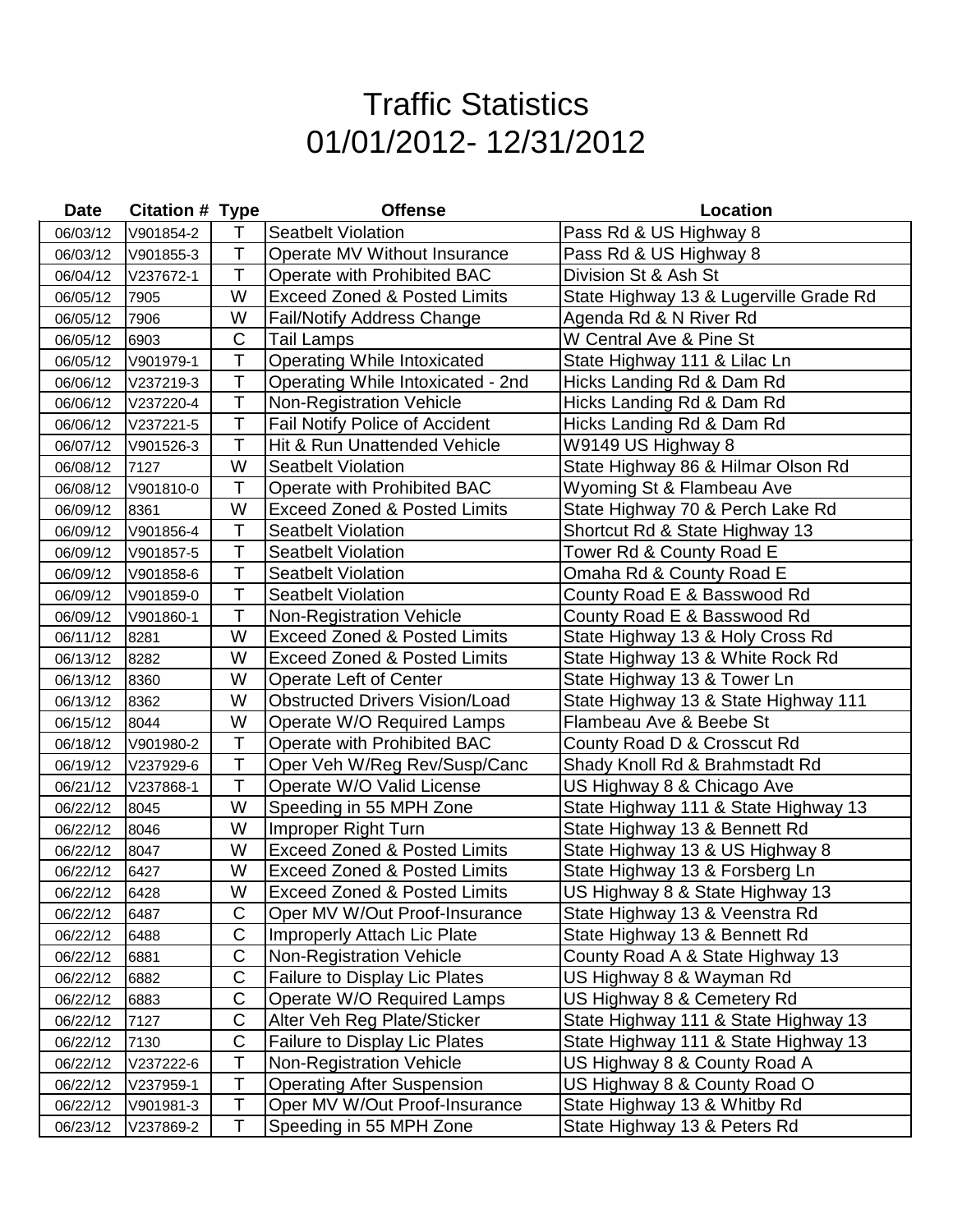| <b>Date</b> | <b>Citation # Type</b> |              | <b>Offense</b>                          | Location                               |
|-------------|------------------------|--------------|-----------------------------------------|----------------------------------------|
| 06/25/12    | 6792                   | $\mathsf{C}$ | Improper Display (Illegible)            | US Highway 8 & Cemetery Rd             |
| 06/26/12    | 8048                   | W            | Improper Display (Illegible)            | State Highway 13 & US Highway 8        |
| 06/26/12    | 8332                   | W            | <b>Exceed Zoned &amp; Posted Limits</b> | US Highway 8 & Cemetery Rd             |
| 06/26/12    | V237223-0              | T            | Operate with Prohibited BAC             | Hicks Landing Rd & Dam Rd              |
| 06/26/12    | V901551-0              | T            | <b>Operating After Revocation</b>       | US Highway 8 & Cemetery Rd             |
| 06/27/12    | 6884                   | $\mathsf C$  | Improper Vehicle Tail Lights            | N 1st Ave & N 9th St                   |
| 06/27/12    | 6885                   | $\mathsf C$  | Oper MV W/Out Proof-Insurance           | Old 13 Rd & Divine Rapids Rd           |
| 06/28/12    | 8363                   | W            | <b>Obstructed Drivers Vision/Load</b>   | S 4th Ave & S 8th St                   |
| 06/28/12    | V237930-0              | Τ            | Speeding in 55 MPH Zone                 | State Highway 13 & Colberg Rd          |
| 06/28/12    | V237931-1              | T            | Speeding in 55 MPH Zone                 | US Highway 8 & Chicago Ave             |
| 06/29/12    | 7907                   | W            | <b>Exceed Zoned &amp; Posted Limits</b> | State Highway 86 & Johnson Rd          |
| 06/29/12    | 8123                   | W            | Fail to Signal Turn                     | State Highway 86 & W School House Rd   |
| 06/29/12    | 8364                   | W            | <b>Exceed Zoned &amp; Posted Limits</b> | State Highway 70 & Pixley Wilderness W |
| 06/29/12    | V901861-2              | Τ            | Speeding in 55 MPH Zone                 | State Highway 70 & Pixley Wilderness W |
| 06/29/12    | V901862-3              | Τ            | Speeding in 55 MPH Zone                 | State Highway 70 & Eagles View Ln      |
| 06/30/12    | 8124                   | W            | <b>Non-Registration Vehicle</b>         | State Highway 86 & County Road G       |
| 06/30/12    | 8365                   | W            | <b>Exceed Zoned &amp; Posted Limits</b> | US Highway 8 & County Road A           |
| 06/30/12    | V237673-2              | Τ            | <b>Operating While Intoxicated</b>      | State Highway 13 & Macky Spur Rd       |
| 06/30/12    | V237674-3              | T            | Operate with Prohibited BAC             | State Highway 13 & Macky Spur Rd       |
| 07/01/12    | 6796                   | C            | <b>Obstructed Drivers Vision/Load</b>   | N Lake Ave & Fifield St                |
| 07/01/12    | V901828-4              | T            | Speeding in 55 MPH Zone                 | US Highway 8 & Schie Rd                |
| 07/02/12    | V901827-3              | Τ            | Hit & Run Property Adj Highway          | Cork Rd & Dunn Rd                      |
| 07/03/12    | 8265                   | W            | <b>Exceed Zoned &amp; Posted Limits</b> | US Highway 8 & Beaumont Rd             |
| 07/06/12    | V237224-1              | Τ            | <b>Operating While Intoxicated</b>      | Hicks Landing Rd & Dam Rd              |
| 07/06/12    | V237225-2              | T            | Operate with Prohibited BAC             | Hicks Landing Rd & Dam Rd              |
| 07/06/12    | V237932-2              | Τ            | Inattentive Driving                     | Old 70 Rd & State Highway 70           |
| 07/07/12    | 7908                   | W            | <b>Exceed Zoned &amp; Posted Limits</b> | US Highway 8 & Aspen Rd                |
| 07/07/12    | V237960-2              | T            | Cause Injury by OWI                     | State Highway 13 & Aspen Rd            |
| 07/07/12    | V238034-6              | Τ            | <b>Exceed Zoned &amp; Posted Limits</b> | County Road W & S Muskie Bay Rd        |
| 07/09/12    | V237870-3              | T            | <b>Operating After Suspension - 3rd</b> | Ogema Prentice Rd & County Road X      |
| 07/12/12    | 8366                   | W            | <b>Exceed Zoned &amp; Posted Limits</b> | County Road W & Birch Hill Rd          |
| 07/20/12    | 8266                   | W            | Speeding in 55 MPH Zone                 | State Highway 13 & Old 13 Rd           |
| 07/20/12    | 8267                   | W            | <b>Exceed Zoned &amp; Posted Limits</b> | State Highway 13 & Old 13 Rd           |
| 07/20/12    | 8367                   | W            | Speeding in 55 MPH Zone                 | US Highway 8 & Worsech Rd              |
| 07/20/12    | V901811-1              | Τ            | Operate MV Without Insurance            | State Highway 13 & Peters Rd           |
| 07/20/12    | V901863-4              | Τ            | Operate MV Without Insurance            | <b>Princeton Valley Ln</b>             |
| 07/21/12    | V901864-5              | Т            | Speeding in 55 MPH Zone                 | State Highway 70 & County Road B       |
| 07/22/12    | V901865-6              | Τ            | Speeding in 55 MPH Zone                 | State Highway 70 & Shady Knoll Rd      |
| 07/22/12    | V901866-0              | T            | Speeding in 55 MPH Zone                 | State Highway 70 & Smith Rapids Rd     |
| 07/22/12    | V901867-1              | Τ            | <b>Non-Registration Vehicle</b>         | State Highway 70 & Smith Rapids Rd     |
| 07/22/12    | V901868-2              | T            | Hit & Run Property Adj Highway          | State Highway 70 & Shady Knoll Rd      |
| 07/22/12    | V901869-3              | T            | <b>Operating While Intoxicated</b>      | Division St & Rankin Rd                |
| 07/22/12    | V901870-4              | Τ            | Keep Open Intoxicants in MV             | Division St & Rankin Rd                |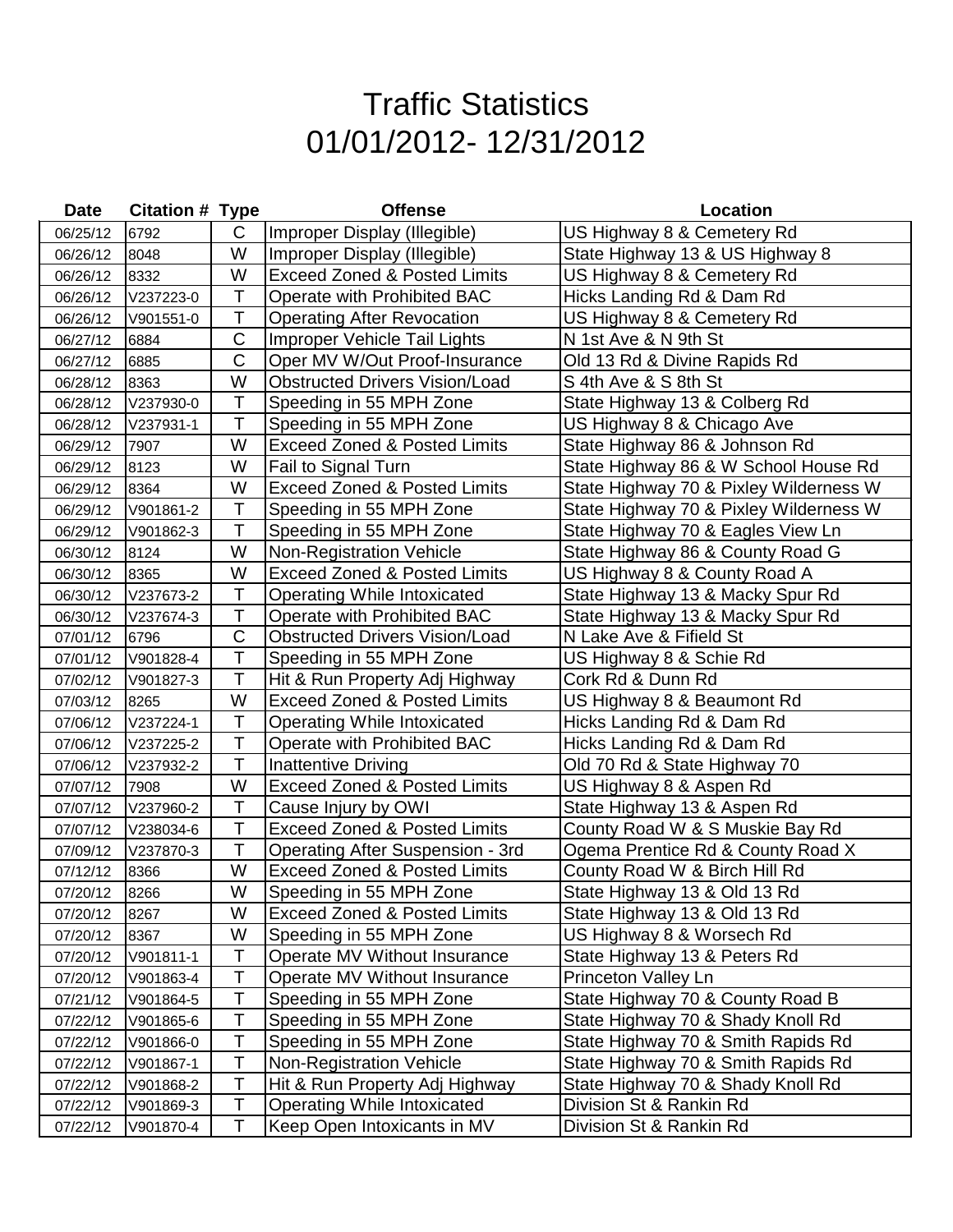| <b>Date</b> | <b>Citation # Type</b> |             | <b>Offense</b>                          | Location                               |
|-------------|------------------------|-------------|-----------------------------------------|----------------------------------------|
| 07/22/12    | V901876-3              | T           | <b>Operating While Intoxicated</b>      | Railroad Ave & Birch St                |
| 07/22/12    | V901877-4              | Т           | Operate with Prohibited BAC             | Railroad Ave & Birch St                |
| 07/22/12    | V901982-4              | T           | Possess Open Intoxicants in MV          | Birch St & County Road A               |
| 07/22/12    | V901983-5              | Т           | <b>Non-Registration Vehicle</b>         | Birch St & County Road A               |
| 07/22/12    | V901984-6              | T           | <b>Fail Notify Police of Accident</b>   | Birch St & County Road A               |
| 07/25/12    | V901871-5              | Т           | Speeding in 55 MPH Zone                 | State Highway 70 & Cedar Rapids Rd     |
| 07/27/12    | V237933-3              | T           | Speeding in 55 MPH Zone                 | US Highway 8 & Wayman Rd               |
| 07/28/12    | V237934-4              | T           | Speeding in 55 MPH Zone                 | State Highway 70 & Wintergreen Lake Rd |
| 08/01/12    | V901985-0              | Τ           | Oper MV W/Out Proof-Insurance           | State Highway 13 & Maple Grove Rd      |
| 08/02/12    | 8268                   | W           | Speeding in 55 MPH Zone                 | US Highway 8 & Hannula Rd              |
| 08/02/12    | 6808                   | $\mathsf C$ | Operate W/O Required Lamps              | State Highway 13 & Old 13 Rd           |
| 08/02/12    | 6887                   | $\mathsf C$ | Operate W/O Required Lamps              | State Highway 13 & Old 13 Rd           |
| 08/02/12    | 6888                   | C           | Improper Vehicle Tail Lights            | Divine Rapids Rd & Town Hall Rd        |
| 08/02/12    | V237675-4              | T           | Permit Unauth Person Opr MV             | Old 13 Rd & Elm Rd                     |
| 08/02/12    | V237871-4              | T           | Speeding in 55 MPH Zone                 | US Highway 8 & Lound Rd                |
| 08/02/12    | V237872-5              | T           | Speeding in 55 MPH Zone                 | US Highway 8 & Hillcrest Rd            |
| 08/02/12    | V237873-6              | T           | Speeding in 55 MPH Zone                 | US Highway 8 & Schie Rd                |
| 08/02/12    | V237878-4              | T           | <b>FYR From Stop Sign</b>               | Flambeau Ave & Oak St                  |
| 08/03/12    | 8125                   | W           | Speeding in 55 MPH Zone                 | State Highway 13 & Hamilton Rd         |
| 08/03/12    | 6889                   | $\mathsf C$ | <b>Failure to Display Lic Plates</b>    | Flambeau Ave & Ash St                  |
| 08/04/12    | V901872-6              | T           | <b>Non-Registration Vehicle</b>         | State Highway 70 & Kundinger Rd        |
| 08/05/12    | V901812-2              | Τ           | Operating While Intoxicated - 3rd       | State Highway 13 & Macky Spur Rd       |
| 08/10/12    | 7909                   | W           | <b>Exceed Zoned &amp; Posted Limits</b> | US Highway 8 & County Road D           |
| 08/10/12    | V237874-0              | Τ           | Speeding in 55 MPH Zone                 | State Highway 70 & Hicks Landing Rd    |
| 08/11/12    | 8368                   | W           | Speeding in 55 MPH Zone                 | US Highway 8 & Pass Rd                 |
| 08/11/12    | 8369                   | W           | Improper Display (No Plates)            | State Highway 111 & US Highway 8       |
| 08/11/12    | V901873-0              | T           | Operate MV Without Insurance            | State Highway 111 & US Highway 8       |
| 08/11/12    | V901874-1              | T           | <b>Fail Notify Police of Accident</b>   | County Road I & Little Rapids Rd       |
| 08/17/12    | 8049                   | W           | <b>Exceed Zoned &amp; Posted Limits</b> | N6149 State Highway 13                 |
| 08/17/12    | 8370                   | W           | <b>Exceed Zoned &amp; Posted Limits</b> | State Highway 13 & Whitby Rd           |
| 08/20/12    | 6424                   | C           | <b>Tinted Windows</b>                   | Pennington Rd & US Highway 8           |
| 08/22/12    | 8050                   | W           | Operate Left of Center                  | County Road F & N Lake Ave             |
| 08/22/12    | V901813-3              | Τ           | Operate with Prohibited BAC             | State Highway 13 & Macky Spur Rd       |
| 08/23/12    | V238035-0              | Τ           | Unsafe Backing of Vehicle               | State Highway 86 & W School House Rd   |
| 08/23/12    | V238036-1              | Т           | <b>Fail Notify Police of Accident</b>   | State Highway 86 & W School House Rd   |
| 08/23/12    | V238037-2              | T           | Operate W/O Valid License               | State Highway 86 & W School House Rd   |
| 08/23/12    | V238038-3              | Т           | Display Unauth Reg Plate                | State Highway 86 & W School House Rd   |
| 08/24/12    | 8376                   | W           | Operate W/Authorized Person             | State Highway 13 & State Highway 111   |
| 08/24/12    | 8526                   | W           | <b>Exceed Zoned &amp; Posted Limits</b> | State Highway 13 & Raskie Rd           |
| 08/24/12    | 8527                   | W           | <b>Exceed Zoned &amp; Posted Limits</b> | S Lake Ave & Oak St                    |
| 08/25/12    | 8528                   | W           | <b>Exceed Zoned &amp; Posted Limits</b> | State Highway 13 & Bennett Rd          |
| 08/25/12    | V901601-1              | Τ           | <b>Operating After Revocation</b>       | N Lake Ave & Chestnut St               |
| 08/26/12    | 6829                   | $\mathsf C$ | <b>Non-Registration Vehicle</b>         | State Highway 13 & Peters Rd           |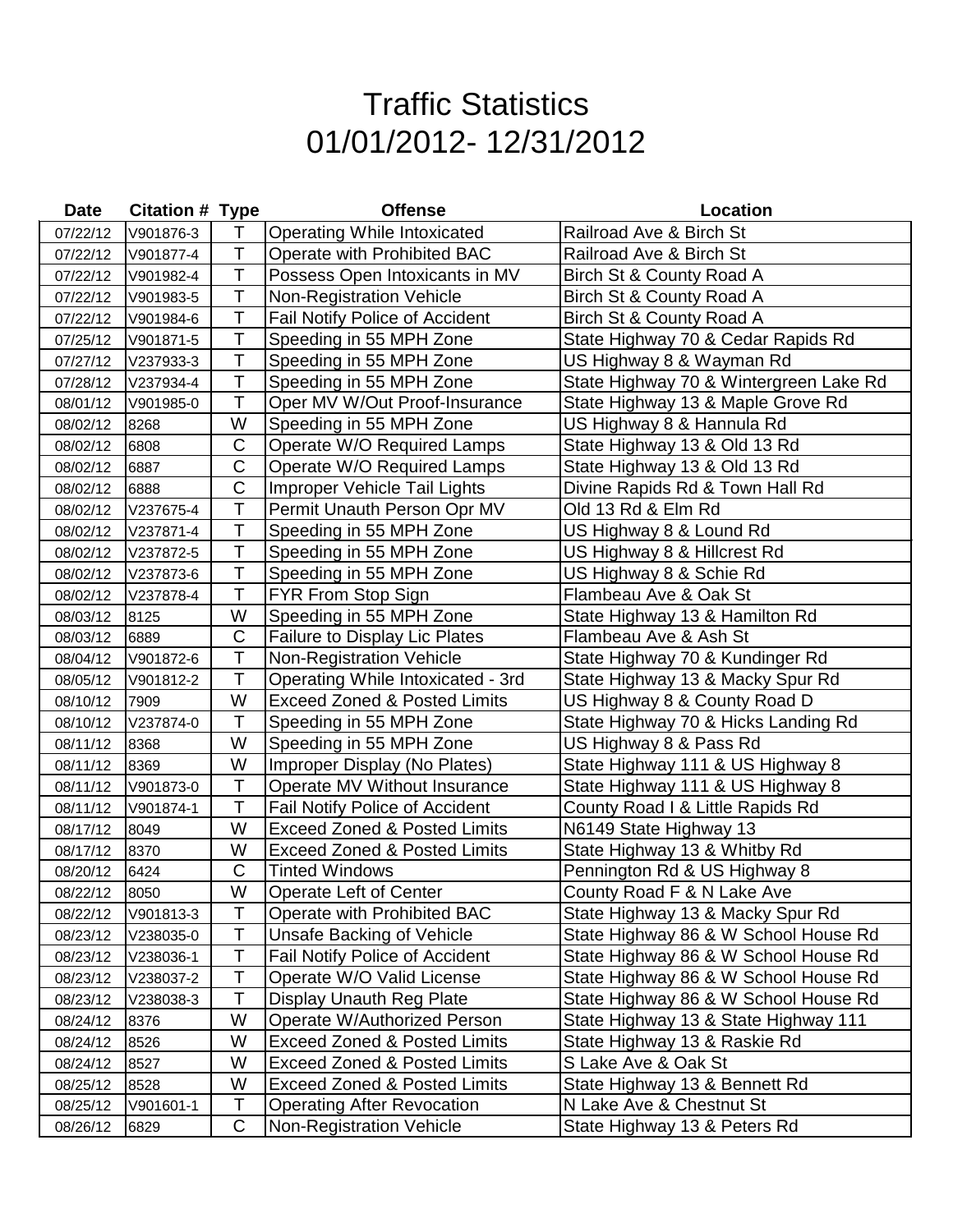| Date     | <b>Citation # Type</b> |                | <b>Offense</b>                          | Location                             |
|----------|------------------------|----------------|-----------------------------------------|--------------------------------------|
| 08/26/12 | V238039-4              | Τ              | Speeding in 55 MPH Zone                 | State Highway 13 & Holy Cross Rd     |
| 08/29/12 | 6735                   | C              | Oper MV W/Out Proof-Insurance           | State Highway 13 & Aspen Rd          |
| 08/29/12 | 6890                   | $\overline{C}$ | <b>Non-Registration Vehicle</b>         | State Highway 13 & Holy Cross Rd     |
| 08/30/12 | 6904                   | $\overline{C}$ | No Tail Lamps At Night                  | N Lake Ave & Beebe St                |
| 08/30/12 | V901576-4              | Ť              | Speeding in 55 MPH Zone                 | County Road D & US Highway 8         |
| 08/30/12 | V901814-4              | Т              | Speeding in 55 MPH Zone                 | US Highway 8 & Chicago Ave           |
| 08/30/12 | V901875-2              | T              | Speeding in 55 MPH Zone                 | US Highway 8 & E Branch Rd           |
| 08/31/12 | 8270                   | W              | Safety Belt Vio-Child Under 4           | US Highway 8 & State Highway 13      |
| 08/31/12 | 8371                   | W              | <b>Exceed Zoned &amp; Posted Limits</b> | Old 8 Rd & US Highway 8              |
| 08/31/12 | 8372                   | W              | <b>Exceed Zoned &amp; Posted Limits</b> | State Highway 13 & Morner Rd         |
| 08/31/12 | 6425                   | C              | <b>Failure to Display Lic Plates</b>    | State Highway 13 & Forsberg Ln       |
| 08/31/12 | 6830                   | $\mathsf C$    | Veh Dealer Fail/Register W/DMV          | US Highway 8 & County Road D         |
| 08/31/12 | 6426                   | C              | Operate W/O Required Lamps              | County Road A & US Highway 8         |
| 08/31/12 | 6429                   | $\overline{C}$ | Improper Vehicle Tail Lights            | US Highway 8 & Whitetail Rd          |
| 08/31/12 | 6430                   | $\mathsf C$    | Improper Vehicle Tail Lights            | US Highway 8 & County Road J         |
| 08/31/12 | 6764                   | C              | Improper Vehicle Tail Lights            | US Highway 8 & Miller Rd             |
| 08/31/12 | V237875-1              | Т              | <b>Operating After Revocation</b>       | State Highway 13 & Little Chicago Rd |
| 08/31/12 | V901986-1              | Τ              | <b>Non-Registration Vehicle</b>         | State Highway 13 & Morner Rd         |
| 09/01/12 | V237935-5              | Τ              | Transp Child in Trk Cargo Area          | County Road W & Lower Price Creek Rd |
| 09/01/12 | V237936-6              | Τ              | Speeding on Semiurban Highway           | Shady Knoll Rd & Thorofare Rd        |
| 09/01/12 | V901577-5              | T              | Speeding in 55 MPH Zone                 | State Highway 13 & Aspen Rd          |
| 09/01/12 | V901578-6              | Τ              | Oper MV W/Out Proof-Insurance           | State Highway 13 & Aspen Rd          |
| 09/02/12 | 6798                   | $\mathsf C$    | <b>Tinted Windows</b>                   | South St & Railroad Ave              |
| 09/04/12 | V238040-5              | Т              | Operating While Intoxicated - 3rd       | County Road W & Fox Run Rd           |
| 09/04/12 | V238043-1              | T              | <b>Operating While Intoxicated</b>      | Railroad Ave & US Highway 8          |
| 09/06/12 | V237879-5              | Τ              | Operate ATV on Highway                  | State Highway 13 & Hilly Haven Ln    |
| 09/08/12 | V901653-4              | T              | <b>Operate Left of Center</b>           | State Highway 13 & Holy Cross Rd     |
| 09/10/12 | 6831                   | $\mathsf C$    | Oper MV W/Out Proof-Insurance           | US Highway 8 & Miller Rd             |
| 09/10/12 | V901579-0              | Τ              | Oper MV W/Out Proof-Insurance           | US Highway 8 & Miller Rd             |
| 09/11/12 | V901580-1              | T              | Speeding in 55 MPH Zone                 | State Highway 111 & Shortcut Rd      |
| 09/11/12 | V901878-5              | Τ              | Speeding in 55 MPH Zone                 | State Highway 13 & Bennett Rd        |
| 09/12/12 | V901581-2              | T              | <b>Operating After Revocation</b>       | Old 8 Rd E & Progress St             |
| 09/12/12 | V901582-3              | Т              | <b>Non-Registration Vehicle</b>         | Old 8 Rd E & Progress St             |
| 09/12/12 | V901583-4              | T              | <b>Display Unauth Reg Plate</b>         | Old 8 Rd E & Progress St             |
| 09/12/12 | V901584-5              | Т              | Oper MV W/Out Proof-Insurance           | Old 8 Rd E & Progress St             |
| 09/17/12 | V237961-3              | T              | <b>Fail Notify Police of Accident</b>   | Down River Rd & County Road W        |
| 09/17/12 | V901817-0              | Т              | Operating While Intoxicated - 3rd       | Maple St & S Eyder Ave               |
| 09/18/12 | V901527-4              | Τ              | Operate MV Without Insurance            | State Highway 13 & Hilly Haven Ln    |
| 09/18/12 | V901815-5              | Т              | Fail/Stop at Stop Sign                  | Dama Rd & State Highway 13           |
| 09/18/12 | V901816-6              | Τ              | Fail/Stop at Stop Sign                  | State Highway 13 & Dama Rd           |
| 09/19/12 | V901818-1              | Т              | Operating While Intoxicated             | County Road E & Tower Rd             |
| 09/19/12 | V901819-2              | Т              | Operate with Prohibited BAC             | Tower Rd & County Road E             |
| 09/20/12 | V238041-6              | Т              | Operate with Prohibited BAC             | County Road W & Fox Run Rd           |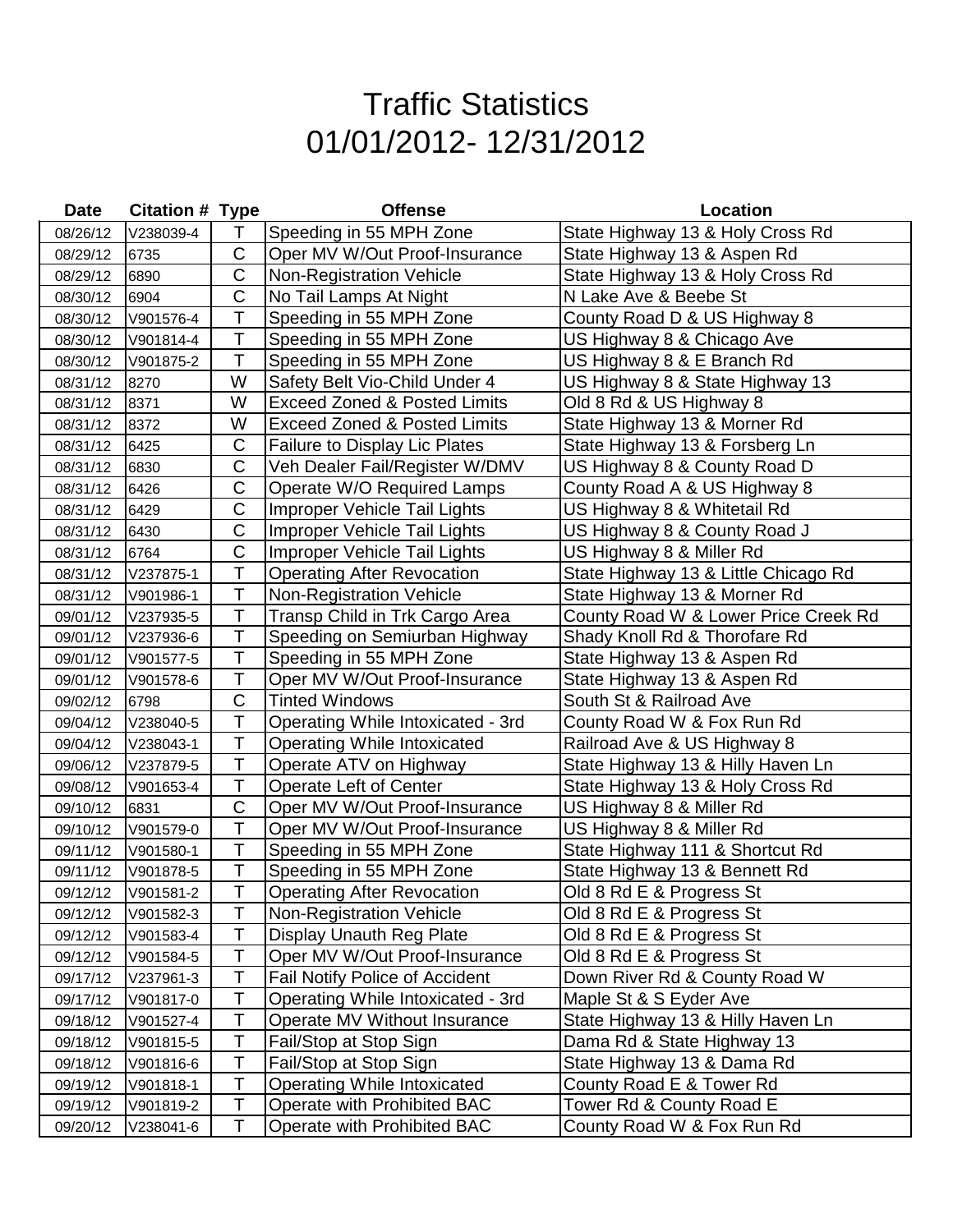| <b>Date</b> | <b>Citation # Type</b> |             | <b>Offense</b>                          | Location                               |
|-------------|------------------------|-------------|-----------------------------------------|----------------------------------------|
| 09/21/12    | 8099                   | W           | Imprudent Speed                         | US Highway 8 & Hay Creek Rd            |
| 09/21/12    | V901626-5              | Τ           | Fail/Stop at Stop Sign                  | Town St & Balsam St                    |
| 09/22/12    | G844216-2              | T           | Operate W/O Valid License               | Mail Route Rd & Lound Rd               |
| 09/23/12    | V237937-0              | Τ           | Operating While Intoxicated - 3rd       | State Highway 13 & Centerville Rd      |
| 09/23/12    | V237938-1              | Τ           | <b>Operating After Revocation</b>       | State Highway 13 & Centerville Rd      |
| 09/23/12    | V237962-4              | T           | <b>Operating While Intoxicated</b>      | US Highway 8 & State Highway 111       |
| 09/23/12    | V237963-5              | Τ           | Operate with Prohibited BAC             | US Highway 8 & State Highway 111       |
| 09/27/12    | V238044-2              | T           | Operate with Prohibited BAC             | Railroad Ave & US Highway 8            |
| 09/27/12    | V901552-1              | Τ           | <b>Fail Notify Police of Accident</b>   | Old 13 Rd & Squaw Creek Rd             |
| 09/27/12    | V901553-2              | T           | Driving Too Fast for Conditions         | Old 13 Rd & Squaw Creek Rd             |
| 09/27/12    | V901820-3              | Т           | Operate with Prohibited BAC             | Maple St & S Eyder Ave                 |
| 09/28/12    | V901829-5              | T           | Oper Veh W/Reg Rev/Susp/Canc            | Cross Rd & Agenda Rd                   |
| 09/30/12    | 6489                   | $\mathsf C$ | Stop Lamps                              | State Highway 13 & County Road G       |
| 09/30/12    | V901652-3              | T           | Driving Too Fast for Conditions         | State Highway 13 & Hilly Haven Ln      |
| 09/30/12    | V901989-4              | $\top$      | Operating While Intoxicated - 2nd       | State Highway 13 & Spring Rd           |
| 10/01/12    | 6906                   | $\mathsf C$ | Improper Vehicle Tail Lights            | State Highway 13 & Hilly Haven Ln      |
| 10/02/12    | 8373                   | W           | <b>Exceed Zoned &amp; Posted Limits</b> | State Highway 13 & County Road I       |
| 10/03/12    | 8374                   | W           | <b>Exceed Zoned &amp; Posted Limits</b> | State Highway 70 & Pixley Wilderness W |
| 10/03/12    | 8375                   | W           | Improper Stop/RR Stop Sign              | Flambeau Ave & Elm St                  |
| 10/03/12    | V237964-6              | Τ           | <b>Operating After Revocation</b>       | W Central Ave & Balsam St              |
| 10/03/12    | V901585-6              | T           | <b>Seatbelt Violation</b>               | Flambeau Ave & Oak St                  |
| 10/04/12    | 8285                   | W           | <b>Exceed Zoned &amp; Posted Limits</b> | US Highway 8 & Pikes Peak Rd           |
| 10/04/12    | V901586-0              | Τ           | <b>Operating After Revocation</b>       | Rankin Ave & Division St               |
| 10/06/12    | V901589-3              | T           | <b>Operating While Intoxicated</b>      | Old 13 Rd & W Solberg Lake Rd          |
| 10/06/12    | V901991-6              | Τ           | Cause Injury by OWI                     | Harrison Rd & Linden Rd                |
| 10/07/12    | V901590-4              | T           | Operate with Prohibited BAC             | Old 13 Rd & W Solberg Lake Rd          |
| 10/07/12    | V901591-5              | Τ           | Oper MV W/Out Proof-Insurance           | Old 13 Rd & W Solberg Lake Rd          |
| 10/08/12    | V901587-1              | T           | Operating While Intoxicated - 2nd       | State Highway 86 & Dahl Rd             |
| 10/08/12    | V901588-2              | T           | Operate M/C W/O Valid D/L               | State Highway 86 & Dahl Rd             |
| 10/08/12    | V901592-6              | $\bar{T}$   | Speeding in 55 MPH Zone                 | E Buckhorn Rd & County Road E          |
| 10/08/12    | V901593-0              | Т           | Oper MV W/Out Proof-Insurance           | N Lake Ave & Old 13 Rd                 |
| 10/11/12    | V901879-6              | Τ           | Speeding in 55 MPH Zone                 | State Highway 13 & White Rock Rd       |
| 10/12/12    | G844217-3              | Т           | Keep Open Intoxicants in MV             | County Road I & Fryk Ln                |
| 10/12/12    | V237836-4              | Τ           | Operate MV Without Insurance            | Old 70 Rd & Krucky Rd                  |
| 10/12/12    | V237837-5              | Τ           | <b>Seatbelt Violation</b>               | Old 70 Rd & Krucky Rd                  |
| 10/12/12    | V901594-1              | Τ           | Oper MV W/Out Proof-Insurance           | State Highway 13 & Bennett Rd          |
| 10/12/12    | V901595-2              | T           | Speeding in 55 MPH Zone                 | State Highway 13 & Bennett Rd          |
| 10/12/12    | V901993-1              | Τ           | <b>Operating After Revocation</b>       | Old 13 Rd & Holy Cross Rd              |
| 10/13/12    | 5499                   | W           | <b>Failure to Dim Headlamps</b>         | State Highway 13 & White Rock Rd       |
| 10/14/12    | V901596-3              | T           | Speeding in 55 MPH Zone                 | US Highway 8 & County Road A           |
| 10/14/12    | V901654-5              | T           | Speeding in 55 MPH Zone                 | State Highway 70 & Clover Creek Rd     |
| 10/15/12    | V901990-5              | Τ           | Operate with Prohibited BAC             | State Highway 13 & Spring Rd           |
| 10/15/12    | V901994-2              | Τ           | <b>Operate Left of Center</b>           | State Highway 13 & Spring Rd           |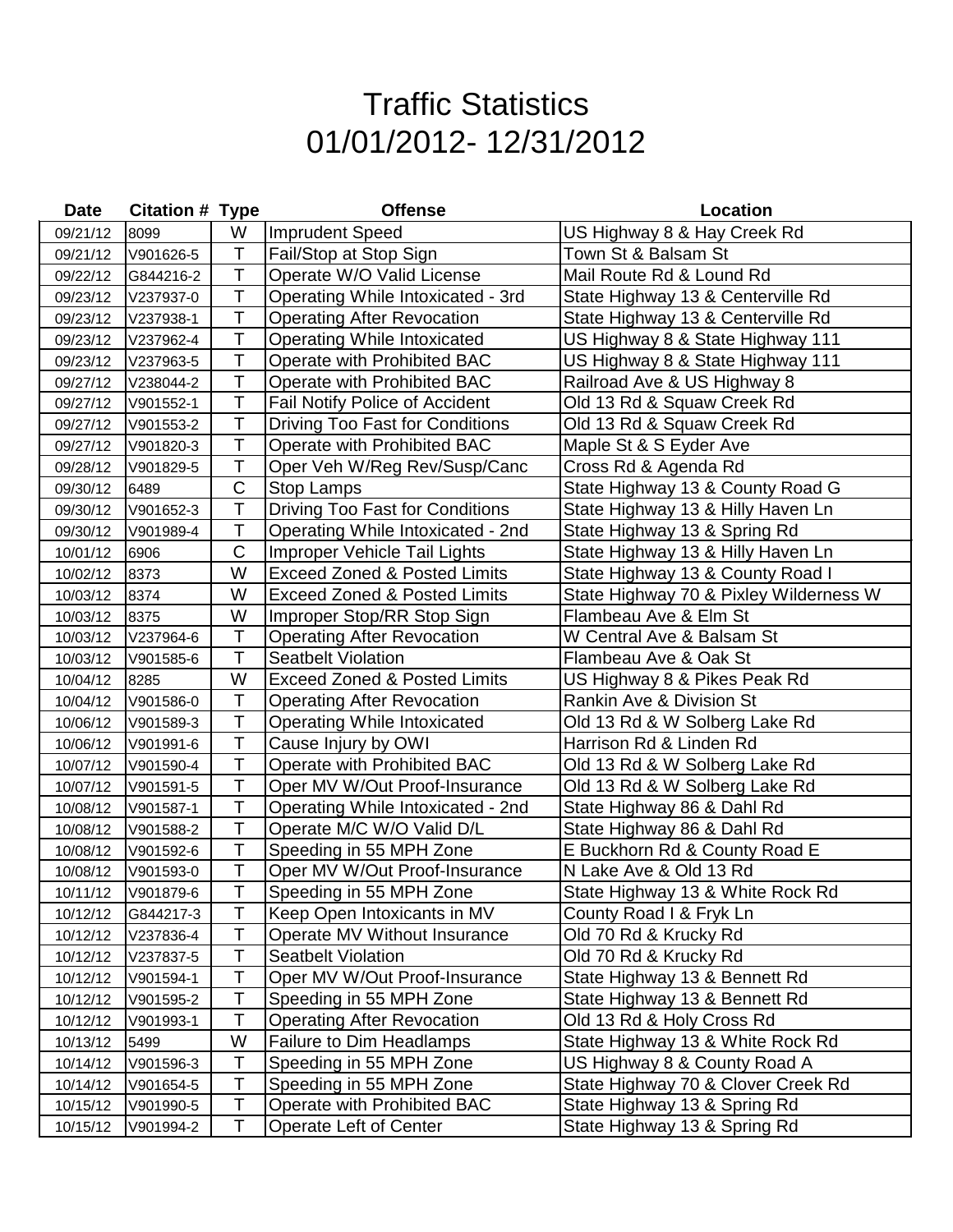| <b>Date</b> | <b>Citation # Type</b> |             | <b>Offense</b>                          | Location                             |
|-------------|------------------------|-------------|-----------------------------------------|--------------------------------------|
| 10/16/12    | V901554-3              | Τ           | Fail to Stop for School Bus             | State Highway 13 & Springs Dr        |
| 10/16/12    | V901778-3              | Т           | Operate with Prohibited BAC             | State Highway 13 & Aspen Rd          |
| 10/16/12    | V901880-0              | T           | Failure to Attach Plate to ATV          | N8925 Long Johns Rd                  |
| 10/17/12    | 8286                   | W           | <b>Exceed Zoned &amp; Posted Limits</b> | State Highway 102 & State Highway 86 |
| 10/19/12    | 7309                   | W           | <b>Exceed Zoned &amp; Posted Limits</b> | State Highway 13 & Spring Inn Rd     |
| 10/19/12    | 8287                   | W           | <b>Exceed Zoned &amp; Posted Limits</b> | US Highway 8 & State Highway 13      |
| 10/20/12    | 6907                   | C           | Operate W/O Required Lamps              | State Highway 13 & Hilly Haven Ln    |
| 10/20/12    | V901995-3              | Τ           | <b>Imprudent Speed</b>                  | Town Hall Rd & Divine Rapids Rd      |
| 10/20/12    | V901996-4              | T           | Hit & Run Property Adj Highway          | Town Hall Rd & Divine Rapids Rd      |
| 10/20/12    | V901997-5              | $\mathsf T$ | <b>Fail Notify Police of Accident</b>   | Town Hall Rd & Divine Rapids Rd      |
| 10/21/12    | V901824-0              | Т           | <b>Operating While Intoxicated</b>      | Sprinstead Rd & Thompson Lake Rd     |
| 10/21/12    | V901825-1              | T           | Operate with Prohibited BAC             | Sprinstead Rd & Thompson Lake Rd     |
| 10/22/12    | V901655-6              | T           | Operating While Intoxicated             | County Road F & North Rd             |
| 10/22/12    | V901656-0              | T           | <b>Fail Notify Police of Accident</b>   | County Road F & North Rd             |
| 10/22/12    | V901657-1              | Τ           | Operate Left of Center                  | County Road F & North Rd             |
| 10/22/12    | V901821-4              | T           | Operating While Intoxicated - 3rd       | State Highway 13 & Aspen Rd          |
| 10/22/12    | V901822-5              | T           | <b>Operating After Suspension - 2nd</b> | State Highway 13 & Aspen Rd          |
| 10/22/12    | V901823-6              | T           | Deviation from Designated Lane          | State Highway 13 & Aspen Rd          |
| 10/22/12    | V901998-6              | T           | Oper W/Detectable Amount Cont           | State Highway 111 & Lilac Ln         |
| 10/23/12    | V901597-4              | T           | <b>Non-Registration Vehicle</b>         | State Highway 111 & Sykora Ln        |
| 10/23/12    | V901598-5              | $\mathsf T$ | <b>Operating After Revocation</b>       | State Highway 111 & Sykora Ln        |
| 10/23/12    | V901599-6              | Τ           | Oper MV W/Out Proof-Insurance           | State Highway 111 & Sykora Ln        |
| 10/23/12    | V901776-1              | T           | <b>Operating After Suspension</b>       | State Highway 111 & Shortcut Rd      |
| 10/23/12    | V901881-1              | T           | <b>Non-Registration Vehicle</b>         | State Highway 13 & White Rock Rd     |
| 10/24/12    | 8288                   | W           | Fail/Stop at Stop Sign                  | US Highway 8 & Granberg Rd           |
| 10/24/12    | 6492                   | C           | No Muffler/Defective Muffler            | Old 70 Rd & State Highway 70         |
| 10/25/12    | 8451                   | W           | <b>Exceed Zoned &amp; Posted Limits</b> | State Highway 13 & US Highway 8      |
| 10/25/12    | V237939-2              | Τ           | Operate W/O Valid License               | State Highway 70 & Dynamite Rd       |
| 10/25/12    | V901992-0              | Τ           | Operate with Prohibited BAC             | Harrison Rd & Linden Rd              |
| 10/25/12    | V901999-0              | T           | <b>Reckless Driving</b>                 | Harrison Rd & Linden Rd              |
| 10/26/12    | 6493                   | C           | No Muffler/Defective Muffler            | State Highway 13 & Aspen Rd          |
| 10/27/12    | 6768                   | C           | Headlamps                               | S 4th Ave & Lower Dam Rd             |
| 10/27/12    | V901600-0              | T           | Speeding in 55 MPH Zone                 | State Highway 70 & Cedar Rapids Rd   |
| 10/27/12    | V901701-3              | T           | Oper MV W/Out Proof-Insurance           | State Highway 70 & Cedar Rapids Rd   |
| 10/27/12    | V901777-2              | Т           | Oper MV W/Out Proof-Insurance           | S 4th Ave & Lower Dam Rd             |
| 10/28/12    | V901659-3              | T           | Operating While Intoxicated - 3rd       | Agenda Rd & N River Rd               |
| 10/28/12    | V901660-4              | Τ           | Operate Left of Center                  | Agenda Rd & N River Rd               |
| 10/28/12    | V901661-5              | Τ           | <b>Operating After Revocation</b>       | Agenda Rd & N River Rd               |
| 10/28/12    | V901662-6              | Τ           | Display Unauth Reg Plate                | Agenda Rd & N River Rd               |
| 10/28/12    | V901663-0              | Τ           | Violate D/L Restriction                 | Agenda Rd & N River Rd               |
| 10/28/12    | V901664-1              | T           | Operate MV Without Insurance            | Agenda Rd & N River Rd               |
| 10/28/12    | V901703-5              | Т           | Speeding in 55 MPH Zone                 | State Highway 13 & Rock Creek Rd     |
| 10/28/12    | V901704-6              | Τ           | Oper MV W/Out Proof-Insurance           | State Highway 13 & Rock Creek Rd     |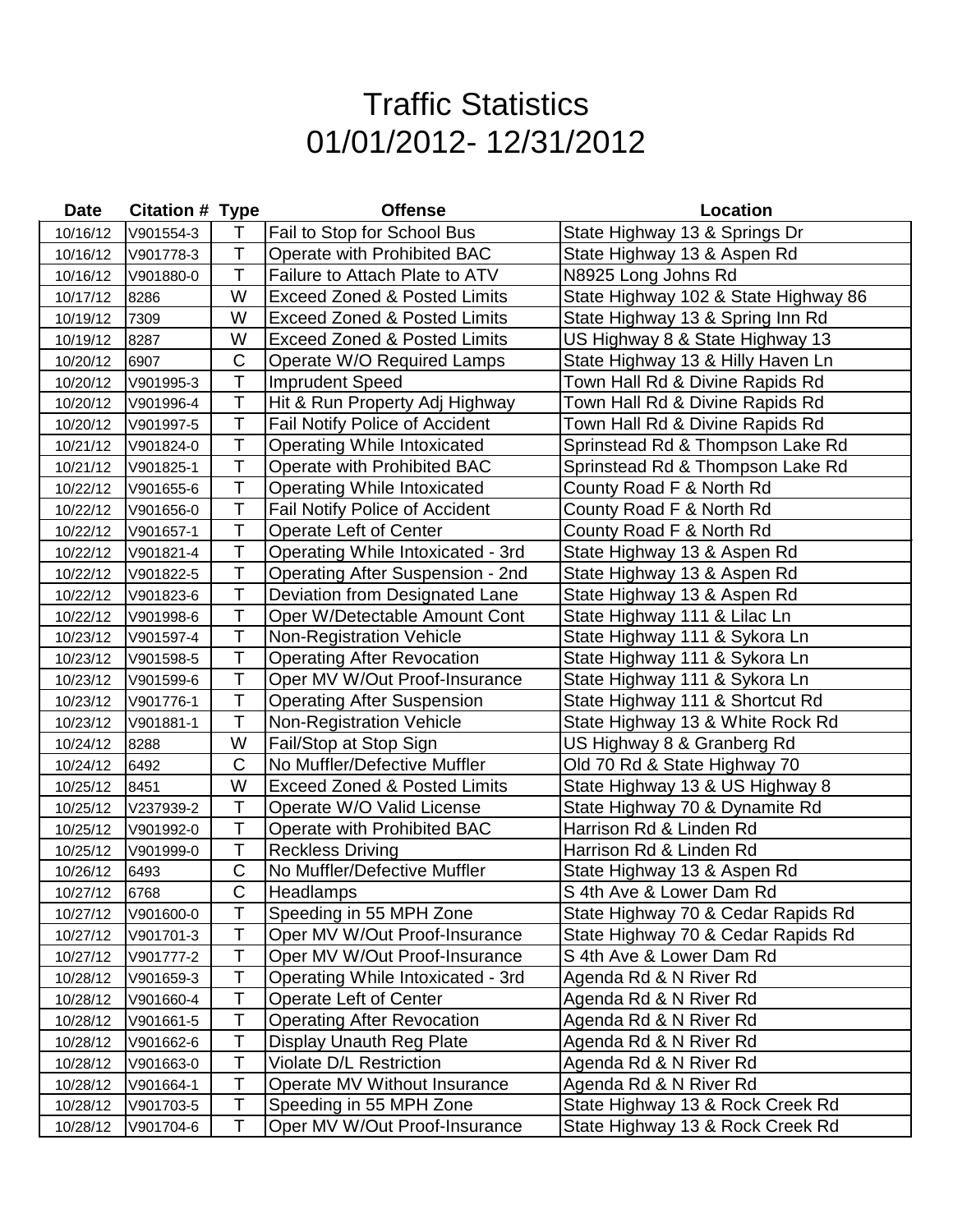| Date     | <b>Citation # Type</b> |             | <b>Offense</b>                          | Location                               |
|----------|------------------------|-------------|-----------------------------------------|----------------------------------------|
| 10/29/12 | V901658-2              | T           | Hit & Run Property Adj Highway          | County Road F & North Rd               |
| 10/29/12 | V901702-4              | Т           | <b>Operating After Suspension</b>       | Long Canyon Rd & Shady Knoll Rd        |
| 10/31/12 | V237965-0              | T           | <b>Operating While Intoxicated</b>      | County Road F & Bodies Rd              |
| 10/31/12 | V237966-1              | T           | <b>Imprudent Speed</b>                  | County Road F & Bodies Rd              |
| 11/01/12 | 7292                   | W           | <b>Exceed Zoned &amp; Posted Limits</b> | US Highway 8 & Aspen Rd                |
| 11/01/12 | 8377                   | W           | Fail/Stop at Stop Sign                  | W Knox Rd & Balsam Ave                 |
| 11/01/12 | 6953                   | $\mathsf C$ | Oper MV W/Out Proof-Insurance           | State Highway 13 & Holy Cross Rd       |
| 11/01/12 | V237940-3              | Т           | Operate MV Without Insurance            | US Highway 8 & Schie Rd                |
| 11/02/12 | 8452                   | W           | <b>Exceed Zoned &amp; Posted Limits</b> | State Highway 13 & Berg Rd             |
| 11/02/12 | V237838-6              | Τ           | Operate W/O Valid License               | US Highway 8 & Aspen Rd                |
| 11/04/12 | 6908                   | C           | Operate W/O Required Lamps              | State Highway 13 & Spring Rd           |
| 11/04/12 | V901705-0              | T           | <b>Operating While Intoxicated</b>      | County Road B & Frankie Rd             |
| 11/04/12 | V901706-1              | Τ           | Operate with Prohibited BAC             | County Road B & Frankie Rd             |
| 11/07/12 | 8100                   | W           | <b>Exceed Zoned &amp; Posted Limits</b> | State Highway 13 & Bennett Rd          |
| 11/07/12 | 6891                   | C           | <b>Non-Registration Vehicle</b>         | S Argyle Ave & S Lake Ave              |
| 11/12/12 | V901707-2              | Т           | Hit & Run Property Adj Highway          | Division St & Tower Rd                 |
| 11/12/12 | V901708-3              | Т           | Fail/Stop at Stop Sign                  | Division St & Tower Rd                 |
| 11/14/12 | 8271                   | W           | <b>Exceed Zoned &amp; Posted Limits</b> | State Highway 86 & Hilmar Olson Rd     |
| 11/14/12 | 8272                   | W           | <b>Exceed Zoned &amp; Posted Limits</b> | State Highway 13 & Bennett Rd          |
| 11/14/12 | 6927                   | C           | <b>Tinted Windows</b>                   | Holmes St & Harrison Rd                |
| 11/15/12 | 8273                   | W           | Fail/Stop at Stop Sign                  | Town St & Balsam St                    |
| 11/15/12 | 8274                   | W           | <b>Exceed Zoned &amp; Posted Limits</b> | County Road G & Bjorklund Rd           |
| 11/16/12 | 8378                   | W           | <b>Exceed Zoned &amp; Posted Limits</b> | State Highway 13 & Sunrise Ln          |
| 11/16/12 | 8379                   | W           | <b>Exceed Zoned &amp; Posted Limits</b> | N6149 State Highway 13                 |
| 11/16/12 | 6892                   | C           | Operate W/O Required Lamps              | US Highway 8 & Schie Rd                |
| 11/16/12 | 6954                   | C           | Operate W/O Required Lamps              | US Highway 8 & Harmony Rd              |
| 11/16/12 | V237839-0              | Т           | Operate W/O Valid License               | County Road I & Ridge Rd               |
| 11/16/12 | V237840-1              | T           | <b>Operating After Suspension - 8th</b> | State Highway 13 & Raskie Rd           |
| 11/16/12 | V237841-2              | Τ           | <b>Non-Registration Vehicle</b>         | State Highway 13 & Raskie Rd           |
| 11/16/12 | V901665-2              | $\tilde{T}$ | Fail Notify Police of Accident          | State Highway 111 & Pioneer Rd         |
| 11/16/12 | V901666-3              | Τ           | <b>Operate Left of Center</b>           | State Highway 111 & Pioneer Rd         |
| 11/16/12 | V901667-4              | Т           | <b>Seatbelt Violation</b>               | State Highway 111 & Pioneer Rd         |
| 11/16/12 | V901668-5              | Т           | Operate with Prohibited BAC             | Agenda Rd & N River Rd                 |
| 11/16/12 | V901901-0              | T           | Speeding in 55 MPH Zone                 | State Highway 70 & Wintergreen Lake Rd |
| 11/17/12 | 8426                   | W           | <b>Exceed Zoned &amp; Posted Limits</b> | N Lake Ave                             |
| 11/17/12 | V901669-6              | T           | Operate W/O Valid License               | N Lake Ave & Princeton Valley Ln       |
| 11/18/12 | V901670-0              | Т           | <b>Operating While Intoxicated</b>      | Bilz Rd & Agenda Rd                    |
| 11/18/12 | V901671-1              | T           | Operate with Prohibited BAC             | Bilz Rd & Agenda Rd                    |
| 11/18/12 | V901672-2              | Т           | Operate W/O Carrying License            | Bilz Rd & Agenda Rd                    |
| 11/18/12 | V901709-4              | Τ           | <b>Operating While Intoxicated</b>      | Musser Rd & County Road H              |
| 11/18/12 | V901710-5              | T           | Operate with Prohibited BAC             | Musser Rd & County Road H              |
| 11/19/12 | V237842-3              | Τ           | Driving Too Fast for Conditions         | State Highway 13 & County Road A       |
| 11/19/12 | V901673-3              | Τ           | Keep Open Intoxicants in MV             | Bilz Rd & Agenda Rd                    |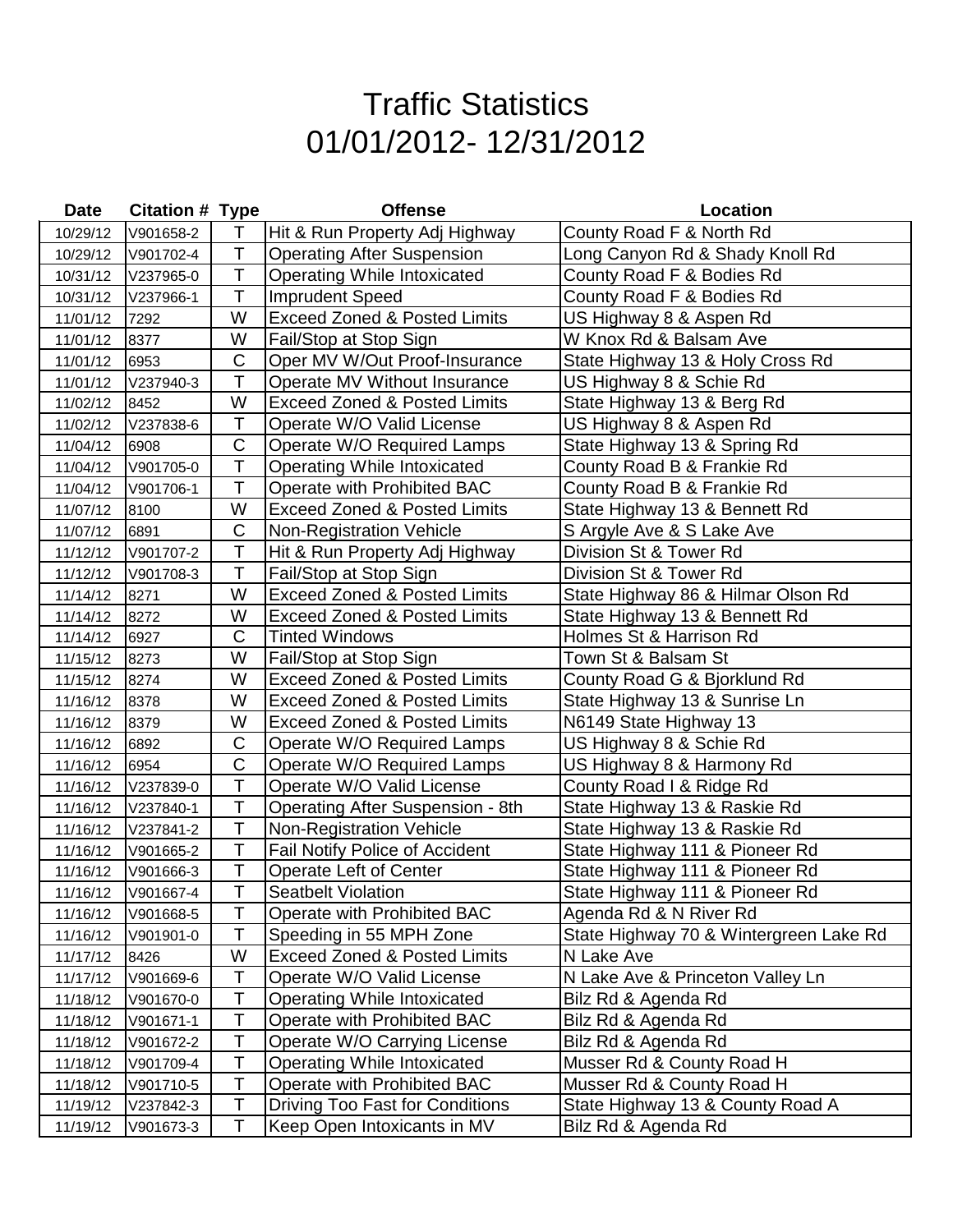| <b>Date</b> | <b>Citation # Type</b> |                   | <b>Offense</b>                          | Location                          |
|-------------|------------------------|-------------------|-----------------------------------------|-----------------------------------|
| 11/19/12    | V901674-4              | T                 | Possess Open Intoxicants in MV          | Bilz Rd & Agenda Rd               |
| 11/20/12    | 6809                   | $\mathsf C$       | No Muffler/Defective Muffler            | State Highway 13                  |
| 11/20/12    | V237967-2              | T                 | Operate with Prohibited BAC             | County Road F & Bodies Rd         |
| 11/21/12    | V901779-4              | Τ                 | <b>Imprudent Speed</b>                  | County Road D & S Worcester Rd    |
| 11/21/12    | V901780-5              | T                 | <b>Seatbelt Violation</b>               | County Road D & S Worcester Rd    |
| 11/21/12    | V901781-6              | Т                 | <b>Imprudent Speed</b>                  | County Road A & County Road K     |
| 11/21/12    | V901882-2              | T                 | <b>Non-Registration Vehicle</b>         | State Highway 13 & Simon Rd       |
| 11/23/12    | V901782-0              | T                 | <b>Driving Too Fast for Conditions</b>  | US Highway 8 & Riverview Rd       |
| 11/24/12    | V901783-1              | T                 | Operating While Intoxicated - 4th       | County Road C & Levine Rd         |
| 11/24/12    | V901784-2              | T                 | <b>Seatbelt Violation</b>               | County Road C & Levine Rd         |
| 11/25/12    | 6494                   | C                 | No Muffler/Defective Muffler            | Flambeau Ave & Arcade St          |
| 11/25/12    | 6495                   | $\overline{C}$    | Oper MV W/Out Proof-Insurance           | State Highway 13 & White Rock Rd  |
| 11/25/12    | V901902-1              | Τ                 | Oper Veh W/Reg Rev/Susp/Canc            | State Highway 13 & Peters Rd      |
| 11/27/12    | 8477                   | W                 | Animal                                  | N11339 Popple Hill Rd             |
| 11/27/12    | V237760-5              | Τ                 | Operating While Intoxicated - 2nd       | County Road W & US Highway 100    |
| 11/27/12    | V237761-6              | T                 | Operate W/O Valid License               | County Road W & US Highway 100    |
| 11/28/12    | 5070                   | W                 | <b>Exceed Zoned &amp; Posted Limits</b> | US Highway 8 & Stibs Rd           |
| 11/28/12    | 8275                   | W                 | <b>Exceed Zoned &amp; Posted Limits</b> | State Highway 111 & Shortcut Rd   |
| 11/28/12    | V901675-5              | Τ                 | Driving Too Fast for Conditions         | State Highway 70 & Old 70 Rd      |
| 11/28/12    | V901711-6              | T                 | <b>Non-Registration Vehicle</b>         | US Highway 8 & Worsech Rd         |
| 11/28/12    | V901712-0              | T                 | Oper MV W/Out Proof-Insurance           | Flambeau Ave & Walnut St          |
| 11/29/12    | 5069                   | W                 | <b>Exceed Zoned &amp; Posted Limits</b> | US Highway 8 & Schie Rd           |
| 11/30/12    | V237562-3              | T                 | Pass in No-Passing Zone                 | State Highway 13 & Shortcut Rd    |
| 12/01/12    | 8380                   | W                 | Fail/Stop at Stop Sign                  | State Highway 13 & Old 13 Rd      |
| 12/01/12    | 8476                   | W                 | <b>Exceed Zoned &amp; Posted Limits</b> | US Highway 8 & Riverview Rd       |
| 12/01/12    | 7277                   | C                 | Operate W/O Required Lamps              | State Highway 13 & Morner Rd      |
| 12/01/12    | V901602-2              | T                 | Operating While Intoxicated - 2nd       | State Highway 13 & Old 13 Rd      |
| 12/03/12    | 8529                   | W                 | <b>Exceed Zoned &amp; Posted Limits</b> | State Highway 13 & Peters Rd      |
| 12/03/12    | V901529-6              | Τ<br>$\mathbf{r}$ | Oper MV W/Out Proof-Insurance           | Tower Rd & County Road E          |
| 12/04/12    | V901785-3              | I.                | Operating While Intoxicated - 2nd       | Grunerwald Rd & Old 13 Rd         |
| 12/06/12    | 8530                   | W                 | Fail/Stop at Stop Sign                  | N6149 State Highway 13            |
| 12/07/12    | 3616                   | C                 | Operate W/O Required Lamps              | State Highway 111                 |
| 12/08/12    | 7278                   | $\mathsf C$       | Operate W/O Required Lamps              | US Highway 8 & Wayman Rd          |
| 12/08/12    | V901713-1              | Т                 | No Tail Lamps At Night                  | State Highway 70 & Shady Knoll Rd |
| 12/08/12    | V901714-2              | Τ                 | Operate Left of Center                  | N 4th Ave & N 1st St              |
| 12/09/12    | V237762-0              | T                 | <b>Operating While Intoxicated</b>      | State Highway 13 & Aspen Rd       |
| 12/09/12    | V237763-1              | Т                 | FYR From Stop Sign                      | State Highway 13 & Aspen Rd       |
| 12/09/12    | V237764-2              | T                 | Operate with Prohibited BAC             | State Highway 13 & Aspen Rd       |
| 12/09/12    | V901786-4              | Т                 | <b>Operating While Intoxicated</b>      | State Highway 13 & Aspen Rd       |
| 12/09/12    | V901787-5              | Т                 | Operate with Prohibited BAC             | State Highway 13 & Aspen Rd       |
| 12/09/12    | V901789-0              | T                 | Operate MV Without Insurance            | State Highway 13 & Aspen Rd       |
| 12/10/12    | 8478                   | W                 | Fail/Stop at Stop Sign                  | River Spring Rd & Balsam St       |
| 12/10/12    | 8479                   | W                 | Operate Left of Center                  | County Road C & Spring Rd         |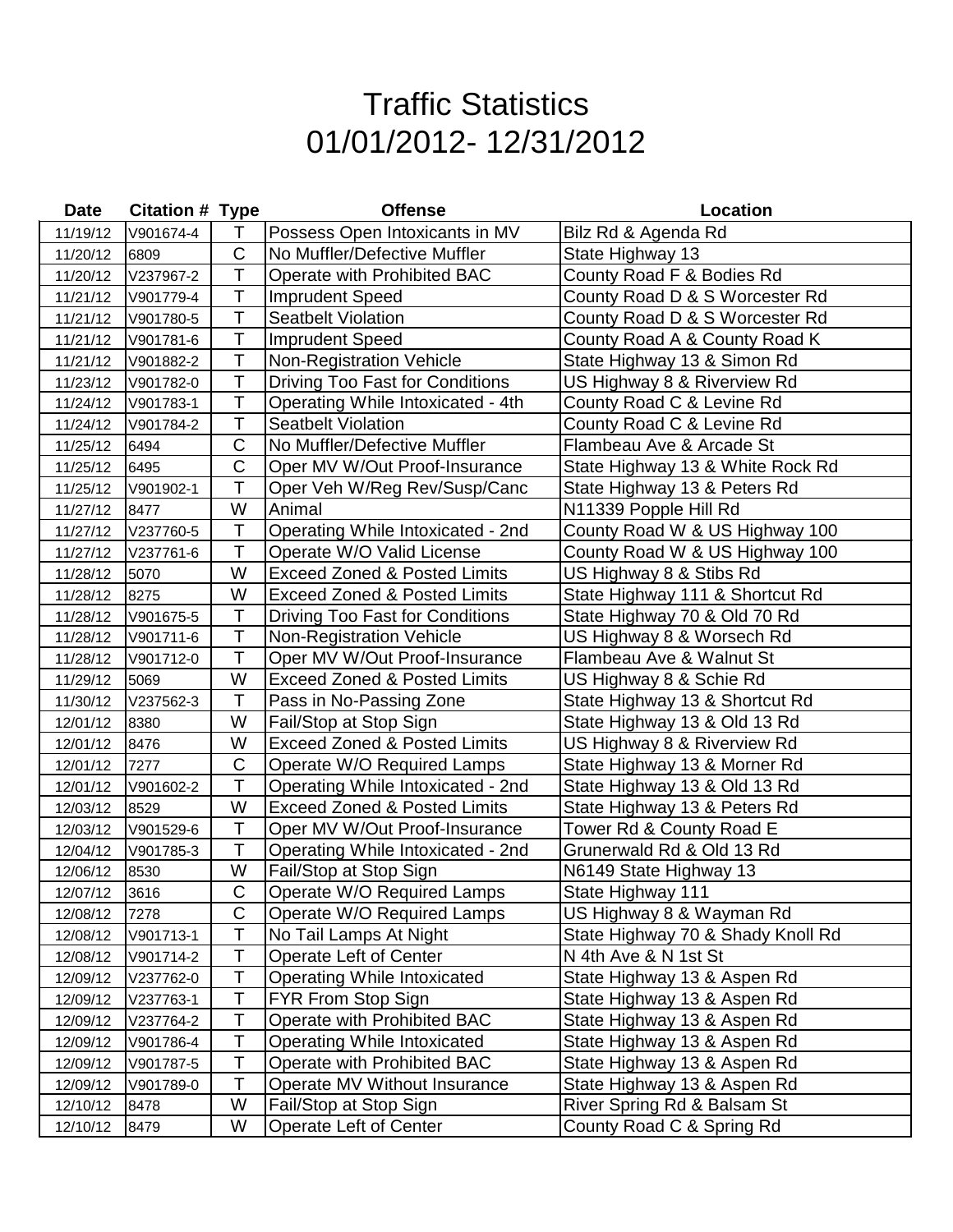| <b>Date</b> | <b>Citation # Type</b> |             | <b>Offense</b>                          | Location                             |
|-------------|------------------------|-------------|-----------------------------------------|--------------------------------------|
| 12/10/12    | V901903-2              | Т           | Operating While Intoxicated - 6th       | County Road C & Spring Rd            |
| 12/10/12    | V901904-3              | Т           | Operate After Suspension - 5th          | County Road C & Spring Rd            |
| 12/11/12    | V901676-6              | T           | Speeding in 55 MPH Zone                 | US Highway 8 & State Highway 111     |
| 12/11/12    | V901677-0              | Ť           | Pass in No-Passing Zone                 | County Road H & Shady Ln             |
| 12/12/12    | V901788-6              | T           | Operate with Prohibited BAC             | County Road C & Levine Rd            |
| 12/13/12    | 8453                   | W           | <b>Exceed Zoned &amp; Posted Limits</b> | US Highway 8 & State Highway 111     |
| 12/13/12    | V901715-3              | Τ           | Oper MV W/Out Proof-Insurance           | US Highway 8 & State Highway 111     |
| 12/13/12    | V901790-1              | Τ           | <b>Absolute Sobriety Under 21</b>       | S Argyle Ave & S Lake Ave            |
| 12/13/12    | V901883-3              | T           | Operating While Intoxicated - 3rd       | N7349 County Road D                  |
| 12/13/12    | V902000-1              | T           | Drink Open Intoxicants in MV            | S Avon Ave & S Lake Ave              |
| 12/14/12    | V901530-0              | Τ           | <b>Fail Notify Police of Accident</b>   | Old 13 Rd & Chada Rd                 |
| 12/15/12    | 8290                   | W           | Fail/Stop at Stop Sign                  | N 4th Ave                            |
| 12/15/12    | 6810                   | C           | No Muffler/Defective Muffler            | N 4th Ave                            |
| 12/15/12    | V237969-4              | T           | Operate with Prohibited BAC             | N 9th St & N 4th Ave                 |
| 12/17/12    | V237765-3              | Τ           | Operate with Prohibited BAC             | Flambeau Ave & Storms Rd             |
| 12/18/12    | V901716-4              | $\mathsf T$ | Speeding in 55 MPH Zone                 | State Highway 13 & Lake Shore Dr     |
| 12/18/12    | V901717-5              | Τ           | Operate MV Without Insurance            | State Highway 70 & N Gates Lake Rd   |
| 12/19/12    | V901678-1              | T           | <b>Driving Too Fast for Conditions</b>  | State Highway 13 & Little Chicago Rd |
| 12/19/12    | V901718-6              | T           | Operating While Intoxicated - 5th       | US Highway 8 & County Road A         |
| 12/19/12    | V901719-0              | Τ           | <b>Operating After Suspension - 4th</b> | US Highway 8 & County Road A         |
| 12/19/12    | V901720-1              | T           | Operate MV Without Insurance            | US Highway 8 & County Road A         |
| 12/21/12    | 8480                   | W           | <b>Exceed Zoned &amp; Posted Limits</b> | State Highway 70 & Chizek Rd         |
| 12/21/12    | V901603-3              | Τ           | Operate with Prohibited BAC             | State Highway 13 & Old 13 Rd         |
| 12/21/12    | V901604-4              | Τ           | Keep Open Intoxicants in MV             | State Highway 13 & Old 13 Rd         |
| 12/21/12    | V901721-2              | T           | Speeding in 55 MPH Zone                 | US Highway 8 & Pennington Rd         |
| 12/21/12    | V901722-3              | Т           | Oper MV W/Out Proof-Insurance           | US Highway 8 & County Road O         |
| 12/21/12    | V901723-4              | T           | <b>Operating While Intoxicated</b>      | State Highway 13 & Raskie Rd         |
| 12/21/12    | V901724-5              | T           | Keep Open Intoxicants in MV             | State Highway 13 & Raskie Rd         |
| 12/21/12    | V901725-6              | Т           | <b>Operating After Suspension</b>       | State Highway 13 & Raskie Rd         |
| 12/21/12    | V901726-0              | $\tilde{T}$ | Operate with Prohibited BAC             | State Highway 13 & Raskie Rd         |
| 12/21/12    | V901884-4              | Τ           | Operate with Prohibited BAC             | N7349 County Road D                  |
| 12/22/12    | 8481                   | W           | <b>Exceed Zoned &amp; Posted Limits</b> | State Highway 13 & Bennett Rd        |
| 12/22/12    | 8482                   | W           | Fail to Signal Turn                     | State Highway 13 & Pine Grove Ln     |
| 12/22/12    | 8532                   | W           | Operate Left of Center                  | State Highway 13 & Aspen Rd          |
| 12/22/12    | 7279                   | C           | No or Defective Stop Lamp               | State Highway 13 & Pine Grove Ln     |
| 12/24/12    | 5071                   | W           | <b>Exceed Zoned &amp; Posted Limits</b> | State Highway 13 & Spring Rd         |
| 12/26/12    | V238045-3              | Τ           | Driving Too Fast for Conditions         | Squaw Creek Rd & E Solberg Lake Rd   |
| 12/27/12    | V901727-1              | Τ           | Drink Open Intoxicants in MV            | US Highway 8 & County Road A         |
| 12/28/12    | V901791-2              | Τ           | Operate with Prohibited BAC             | Grunerwald Rd & Old 13 Rd            |
| 12/28/12    | V901906-5              | Τ           | Operate with Prohibited BAC             | County Road C & Spring Rd            |
| 12/29/12    | V901605-5              | Т           | Operating While Intoxicated             | State Highway 13 & Larkin Rd         |
| 12/29/12    | V901606-6              | Τ           | <b>Operating After Suspension</b>       | State Highway 13 & Larkin Rd         |
| 12/29/12    | V901607-0              | Τ           | Knowingly Flee an Officer               | State Highway 13 & Larkin Rd         |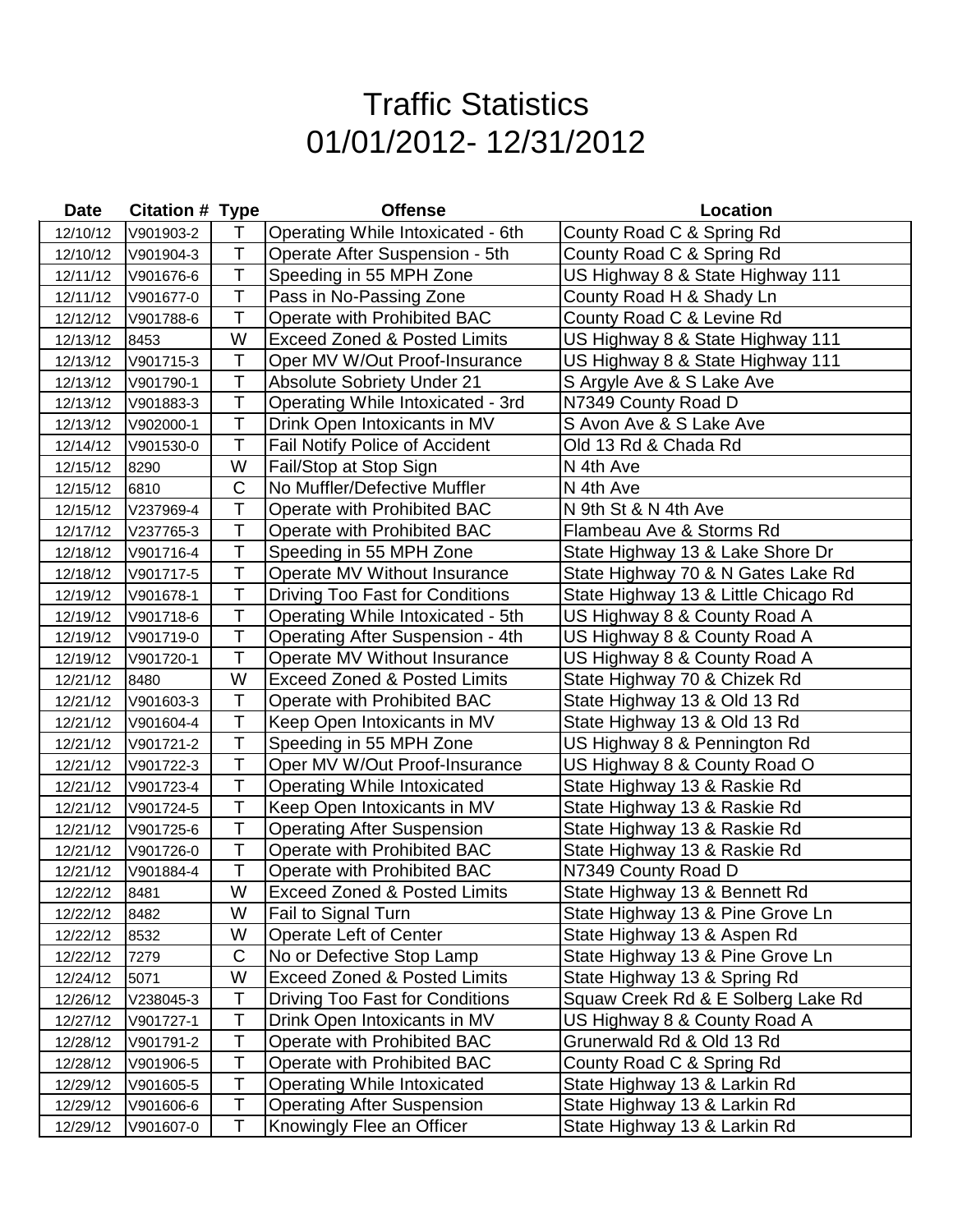| Date     | <b>Citation # Type</b> | Offense                               | Location                                       |
|----------|------------------------|---------------------------------------|------------------------------------------------|
|          |                        | Driving Too Fast for Conditions       | State Highway 13 & Larkin Rd                   |
| 12/29/12 | V901728-2              | <b>Fail Notify Police of Accident</b> | <b>Flemaings Rapids Rd &amp; County Road W</b> |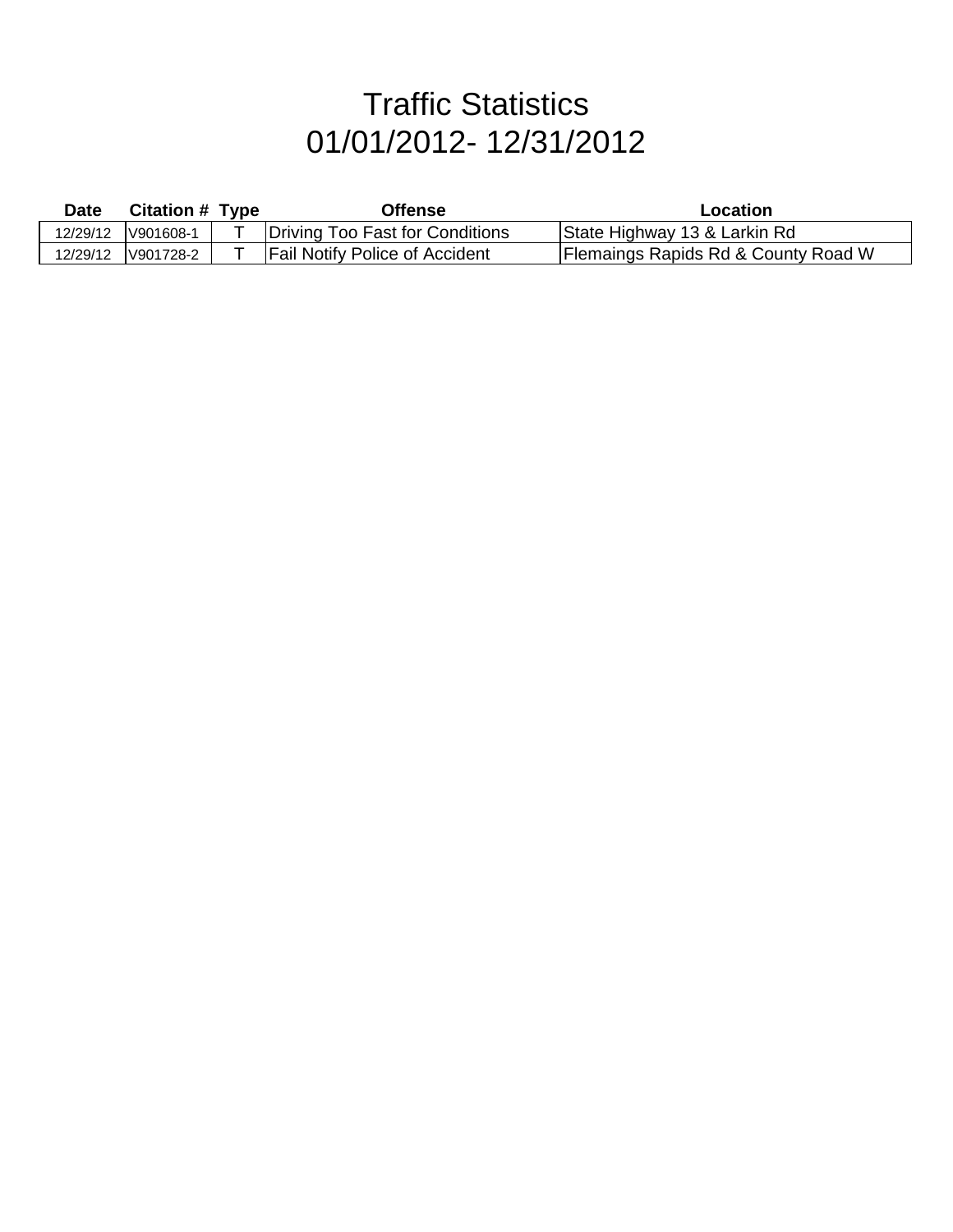# **Citations, Correction Orders & Warnings by Month Statistics January 1, 2012 - December 31, 2012**



*2011 = 47* 

| January - 35     | $\blacksquare$ February - 38 | ⊟March - 44   | ■ April - 50  |
|------------------|------------------------------|---------------|---------------|
| <b>■Mav - 99</b> | ■June - 78                   | July - 31     | ■August - 53  |
| ■ September - 41 | ■October - 75                | November - 62 | December - 65 |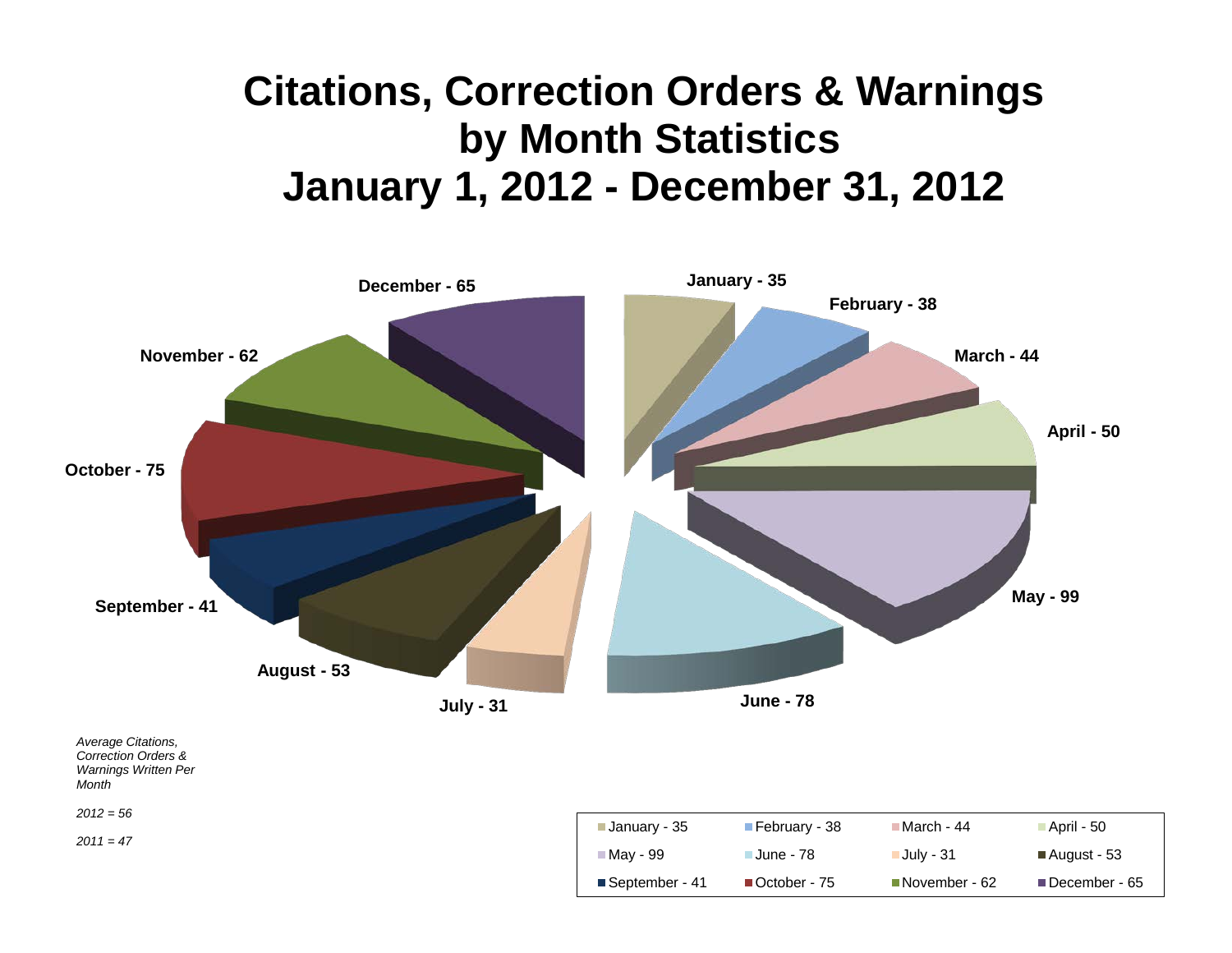# **Citation Type Statistics January 1, 2012 - December 31, 2012**



*Total Citations, Warnings & Correction Orders Issued*

*2012 = 671*

*2011 = 569*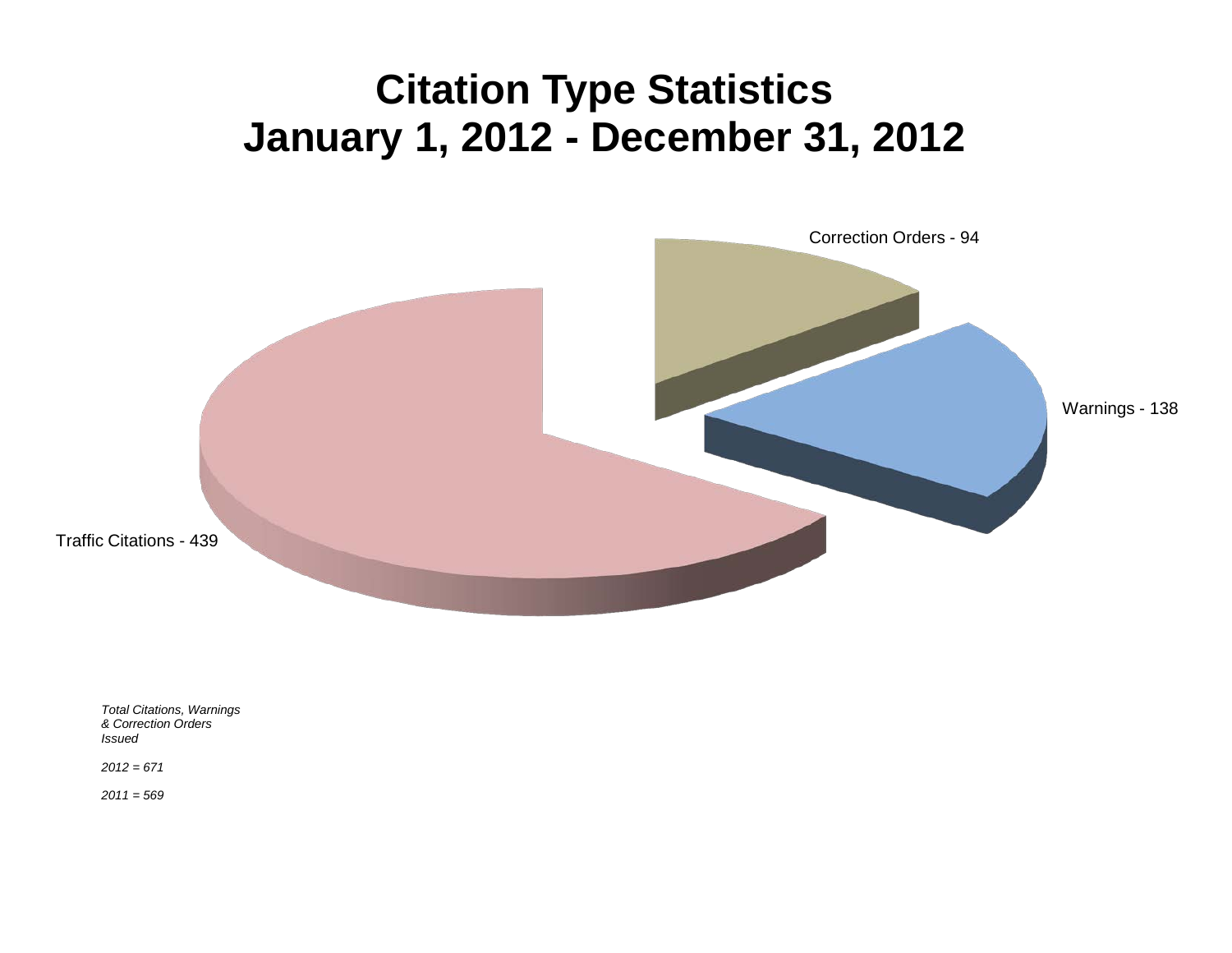# **Traffic Offense Statistics January 1, 2012 - December 31, 2012**

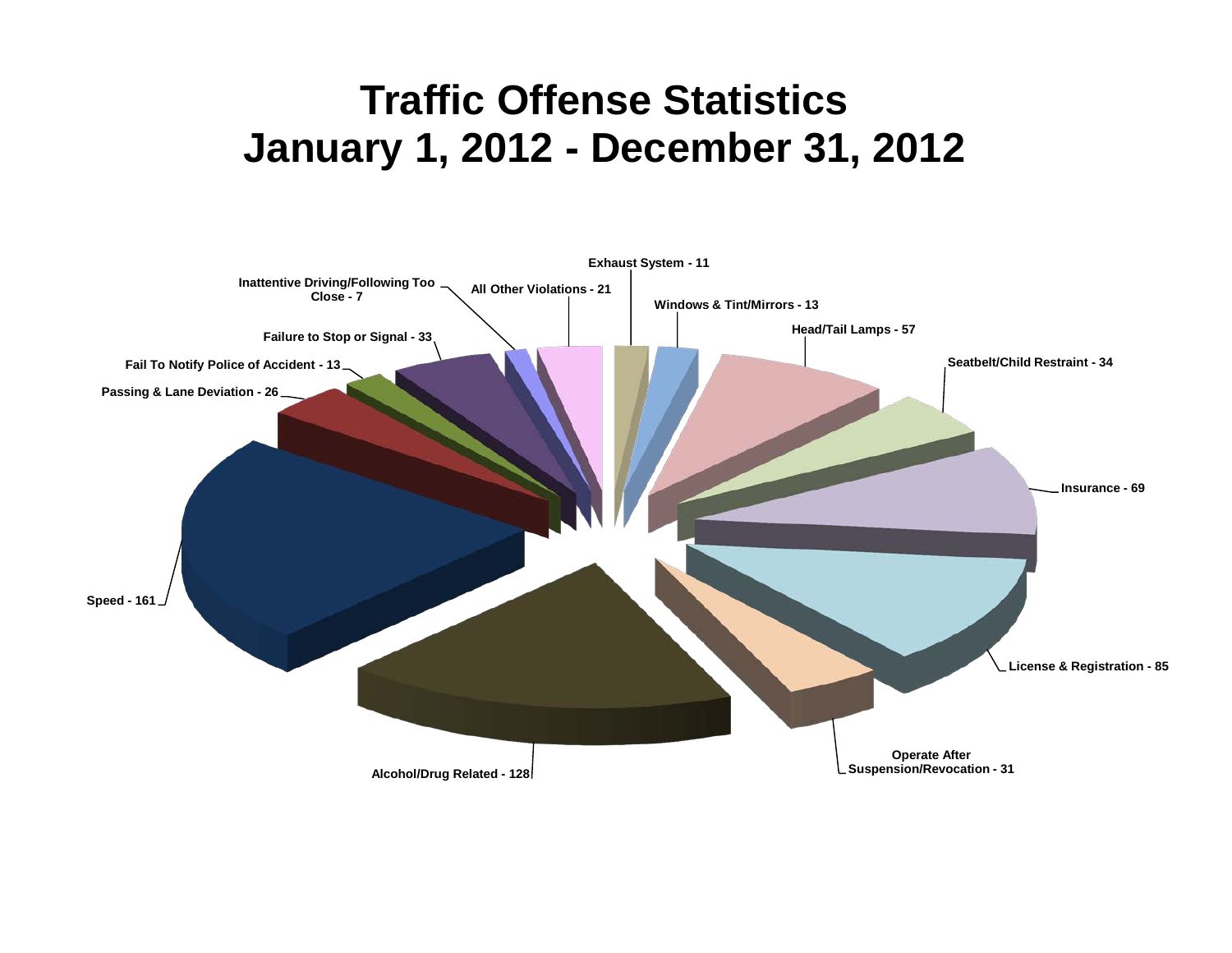### **OWI Statistics** 01/01/2012 - 12/31/2012

| Incident# | <b>Date</b> | <b>Offense</b> | Crash     | <b>BAC</b> | <b>Location</b>                     |
|-----------|-------------|----------------|-----------|------------|-------------------------------------|
| V237904-2 | 01/11/12    | 2nd            | No        | 0.236%     | US Highway 8 & Beaumont Rd          |
| V237906-4 | 01/22/12    | 1st            | Yes       | 0.180%     | State Highway 70 & Chizek Rd        |
| V237590-3 | 01/22/12    | 3rd            | No        | 0.162%     | County Road G & State Highway 13    |
| V237657-0 | 02/11/12    | 2nd            | No        | 0.170%     | S 9th St & S 3rd Ave                |
| V237952-1 | 02/28/12    | 1st            | Yes       | 0.110%     | W727 US Highway 8                   |
| V237921-5 | 03/16/12    | 7th            | Yes       | 0.260%     | <b>Tower Rd &amp; Division St</b>   |
| V237794-4 | 03/23/12    | 4th            | No        | 0.210%     | State Highway 182 & Cedar Rapids Rd |
| V237917-1 | 03/24/12    | 3rd            | <b>No</b> | 0.240%     | Agenda Rd & Bilz Rd                 |
| V237796-6 | 03/31/12    | 3rd            | <b>No</b> | 0.208%     | State Highway 13 & Bennett Rd       |
| V237596-2 | 04/01/12    | 2nd            | No        | 0.118%     | S Argyle Ave & Walnut St            |
| V237661-4 | 04/07/12    | 1st            | No        | 0.070%     | State Highway 70 & County Road B    |
| G844217-0 | 04/15/12    | 2nd            | No        | 0.260%     | State Highway 70 & Smith Rapids Rd  |
| V238029-1 | 05/05/12    | 1st            | Yes       | 0.140%     | Granberg Rd & US Highway 8          |
| V237599-5 | 05/07/12    | 3rd            | No        | 0.164%     | Soumi Rd & Linden Rd                |
| V237724-4 | 05/11/12    | 1st            | No        | 0.180%     | S Lake Ave & Walnut St              |
| V237600-6 | 05/19/12    | 1st            | No        | 0.160%     | US Highway 8 & Lound Rd             |
| V237664-0 | 05/19/12    | 1st            | No        | 0.120%     | Progress St & Green Tree Dr         |
| V237666-2 | 05/24/12    | 3rd            | No        | 0.220%     | Division St & Ash St                |
| V901803-0 | 05/24/12    | 3rd            | No        | 0.204%     | Wyoming St & Flambeau Ave           |
| V901978-0 | 05/27/12    | 2nd            | Yes       | 0.168%     | County Road D & Crosscut Rd         |
| V901808-5 | 05/28/12    | 1st            | Yes       | 0.130%     | County Road H & Shady Ln            |
| V237670-6 | 06/02/12    | 1st            | No        | 0.110%     | State Highway 13 & Kundinger Rd     |
| V901979-1 | 06/05/12    | 1st            | No        | 0.000%     | State Highway 111 & Lilac Ln        |
| V237224-1 | 06/06/12    | 1st            | Yes       | 0.195%     | Hicks Landing Rd & Dam Rd           |
| V237673-2 | 06/30/12    | 1st            | <b>No</b> | 0.080%     | State Highway 13 & Macky Spur Rd    |
| V237960-2 | 07/04/12    | 1st            | Yes       | 0.320%     | State Highway 13 & Aspen Rd         |
| V901876-3 | 07/22/12    | 1st            | No        | 0.140%     | Railraod Ave & Birch St             |
| V901869-3 | 07/22/12    | 1st            | No        | 0.209%     | Division St & Rankin Rd             |
| V901812-2 | 08/05/12    | 3rd            | No        | 0.167%     | State Highway 13 & Macky Spur Rd    |
| V238040-5 | 09/04/12    | 3rd            | <b>No</b> | 0.172%     | County Road W & Fux Run Rd          |
| V238043-1 | 09/04/12    | 1st            | No        | 0.214%     | Railroad Ave & US Highway 8         |
| V901817-0 | 09/15/12    | 3rd            | No        | 0.192%     | Maple St & S Eyder Ave              |
| V901818-1 | 09/19/12    | 1st            | No        | 0.170%     | County Road E & Tower Rd            |
| V237962-4 | 09/23/12    | 1st            | Yes       | 0.110%     | US Highway 8 & State Highway 111    |
| V237937-0 | 09/23/12    | 3rd            | No        | 0.000%     | State Highway 13 & Centerville Rd   |
| V901989-4 | 09/30/12    | 2nd            | No        | 0.238%     | State Highway 13 & Spring Rd        |
| V901991-6 | 10/06/12    | 1st            | Yes       | 0.152%     | Harrison Rd & Liden Rd              |
| V901587-1 | 10/06/12    | 2nd            | Yes       | 0.042%     | State Highway 86 & Dahl Rd          |
| V901589-3 | 10/06/12    | 1st            | Yes       | 0.090%     | Old 13 Rd & W Solberg Lake Rd       |
| V901821-4 | 10/16/12    | 3rd            | Yes       | 0.156%     | State Highway 13 & Aspen Rd         |
| V901824-0 | 10/21/12    | 1st            | No        | 0.130%     | Springstead Rd & Thompson Lake Rd   |
| V901655-6 | 10/22/12    | 1st            | Yes       | 0.000%     | County Road F & North Rd            |
| V901659-3 | 10/28/12    | 3rd            | No        | 0.176%     | Agenda Rd & N River Rd              |
| V237965-0 | 10/31/12    | 1st            | Yes       | 0.118%     | County Road F & Bodies Rd           |
| V901705-0 | 11/04/12    | 1st            | Yes       | 0.240%     | County Road B & Frankie Rd          |
| V901709-4 | 11/18/12    | 1st            | No        | 0.090%     | Musser Rd & County Road H           |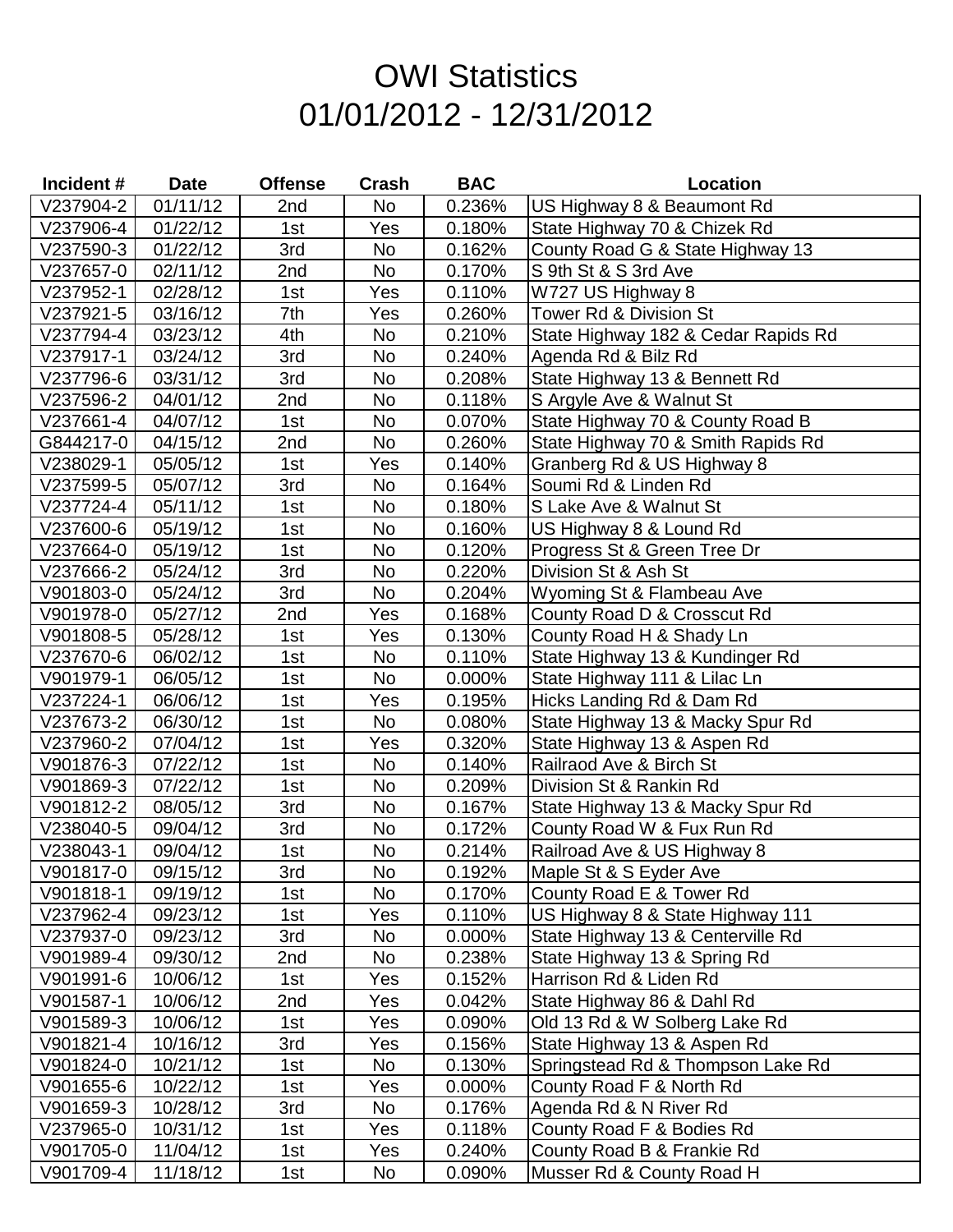#### **OWI Statistics** 01/01/2012 - 12/31/2012

| Incident# | <b>Date</b> | <b>Offense</b>  | Crash     | <b>BAC</b> | <b>Location</b>                |
|-----------|-------------|-----------------|-----------|------------|--------------------------------|
| V901670-0 | 11/18/12    | 1st             | No        | 0.110%     | Bilz Rd & Agenda Rd            |
| V901783-1 | 11/24/12    | 4th             | No        | 0.114%     | County Road C & Levine Rd      |
| V237760-5 | 11/27/12    | 2nd             | No        | 0.208%     | County Road W & US Highway 100 |
| V901602-2 | 12/01/12    | 2nd             | No        | 0.214%     | State Highway 13 & Old 13 Rd   |
| V901883-3 | 12/02/12    | 3rd             | Yes       | 0.101%     | N7349 County Road D            |
| V901785-3 | 12/04/12    | 2 <sub>nd</sub> | No        | 0.204%     | Grunerwald Rd & Old 13 Rd      |
| V901786-4 | 12/09/12    | 1st             | No        | 0.170%     | State Highway 13 & Aspen Rd    |
| V237762-0 | 12/09/12    | 1st             | No        | 0.170%     | State Highway 13 & Aspen Rd    |
| V901903-2 | 12/10/12    | 6th             | No.       | 0.230%     | County Road C & Spring Rd      |
| V237968-3 | 12/15/12    | 1st             | No        | 0.120%     | IN 4th Ave & N 9th St          |
| V901718-6 | 12/19/12    | 5th             | <b>No</b> | 0.082%     | US Highway 8 & County Road A   |
| V901723-4 | 12/21/12    | 1st             | <b>No</b> | 0.140%     | State Highway 13 & Raskie Rd   |
| V901605-5 | 12/29/12    | 1st             | No        | 0.210%     | State Highway 13 & Larkin Rd   |

**2012 2011**

**Average Arrests Per Month = 5 Average Arrests Per Month = 4**

**Average BAC Level Per Arrest = .162% Average BAC Level Per Arrest = .182%**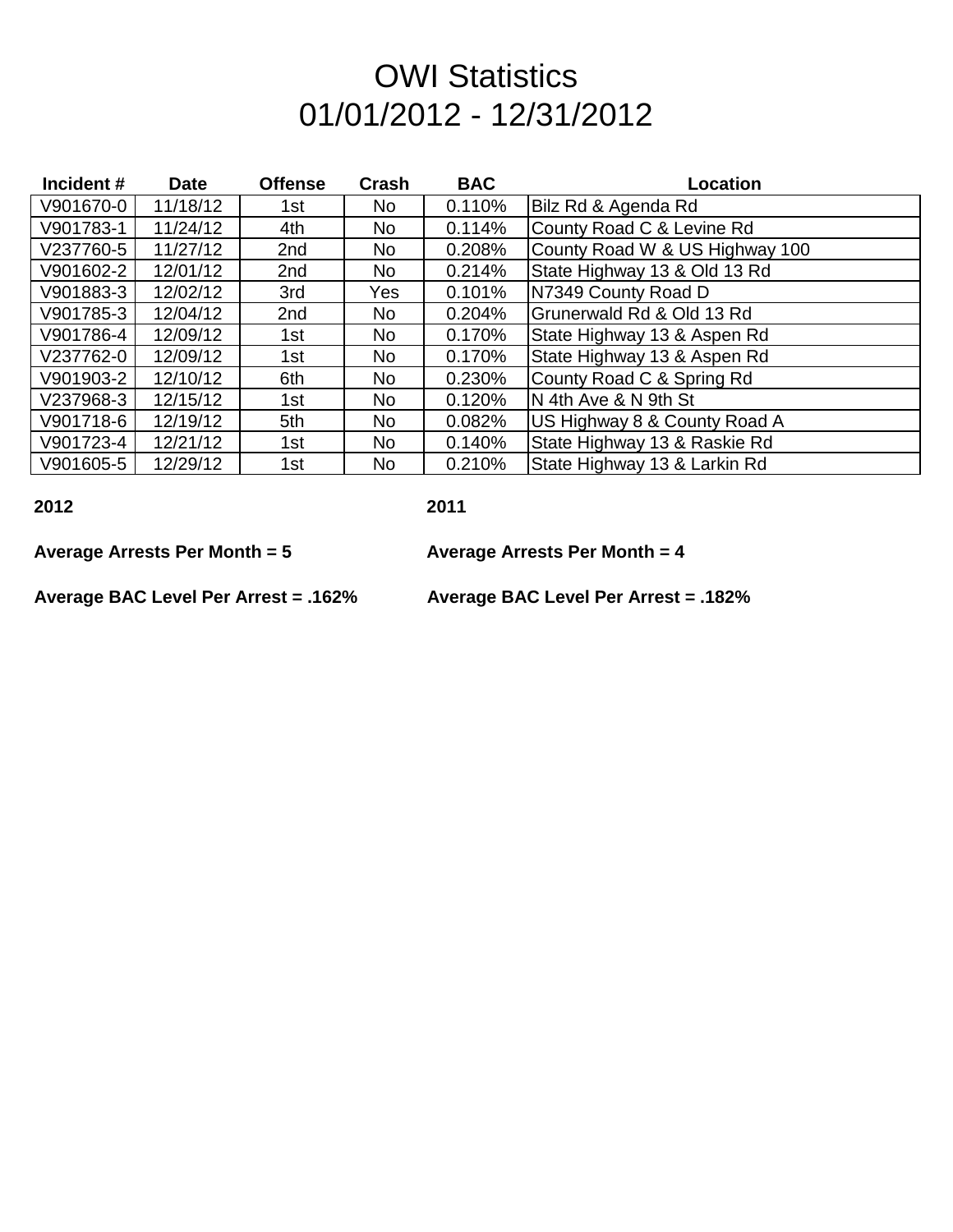# **OWI Arrests By Month Statistics January 1, 2012 - December 31, 2012**



*Average Arrests Per Month* 

*2012 = 5*

*2011 = 4*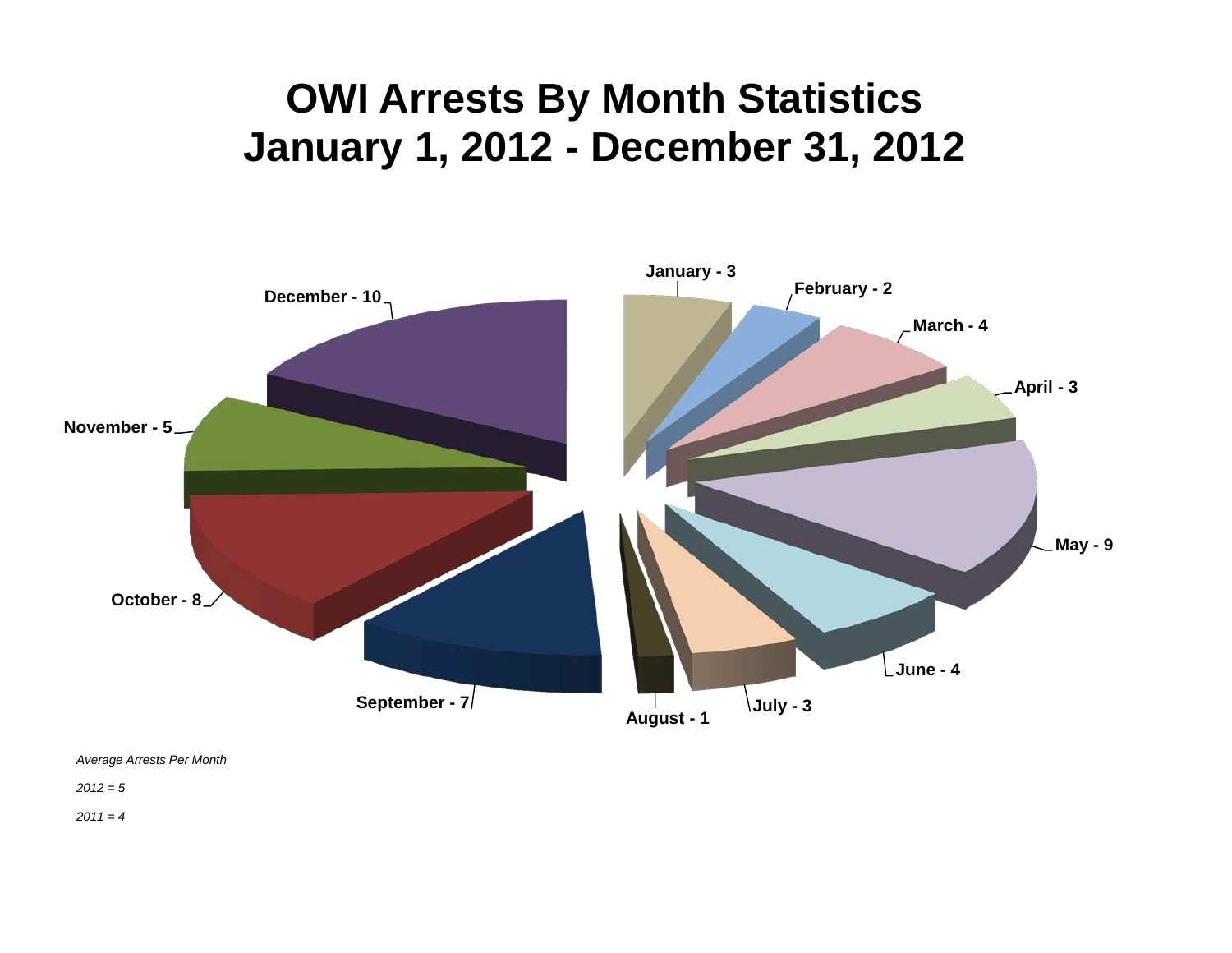### **OWI Repeat Offender Statistics January 1, 2012 - December 31, 2012**

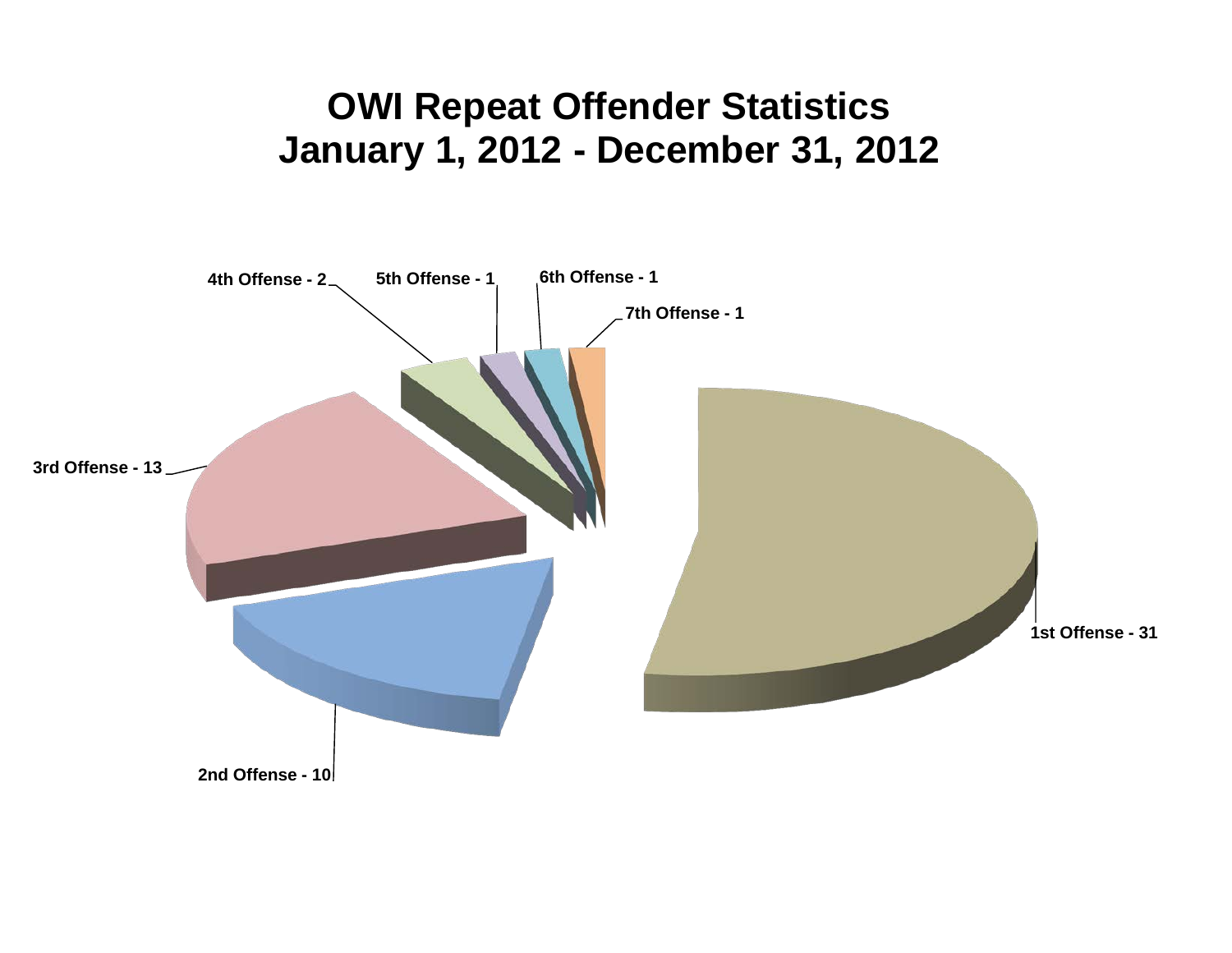# **BAC Level Statistics January 1, 2012 - December 31, 2012**



*2012 = .162%*

*2011 = .182%*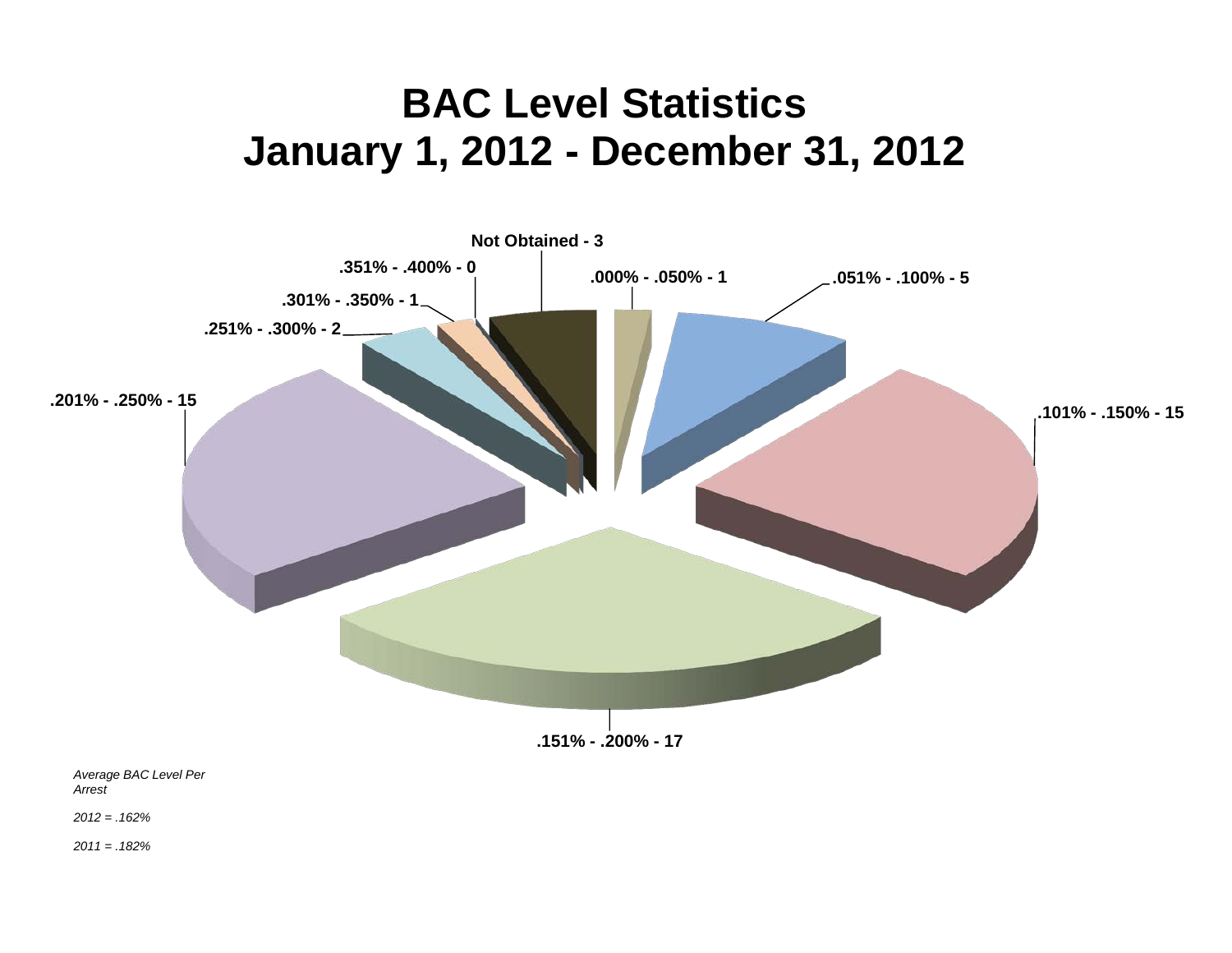### **OWI Crash Statistics January 1, 2012 - December 31, 2012**

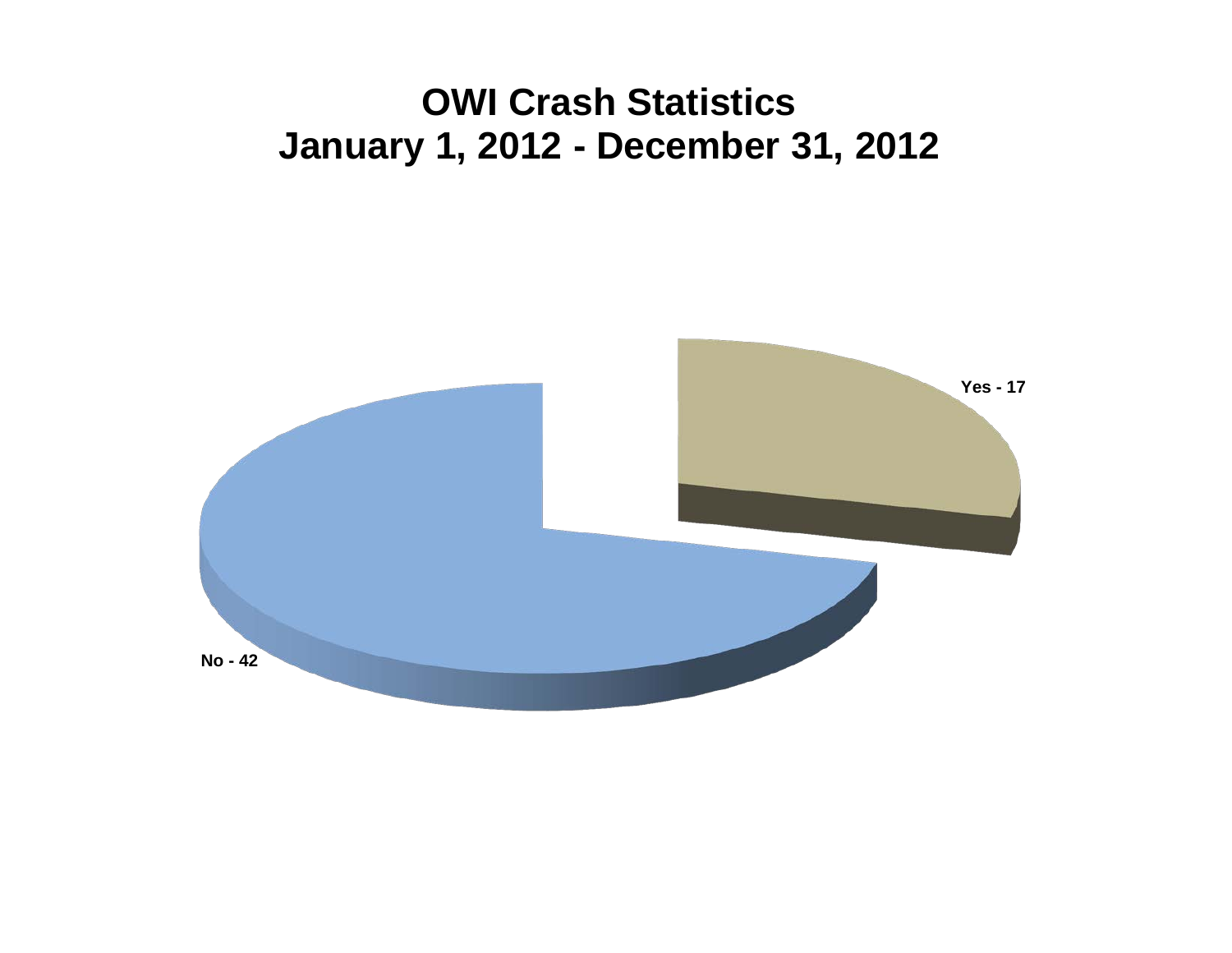## OWI Arrest Locations January 1, 2012 - December 31, 2012

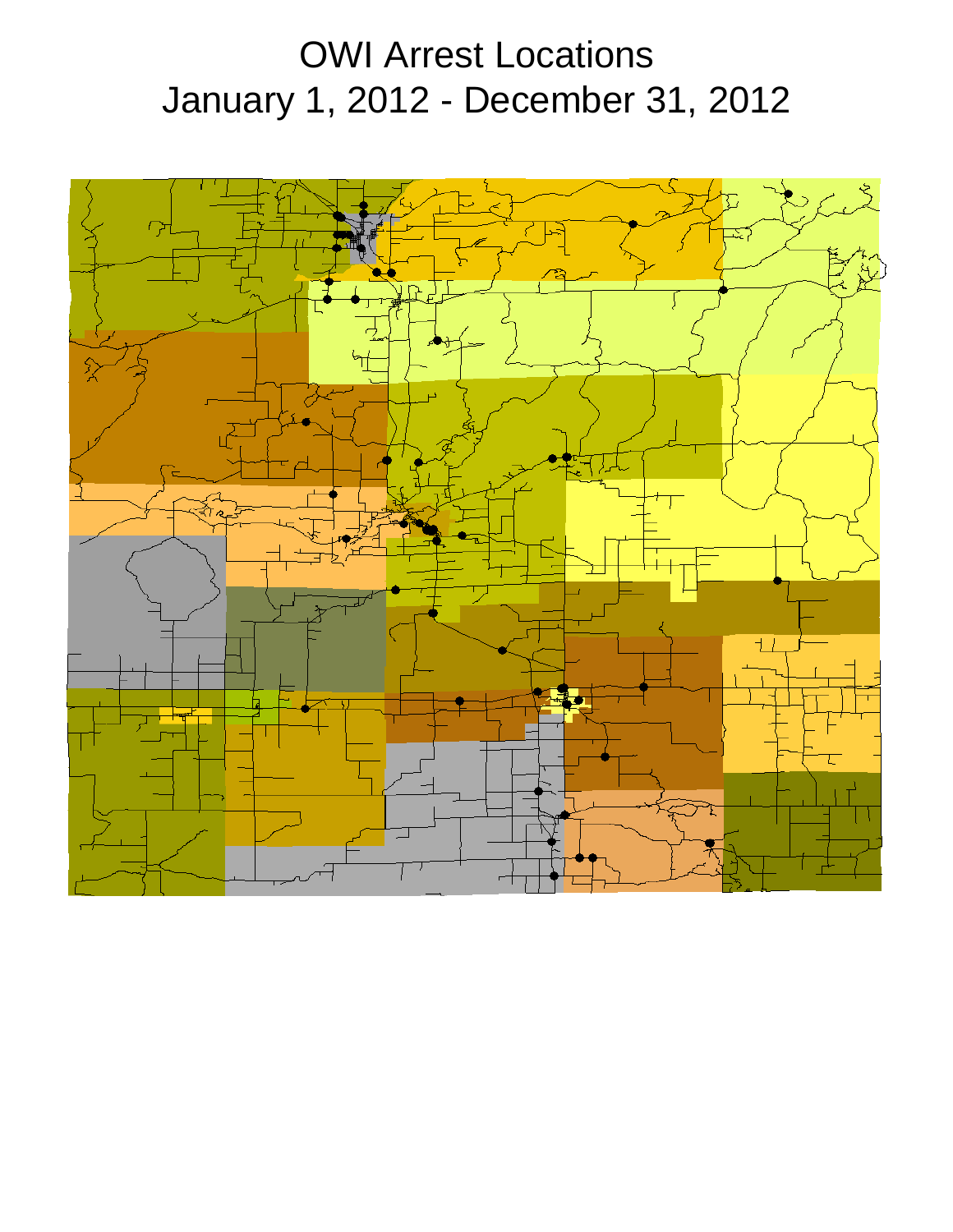#### Juvenile Alcohol Citation Statistics 01/01/2012 - 12/31/2012

| <b>Citation #</b> | <b>Date</b> | Age | <b>BAC</b> | <b>Offense</b> | Location                        |
|-------------------|-------------|-----|------------|----------------|---------------------------------|
| P153898           | 02/18/12    | 19  | 0.100%     | 2nd            | S Lake Ave & Chestnut St        |
| P153840           | 03/24/12    | 19  | Refused    | 1st            | N8296 Hilly Haven Cr            |
| P153899           | 03/24/12    | 16  | Refused    | 1st            | N8296 Hilly Haven Cr            |
| P153900           | 03/24/12    | 20  | Refused    | 1st            | N8296 Hilly Haven Cr            |
| P153978           | 03/24/12    | 17  | Refused    | 1st            | N8296 Hilly Haven Cr            |
| P153979           | 03/24/12    | 16  | Refused    | 1st            | N8296 Hilly Haven Cr            |
| P348321           | 03/24/12    | 17  | Refused    | 1st            | N8296 Hilly Haven Cr            |
| P348322           | 03/24/12    | 20  | Refused    | 1st            | N8296 Hilly Haven Cr            |
| P348303           | 04/30/12    | 18  | 0.080%     | 1st            | W10247 S Buckhorn Rd            |
| P348324           | 05/01/12    | 18  | 0.058%     | 1st            | County Road C & Hultman Lake Rd |
| P348302           | 05/03/12    | 16  | 0.021%     | 1st            | State Highway 13 & Linden Rd    |
| P348304           | 05/03/12    | 17  | 0.009%     | 1st            | State Highway 13 & Linden Rd    |
| P349541           | 05/07/12    | 20  | 0.087%     | 1st            | Soumi Rd & Liden Rd             |
| P348305           | 05/20/12    | 20  | 0.109%     | 1st            | State Highway 13 & Tower Rd     |
| P348325           | 06/09/12    | 18  | 0.164%     | 1st            | US Highway 8 & County Road A    |
| P348306           | 07/22/12    | 18  | Refused    | 1st            | County Road A & Birch St        |
| P348307           | 08/17/12    | 20  | 0.110%     | 1st            | Solberg Lake County Park        |
| P153884           | 09/04/12    | 18  | Refused    | 1st            | 517 N River Rd                  |
| P153885           | 09/04/12    | 19  | Refused    | 1st            | 517 N River Rd                  |
| P348326           | 09/04/12    | 18  | 0.060%     | 1st            | 1637 Town St                    |
| P348327           | 09/05/12    | 19  | 0.190%     | 1st            | 1637 Town St                    |
| P348309           | 11/26/12    | 17  | 0.090%     | 1st            | 651 Knox St                     |
| P348310           | 11/26/12    | 16  | Refused    | 1st            | 651 Knox St                     |
| P348371           | 12/13/12    | 18  | 0.032%     | 1st            | S Avon Ave & S Lake Ave         |
| P349543           | 12/13/12    | 17  | 0.020%     | 1st            | S Avon Ave & S Lake Ave         |

#### **2012**

**Average Citations Per Month = 2**

**Average BAC Level Per Citation = .081%**

**2011**

**Average Citations Per Month = 2**

**Average BAC Level Per Citation = .088%**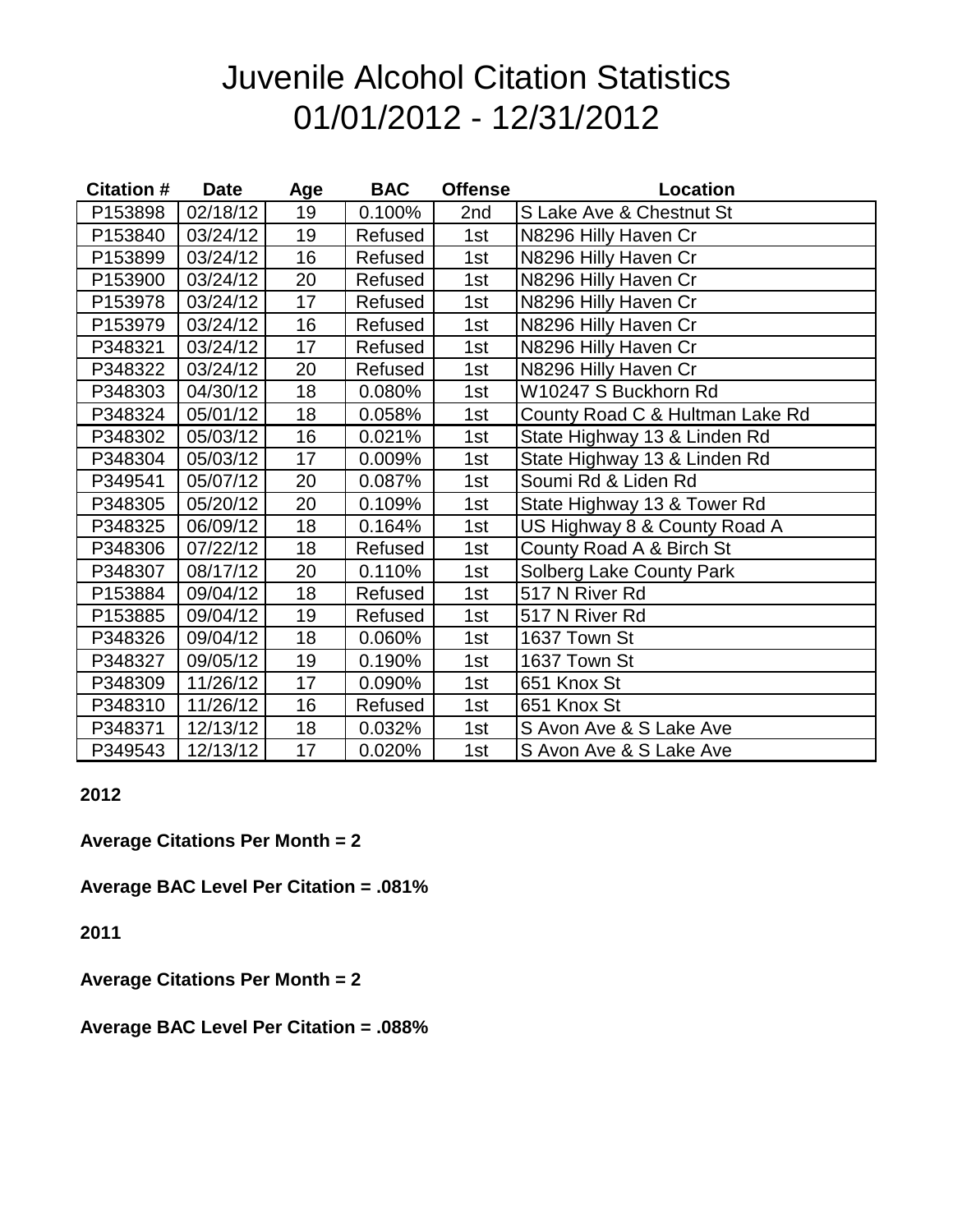## **Juvenile Alcohol Citations By Month January 1, 2012 - December 31, 2012**



*Average Arrests Per Month*

*2012 = 2*

*2011 = 2*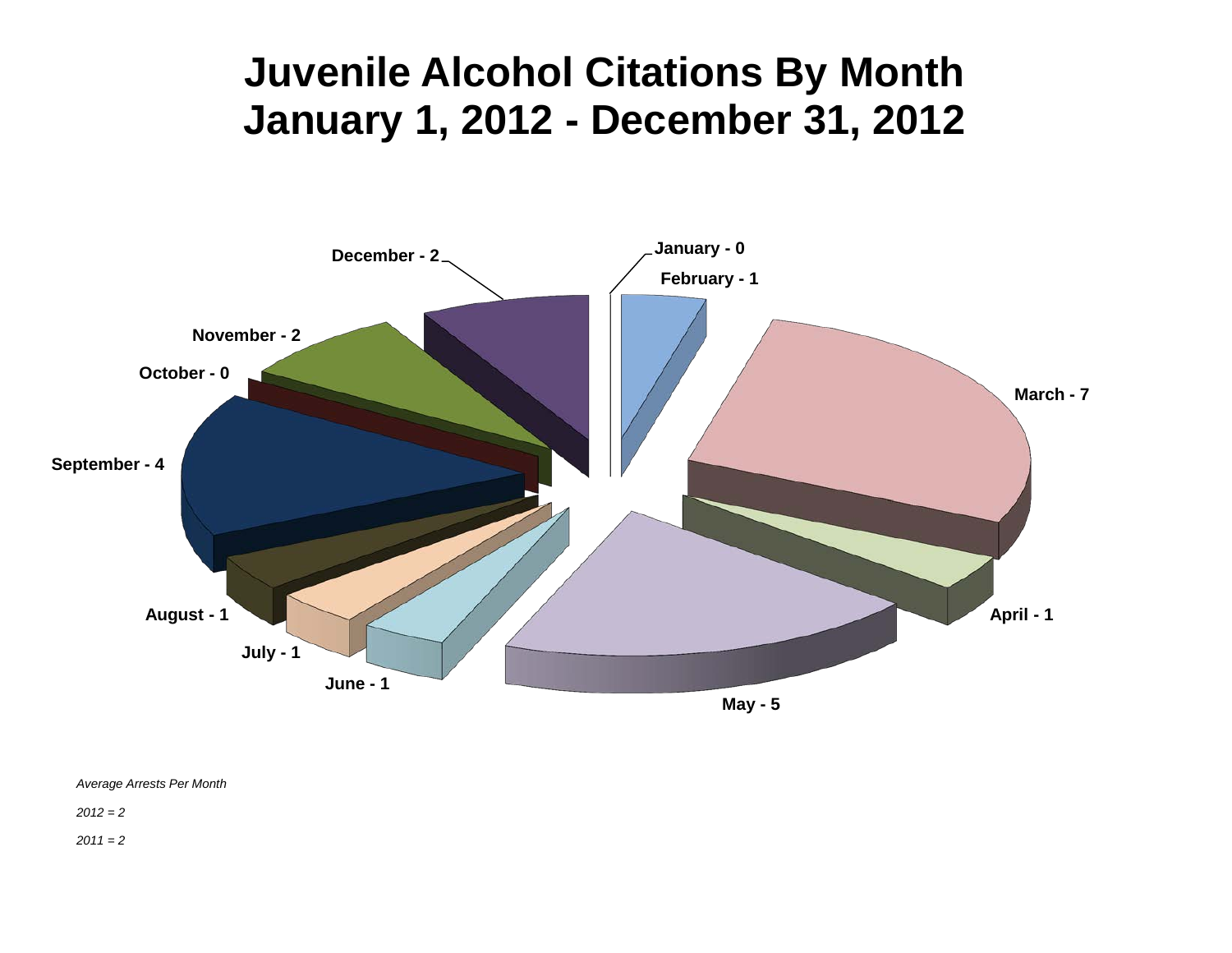# **Juvenile Alcohol BAC Level Statistics January 1, 2012 - December 31, 2012**



*Average BAC*

*2012 = .081%*

*Average BAC Level Per 2011 = .088%*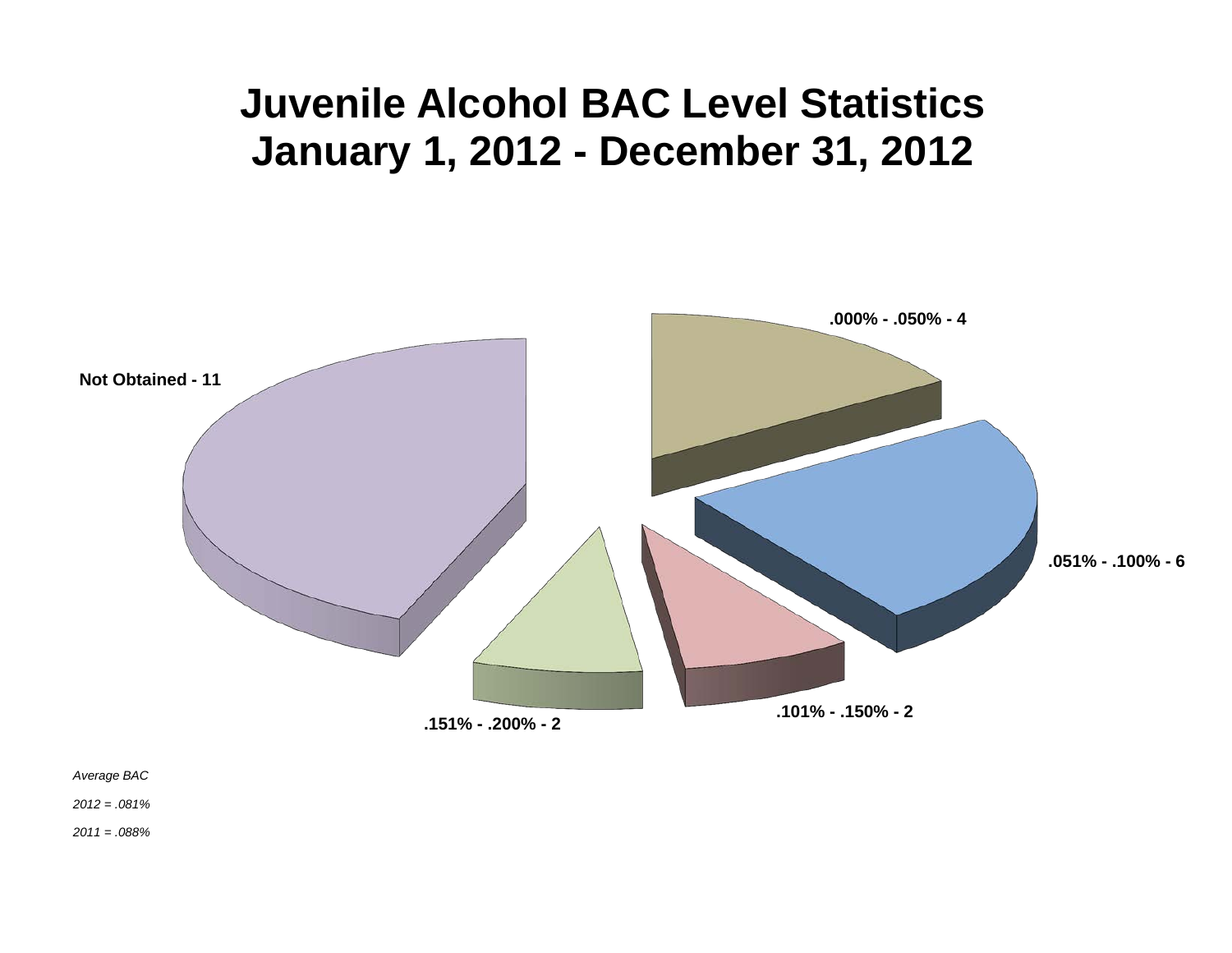### **Juvenile Alcohol Repeat Offender Statistics January 1, 2012 - December 31, 2012**

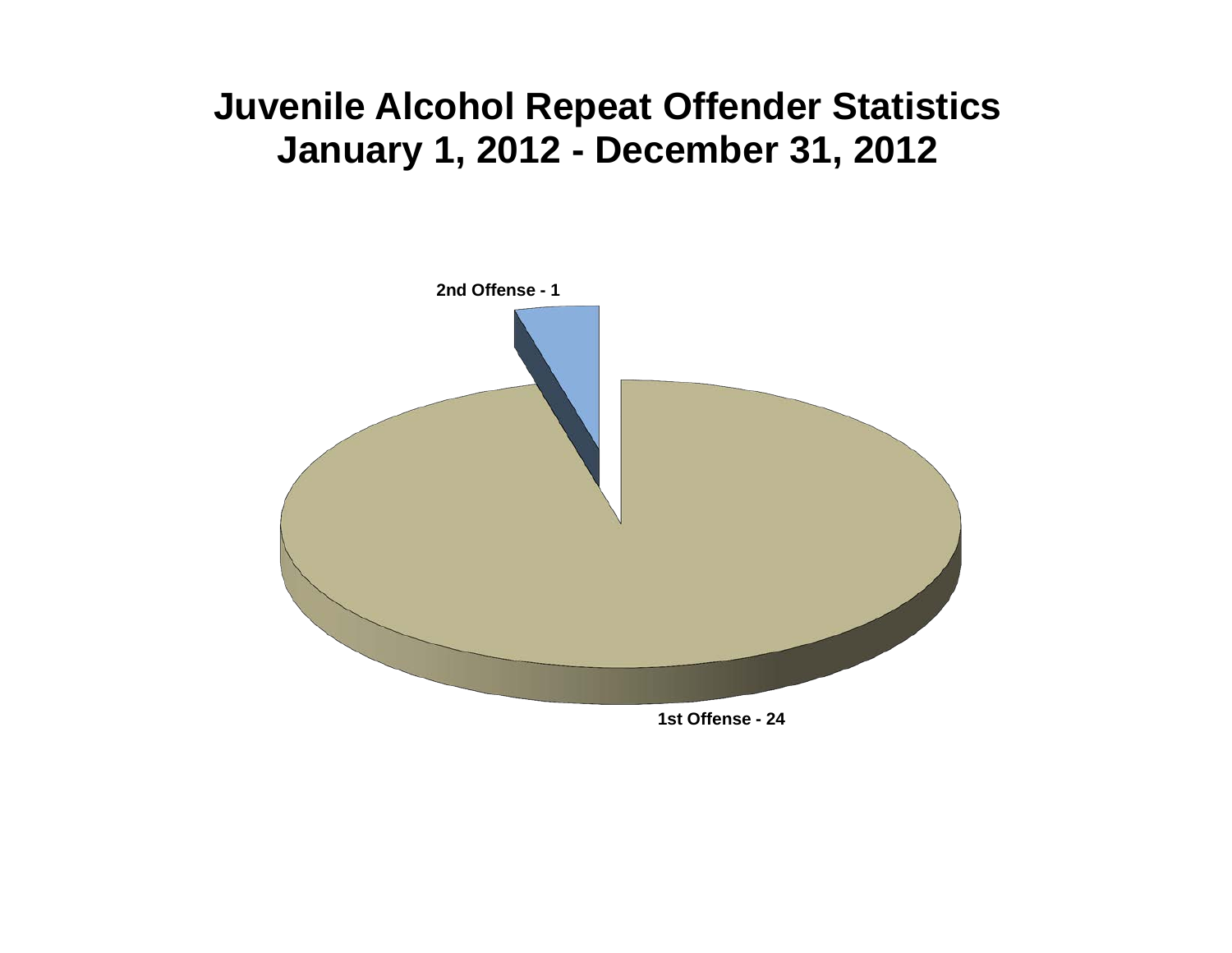### Juvenile Alcohol Citations Locations January 1, 2012 - December 31, 2012

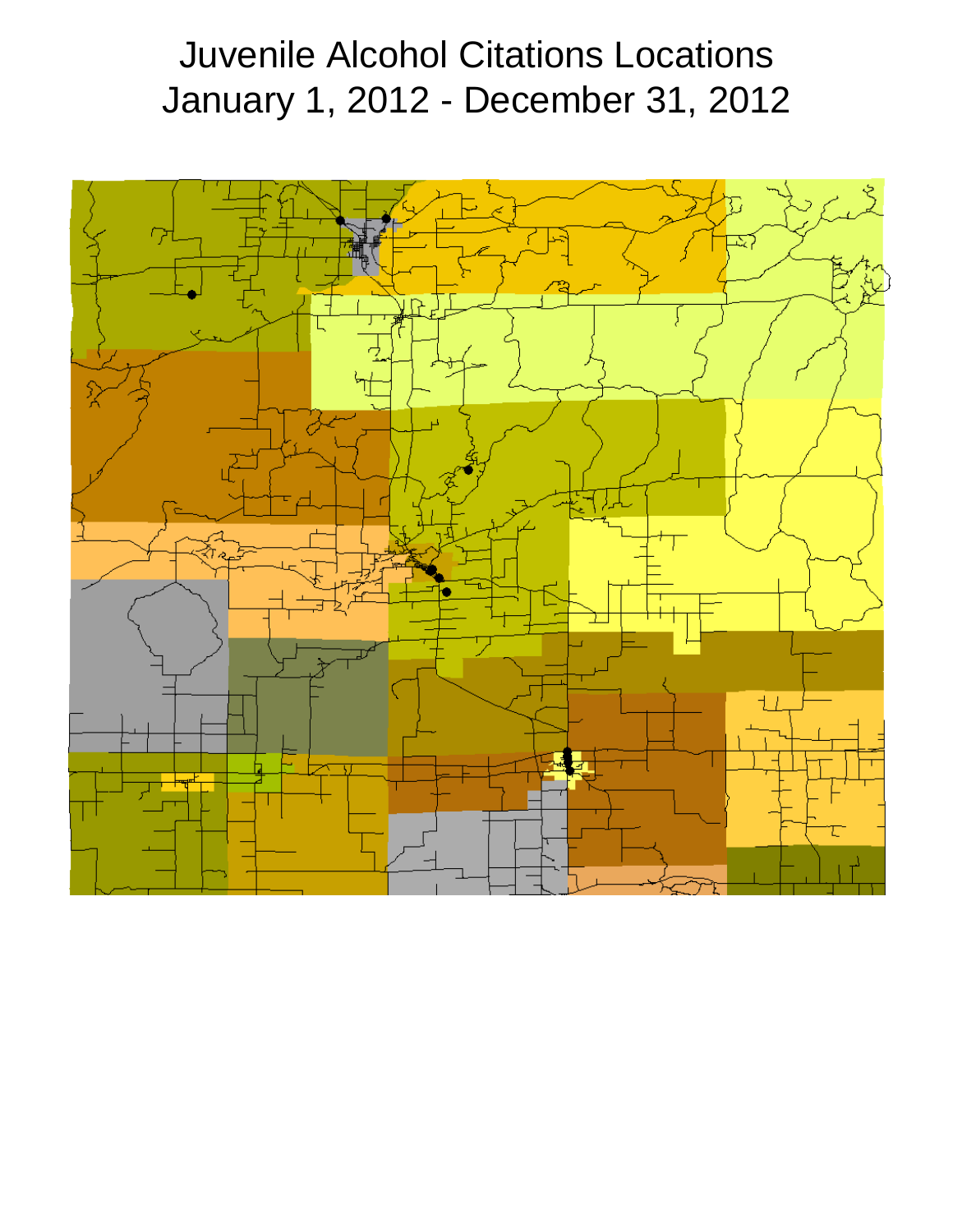#### Other Alcohol Related Citations 01/01/2012 - 12/31/2012

| Record #           | <b>Date</b> | <b>Vehicle</b> | <b>Location</b>                   |
|--------------------|-------------|----------------|-----------------------------------|
| V237659-2          | 02/18/12    | <b>MV</b>      | <b>Absolute Sobriety Under 21</b> |
| V237912-3 03/03/12 |             | <b>MV</b>      | Possess Open Intoxicants in MV    |
| V237911-2          | 03/03/12    | <b>MV</b>      | Possess Open Intoxicants in MV    |
| V237797-0          | 03/31/12    | <b>MV</b>      | Possess Open Intoxicants in MV    |
| V237663-6          | 05/02/12    | <b>MV</b>      | Keep Open Intoxicants in MV       |
| V237662-5          | 05/02/12    | <b>MV</b>      | Possess Open Intoxicants in MV    |
| V901982-4          | 07/22/12    | <b>MV</b>      | Possess Open Intoxicants in MV    |
| V901870-4          | 07/22/12    | MV             | Keep Open Intoxicants in MV       |
| G844217-3 10/12/12 |             | <b>MV</b>      | Keep Open Intoxicants in MV       |
| V901673-3          | 11/19/12    | <b>MV</b>      | Keep Open Intoxicants in MV       |
| V901674-4          | 11/19/12    | <b>MV</b>      | Possess Open Intoxicants in MV    |
| V901790-4          | 12/13/12    | <b>MV</b>      | <b>Absolute Sobriety Under 21</b> |
| V902000-1          | 12/13/12    | <b>MV</b>      | Drink Open Intoxicants in MV      |
| V901724-5          | 12/21/12    | MV             | Keep Open Intoxicants in MV       |
| V901604-4          | 12/21/12    | <b>MV</b>      | Keep Open Intoxicants in MV       |
| V901727-1          | 12/27/12    | MV             | Drink Open Intoxicants in MV      |
|                    |             |                |                                   |
|                    |             |                |                                   |
|                    |             |                |                                   |
|                    |             |                |                                   |
|                    |             |                |                                   |
|                    |             |                |                                   |
|                    |             |                |                                   |
|                    |             |                |                                   |
|                    |             |                |                                   |
|                    |             |                |                                   |
|                    |             |                |                                   |

#### **2012**

**Average Citations Per Month = 1**

**2011**

**Average Citations Per Month = 1**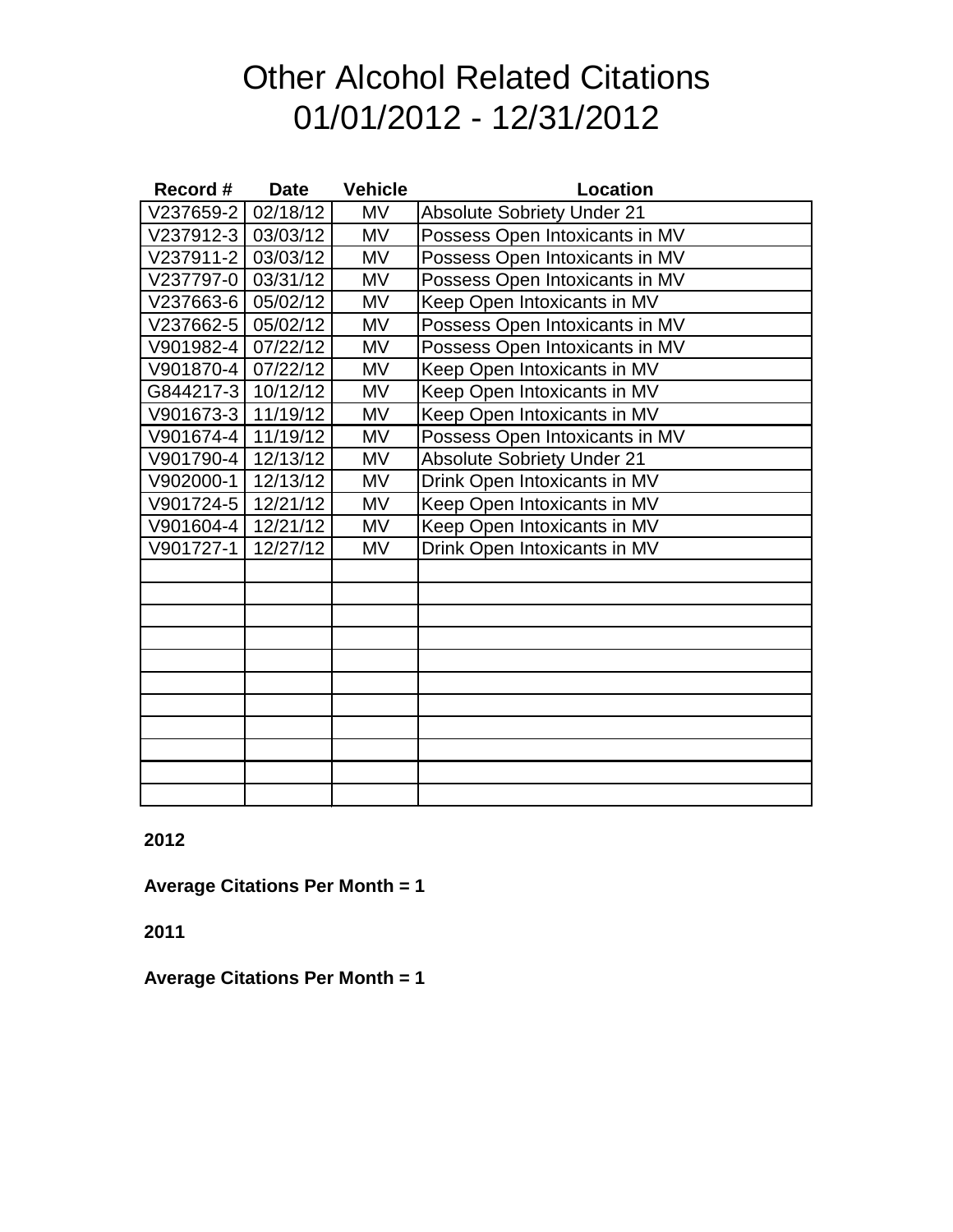# **Other Alcohol Related Citation Statistics January 1, 2012 - December 31, 2012**